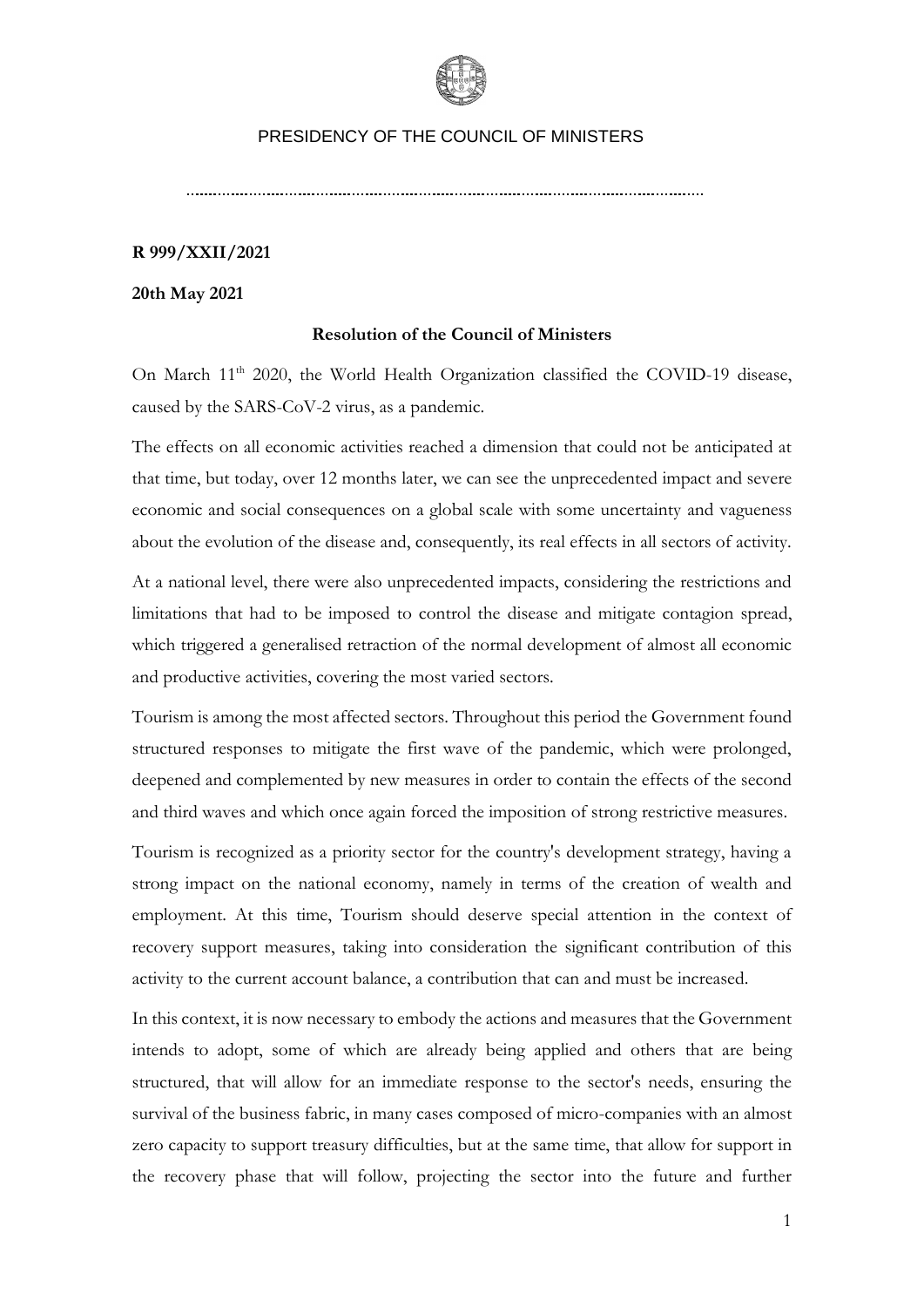

enhancing the value that tourism can bring to the national economy, supporting the implementation of the Portugal 2030 Strategy. The intention is to develop a plan to stimulate the economy and tourism activity which will enable the country to surpass the objectives and targets of economic, environmental and social sustainability defined in the Tourism Strategy 27, promoting tourism throughout the year and throughout the territory, with a focus on investment support and increasing companies' capacity and qualification of human resources but also promotion and sales programmes to place their products in the markets. Simultaneously, the Government will give priority to air transport accessibility and mobility, fundamental areas for the destination's competitiveness.

This aspiration is thus achieved with the "Reactivate Tourism | Build the Future" Plan that has now been approved, which also defines the sources of funding that will enable its implementation.

Thus:

Under the terms of paragraph *g)* of Article 199 of the Constitution, the Council of Ministers resolves to:

- 1 Approve the "Reactivate Tourism | Build the Future" Plan, hereinafter referred to as the Plan, which is set out in Annex I to this resolution and forms an integral part thereof.
- 2 Define that the Plan is structured on the following four pillars of action, with the following objectives:
	- *a)* PILLAR 1: *SUPPORT COMPANIES* aims to adopt measures that preserve the productive potential and employment in the tourism sector, also supporting businesses in the process of consolidating their operational strategy;
	- *b)* PILLAR 2: *FOSTER SAFETY -* aims at creating the conditions to strengthen the confidence of businesses and tourists, as well as the confidence of residents in tourism and its capacity to contribute significantly to their well-being and to the improvement of their quality of life;
	- *c)* PILLAR 3: *GENERATE BUSINESS -* aims to generate business for companies, globally, in a scenario of strong international competition, in the context of which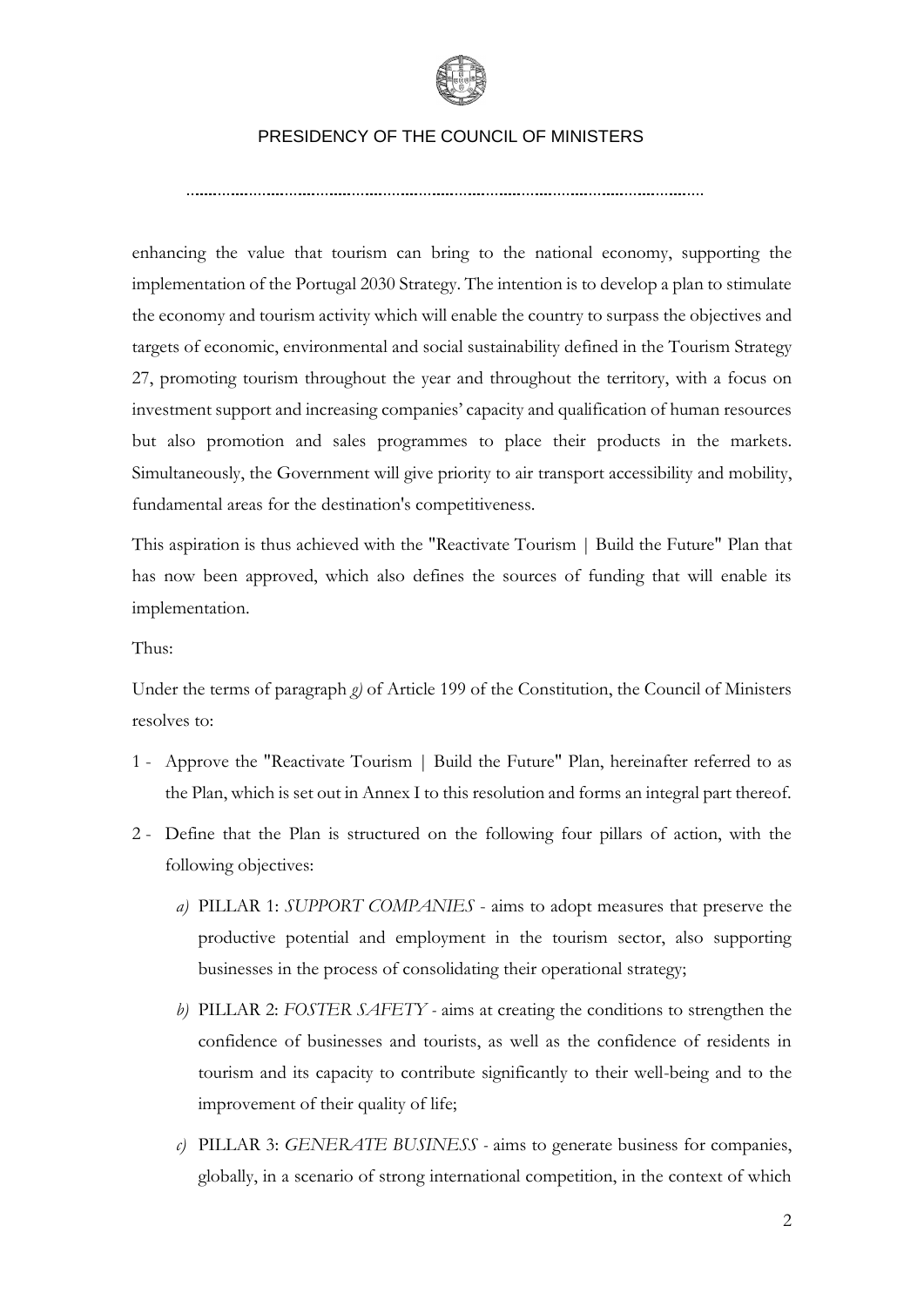

Portugal can and should assume a leading role; and

- *d)* PILLAR 4: *BUILD THE FUTURE -* aims at creating the conditions for, in the medium and long term, promoting a true transformation of the tourism sector and positioning it at a higher level of development that is more sustainable, more responsible and capable of generating more added value.
- 3 Determine that the four pillars of action referred to in the previous number are broken down into axes and programmatic measures that correspond to specific actions, duly identified in Annex I to this resolution, which, in the short, medium and long term, will enable the tourism sector to be transformed, creating more value and making a significant contribution to the growth of the gross domestic product and to a fairer distribution of wealth, and repositioning the country as a destination internationally recognised for its high standards of sustainability and territorial and social cohesion.
- 4 Establish that the implementation of the specific actions and measures contained in the Plan are developed over the next seven years (2021-2027), in alignment with the Tourism Strategy 2027, approved by the Resolution of the Council of Ministers No. 134/2017, of 27 September.
- 5 Budget for the actions and measures included in the Plan and define the respective sources of funding, under the terms set out in Annex II to this Resolution, of which it is an integral part.
- 6 Determine that the governance model of the Plan is composed of three levels:
	- *a)* A level of strategic political coordination ensured by an inter-ministerial commission made up of the members of the Government responsible for the areas of tourism, planning, culture, labour, solidarity and social security, environment and climate action, territorial cohesion, agriculture and the sea;
	- *b)* A level of follow-up and monitoring of implementation ensured by a monitoring committee comprising the following elements:
		- *i*) A representative of the Turismo de Portugal, I. P. who shall preside;
		- *ii)* A representative of the Portuguese Confederation of Tourism;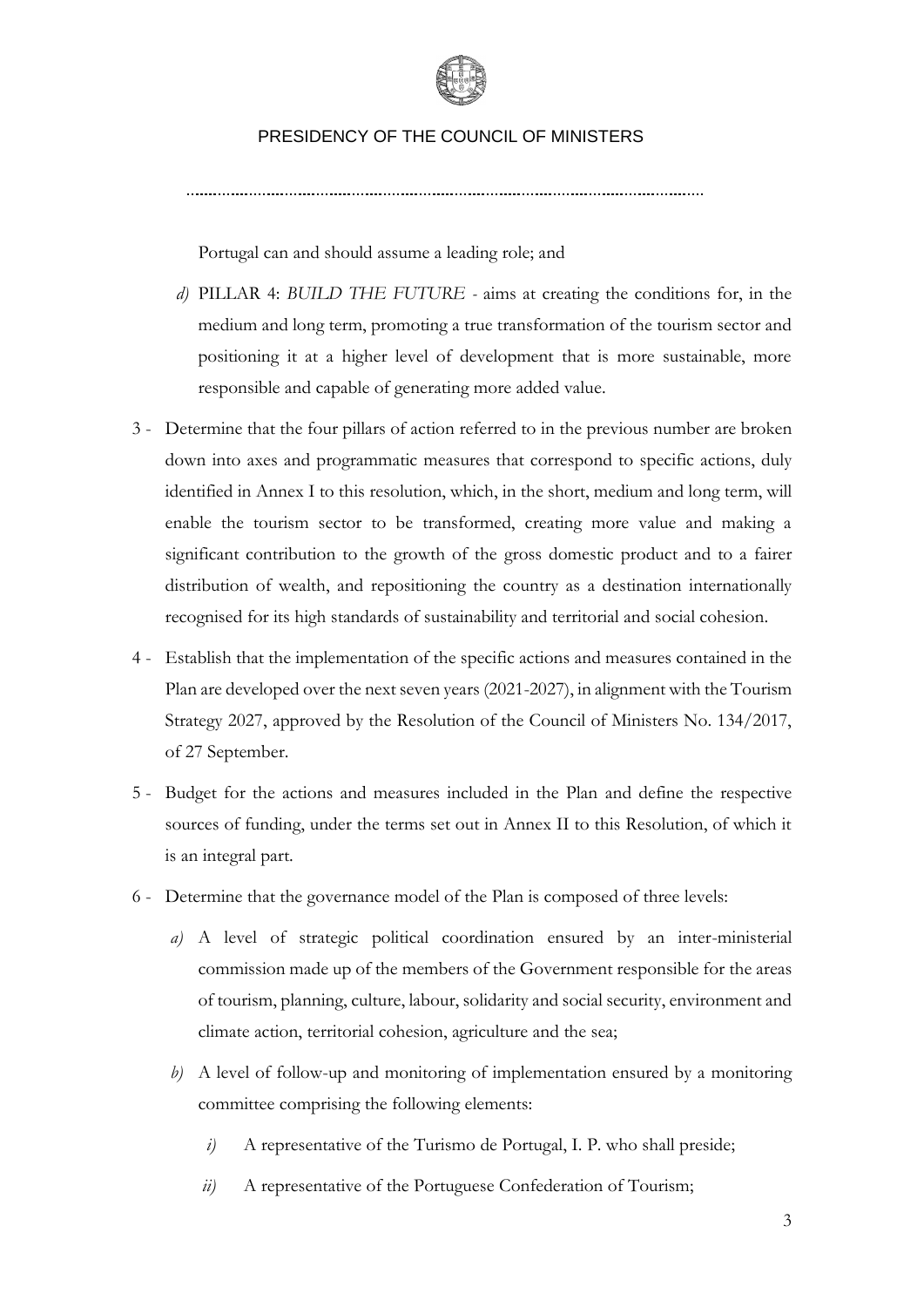

- *iii)* A representative of the Instituto do Emprego e da Formação Profissional, I. P. (Institute for the Employment and Vocational Training);
- *iv)* A representative of each Regional Coordination and Development Commission (CCDR);
- *v)* A representative of each regional tourism body;
- *vi)* A representative of the Government member responsible for the area of tourism;
- *vii)* A representative of the Government member responsible for the area of national defence;
- *viii*) A representative of the Government member responsible for the area of internal administration;
- *ix)* A representative of the Government member responsible for the area of planning;
- *x)* A representative of the Government member responsible for the area of culture;
- *xi)* A representative of the Government member responsible for the area of labour, solidarity and social security;
- *xii)* A representative of the Government member responsible for the area of environment and climate action;
- *xiii)* A representative of the Government member responsible for the area of territorial cohesion;
- *xiv)* A representative of the Government member responsible for the area of agriculture;
- *xv)* A representative of the Government member responsible for the area of the sea;
- *c)* An operational level, ensured, in joint coordination, by Turismo de Portugal, I.P.,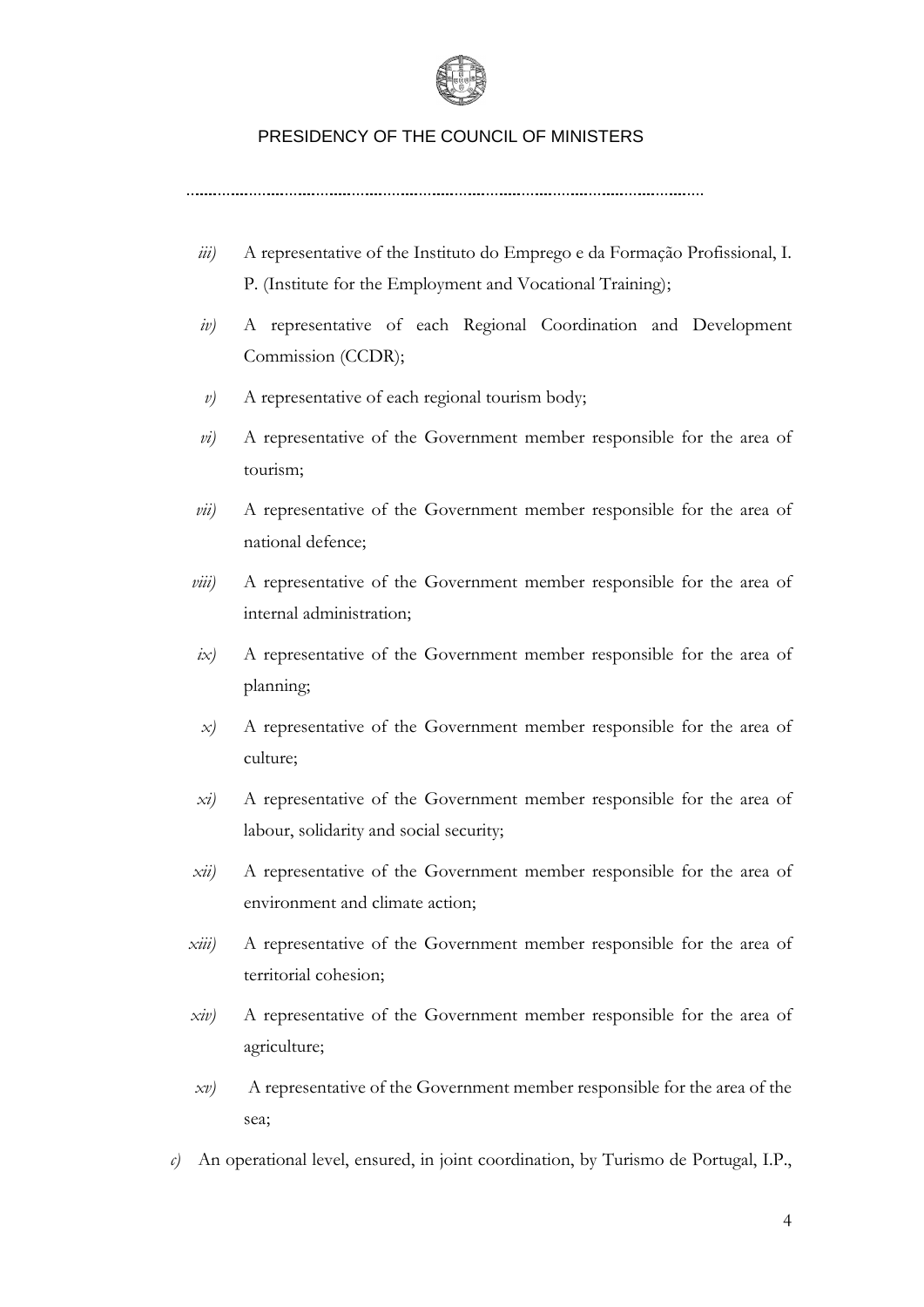

the regional tourism bodies and the CCDR, within the scope of each of these bodies' own competences, so as to ensure support for the Plan's operationalisation and coherent territorial intervention.

- 7 Establish that other entities may participate in the meetings of the monitoring committee referred to in subparagraph *b)* of the previous paragraph, at the invitation of Turismo de Portugal, I. P., namely the Regional Secretariat for Tourism and Culture of Madeira and the Regional Secretariat for Transport, Tourism and Energy of the Azores.
- 8 Define that the funding models for the Plan's actions and measures are also articulated among the entities referred to in paragraph 6, subparagraph  $c$ ) with a view to making them operational, without prejudice to the autonomy of Turismo de Portugal, I. P., the regional tourism entities, the government bodies of the autonomous regions, the management authorities of the operational programmes and the respective regulatory and programmatic frameworks.
- 9 Determine that at the end of 2023 the monitoring committee shall carry out an interim evaluation of the Plan's execution*,* presenting a report with possible revision proposals to the Government member responsible for the area of tourism by 31 January 2024.
- 10 Establish that this resolution shall enter into force on the day following its publication.

The Presidency of the Council of Ministers, 20 May 2021

The Prime Minister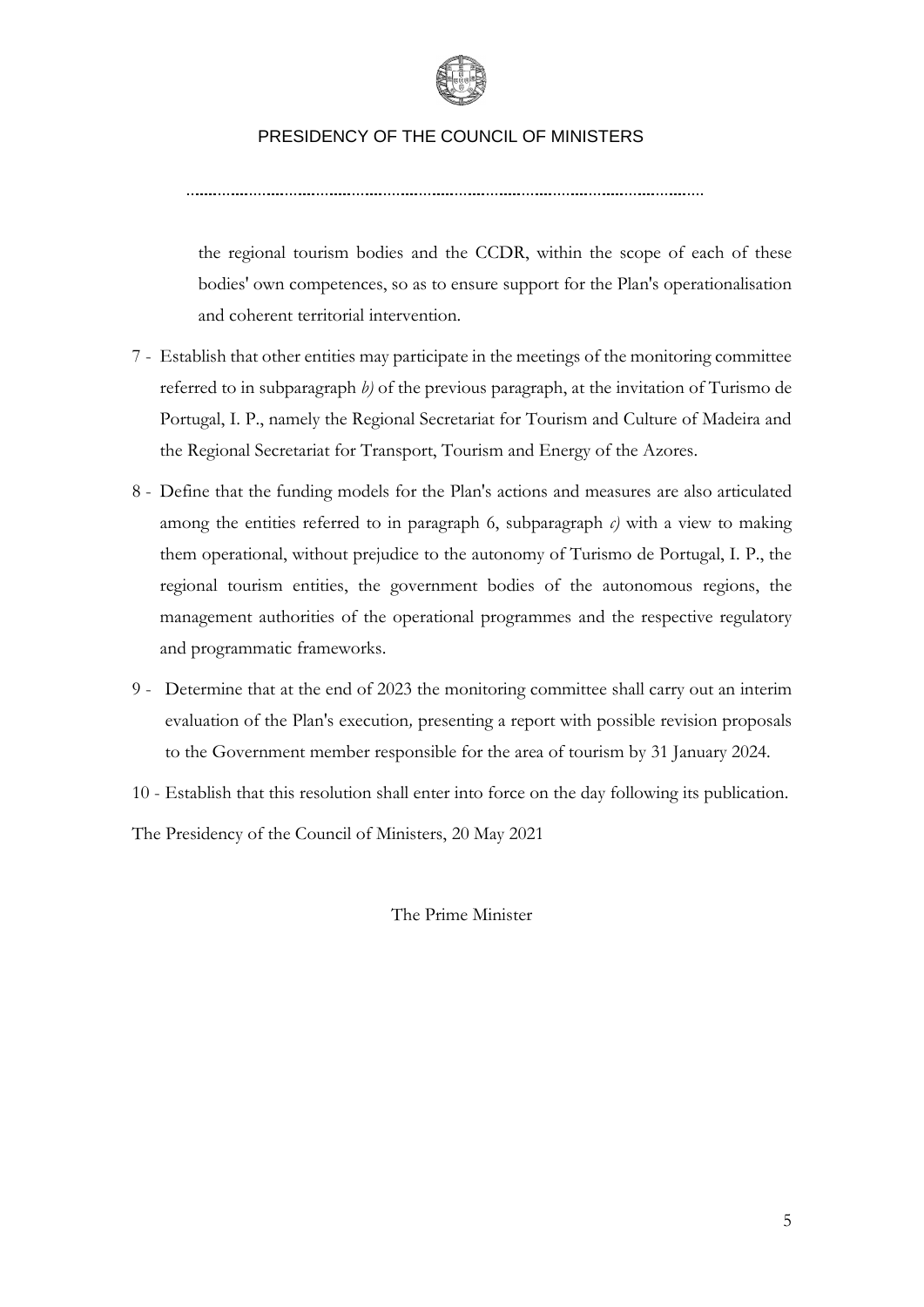

## ANNEX I

## **(referred to in paragraphs 1 and 3)** REACTIVATE TOURISM | BUILD THE FUTURE

## **I. FRAMEWORK**

The Portugal 2030 Strategy, approved by the nº.98/2020 Resolution of the Council of Ministers on November 13<sup>th</sup>, embodies the Government's vision for the next decade intends to be the framing and structuring element of the major modernisation programmes that, through the use of European Union (EU) funds, that shall be implemented in the coming years - the Recovery and Resilience Plan (PRR), the Partnership Agreement and the Operational Programmes under the Cohesion Policy funds and the Strategic Plan for the Common Agricultural Policy.

This strategy embodies the vision of Portugal's recovery through the next decade and it's convergence with Europe, interrupted by the COVID-19 pandemic, while ensuring internal social and economic cohesion and resilience and contributing to:

- 1. A smarter Europe, thanks to innovation, digitalisation, economic transformation and support for small and medium-sized enterprises (SMEs);
- 2. A "greener" Europe, with no carbon emissions, implementing the Paris Agreement and investing in energy transition, renewable energy and the fight against climate change;
- 3. A more connected Europe, with strategic transport and digital networks;
- 4. A more social Europe, delivering on the European Pillar of Social Rights and supporting quality employment, education, skills, social inclusion and equal access to healthcare;
- 5. A Europe that is closer to its citizens by supporting local development strategies and sustainable urban development in the EU.

Framed by the Portugal 2030 Strategy and in view of the devastating effects caused by the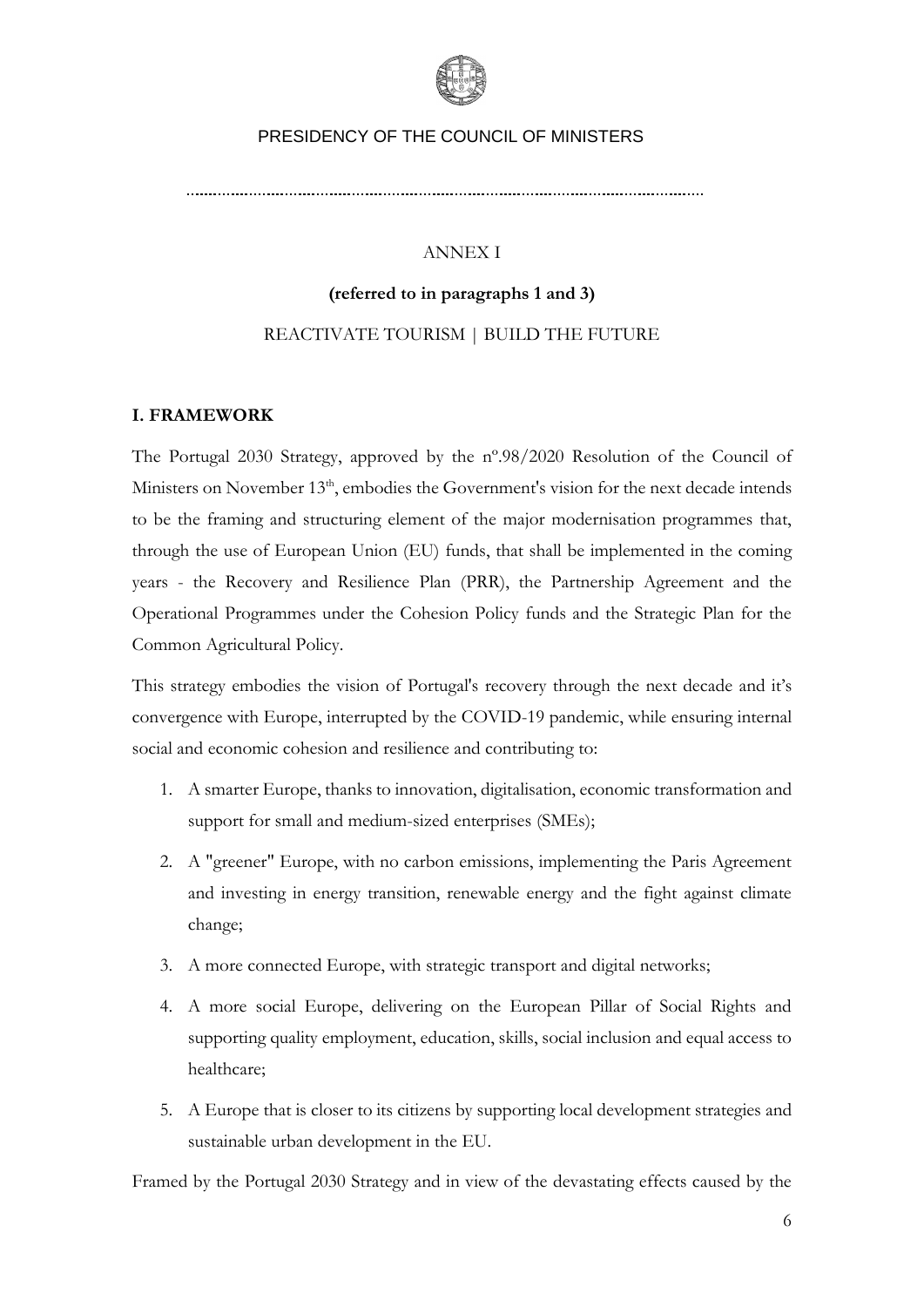

pandemic, the Government designed a PRR based on the European Commission's Recovery and Resilience Mechanism, reflecting in these documents, goals, agendas and roadmaps that are fundamental to guarantee an exit from the pandemic crisis and ensure a resilient future for Portugal.

Tourism, which is recognised as a priority sector for the country's development strategy was also the sector that suffered the greatest impact from the pandemic. This sector, which proved vital to the country's recovery and growth in the past decade, can make a unique contribution not only to recovery, but also to modernisation and to meet the targets set for the country for this decade, strengthening its international competitiveness in the medium and long term.

At the same time, a new cycle of European funding begins, through the Multiannual Financial Framework 2021-2027.

It is therefore justified to draw up and approve a plan that can put the sector back on the pre-COVID-19 path of growth, at the same time equipping it with mechanisms to make it more sustainable, more responsible, more competitive and even more resilient, which will enable it to overcome the objectives and targets set out in the Tourism Strategy 2027, approved by the Council of Ministers Resolution No. 134/2017 of September 27th (ET27), projecting it into the future.

## **II. TOURISM IN THE PORTUGUESE ECONOMY**

It is widely recognised that tourism plays a central role in the Portuguese economy, as the country's main export activity and a generator of employment and wealth.

According to data from the Tourism Satellite Account (Figure 1), released by the Instituto Nacional de Estatística, I.P. (INE, I. P.) (Portuguese National Statistics Institute), last December, the gross value added (GVA) generated by tourism represented 8.5 % of the total GVA of the national economy, in 2019, registering a higher increase than the national economy compared to the previous year (10.3 % and 4.0 %, respectively). In the same period, tourism demand (Tourism Consumption in the Economic Territory) was equivalent to 15.4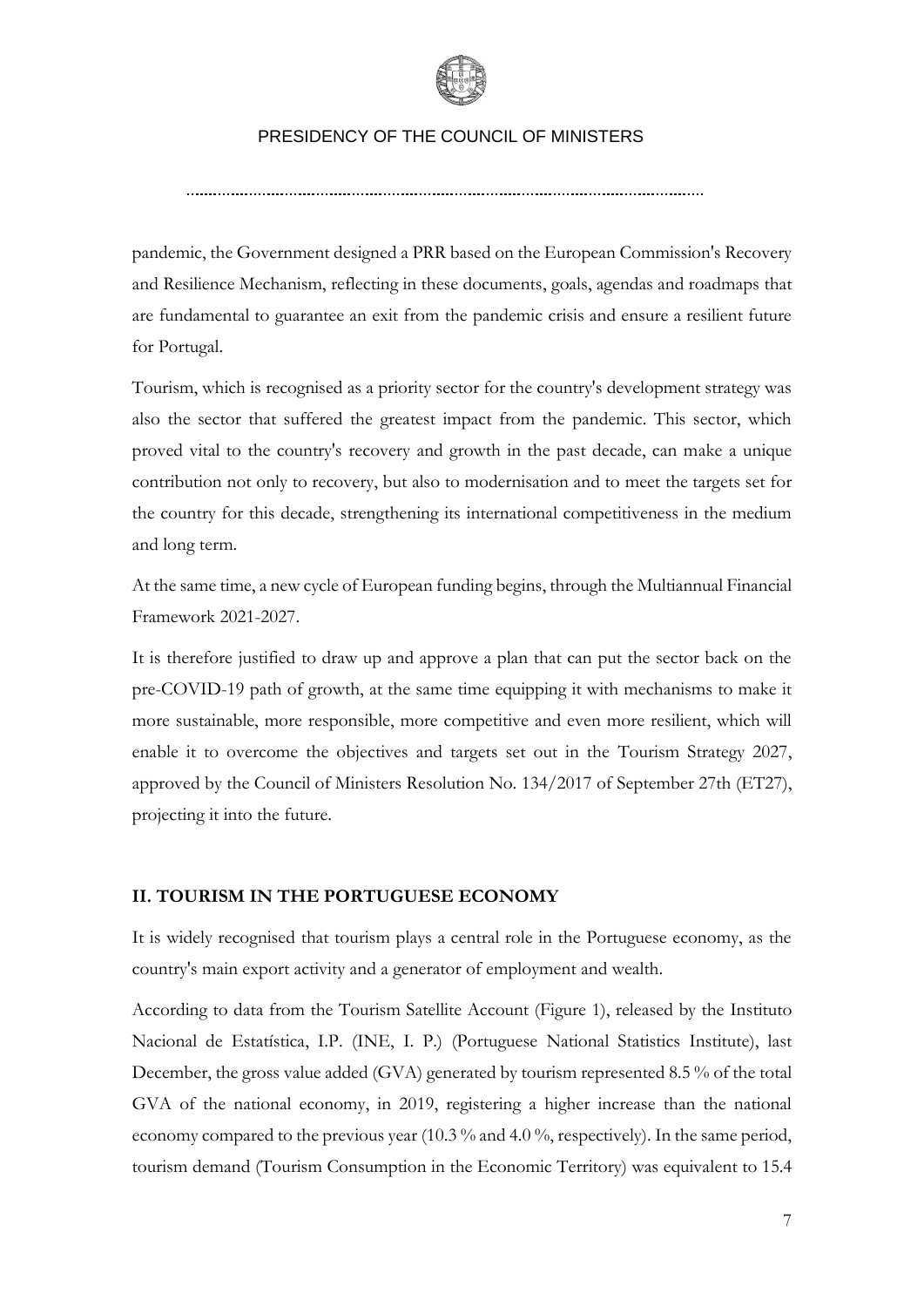

% of gross domestic product (GDP), increasing by 7.6 % compared to 2018.

Figure 1 - Main results of the Tourism Satellite Account

|                                                                                                              | 2016             | 2017    | 2018    | 2019*  |
|--------------------------------------------------------------------------------------------------------------|------------------|---------|---------|--------|
| Tourism Consumption in the Economic Territory (CTTE)                                                         | 23 501           | 27 696  | 30 454  | 32776  |
| Value (10 <sup>6</sup> euros)<br>Nominal variation rate (%)                                                  | $\boldsymbol{H}$ | 17.9    | 10.0    | 7,6    |
| Weight of the Tourism Consumption in the Economic Territory in the GDP (%)                                   | 12,6             | 14.1    | 14.8    | 15,4   |
| <b>Hosting Tourism Expenditure</b>                                                                           |                  |         |         |        |
| Value (10 <sup>6</sup> euros)                                                                                | 14 800           | 18 140  | 19904   |        |
| Nominal variation rate (%)                                                                                   |                  | 22,6    | 9.7     |        |
| Domestic Tourism + Other components Expenditure                                                              |                  |         |         |        |
| Value (10 <sup>6</sup> euros)                                                                                | 8701             | 9556    | 10 550  |        |
| Nominal variation rate (%)                                                                                   |                  | 9.8     | 10,4    |        |
| VAB generated by Tourism (VABGT)                                                                             |                  |         |         |        |
| Value (10 <sup>6</sup> euros)                                                                                | 11 123           | 13 045  | 14 171  | 15 635 |
| Nominal variation rate (%)                                                                                   | ll               | 17.3    | 8.6     | 10,3   |
| Contribution of VABGT for the National Economy (%)                                                           | 6,9              | 77      | 8.0     | 8.5    |
| <b>Employment in the Tourism Characteristic Activities</b>                                                   |                  |         |         |        |
| Value (ETC)                                                                                                  | 380 293          | 413 567 | 444 117 |        |
| Nominal variation rate (%)                                                                                   | Ш                | 8.7     | 7.4     |        |
| Weight of the Employment in Tourism Characteristic Activities in the Total National Employment (%)           | 8.6              | 9.0     | 9.4     |        |
| <b>Remunerations in the Tourism Characteristic Activities</b>                                                |                  |         |         |        |
| Value (10 <sup>6</sup> euros)                                                                                | 6457             | 7 149   | 7993    |        |
| Nominal variation rate (%)                                                                                   | N                | 10.7    | 11.8    |        |
| Weight of the Remunerations un the Tourism Characteristic Activities in the Total National Remunerations (%) | 8.0              | 8.3     | 8.7     |        |

Source: INE, I. P.

On the other hand, employment in characteristic tourism activities, measured in full-time equivalents, represented 9.4 % of the national total in 2018. Employment in characteristic tourism activities increased by 7.4 %, exceeding the growth of employment in the national economy  $(3.1 \%)$  in the same year.

These data show the growth recorded by tourism in terms of added value and its contribution to the economy and employment, consequently allowing us to conclude that tourism has an increased responsibility in the process of recovery for the Portuguese economy from the current situation of economic and financial crisis, as indeed happened after the 2008 crisis, motivated by totally different factors, but which found in the tourism sector one of the main engines for recovery and growth of the economy and employment.

2019 was the best tourism year ever, with significant growths in most tourism indicators, reinforcing its contribution to the growth of the Portuguese economy and to the balance of external accounts.

Indeed, tourism revenue (representing the spending of non-residents in Portugal) reached an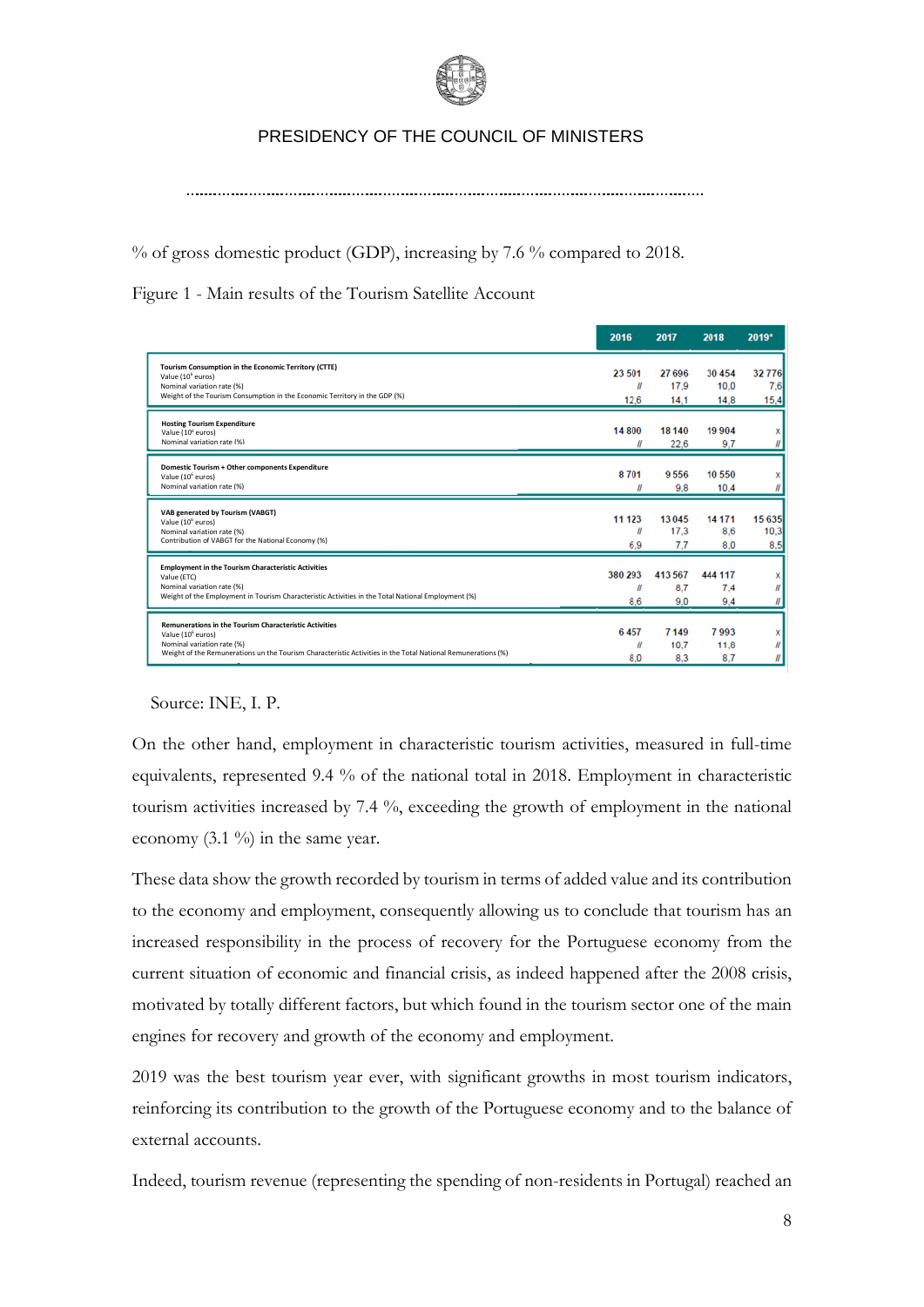

all-time high of 18.4 billion euros in 2019, equivalent to 52.3 % of exports of services and 8.6 % of GDP. It should also be noted that the tourism balance (difference between tourism revenue and expenditure) reached 13.2 billion euros, corresponding to the expressive positive contribution of the tourism sector to the balance of payments.

It should also be noted that, according to the World Economic Forum, Portugal is the  $12<sup>th</sup>$ most competitive tourism destination in the world, above the position that the Portuguese economy occupies in the competitiveness ranking of the same organization (34<sup>th</sup>) and that the place that Portugal occupies in most of the tourism rankings of the World Tourism Organization (WTO)  $(15<sup>th</sup>$  place in number of tourists;  $20<sup>th</sup>$  place in tourism revenue), with internal security and the absence of external threats being determining factors for this positioning of the destination.

That position clearly shows Portugal's capacity and potential to compete at the highest level with any country in the world, in terms of tourism, in one of the world's largest industries, which in 2019 was worth nearly 1 500 billion<sup>1</sup> USD.

The contribution of tourism to the transversal development of the Portuguese economy is also evident and unavoidable. It is a sector that, due to its characteristics and relations with other dimensions of the economy (e.g. real estate, health, agriculture, wine, industry, transport, trade, services), is particularly suited to leverage and add value to a wide range of other economic activities.

Tourism has played a role in substantially reinforcing the international image and perception of the quality of the Portugal brand, which has unequivocally resulted in an increase in added value for national exporting companies as a whole.

It should be noted that, according to the European Commission (2020), each euro generated in tourism creates €0.56 of added value in the economy. In the Portuguese case, the Organisation for Economic Cooperation and Development estimates that every 1 euro of tourism spending by non-residents (equivalent to tourism exports) generates  $\epsilon$  0.79 added

<sup>1</sup> https://www.e-unwto.org/doi/epdf/10.18111/wtobarometereng.2020.18.1.6.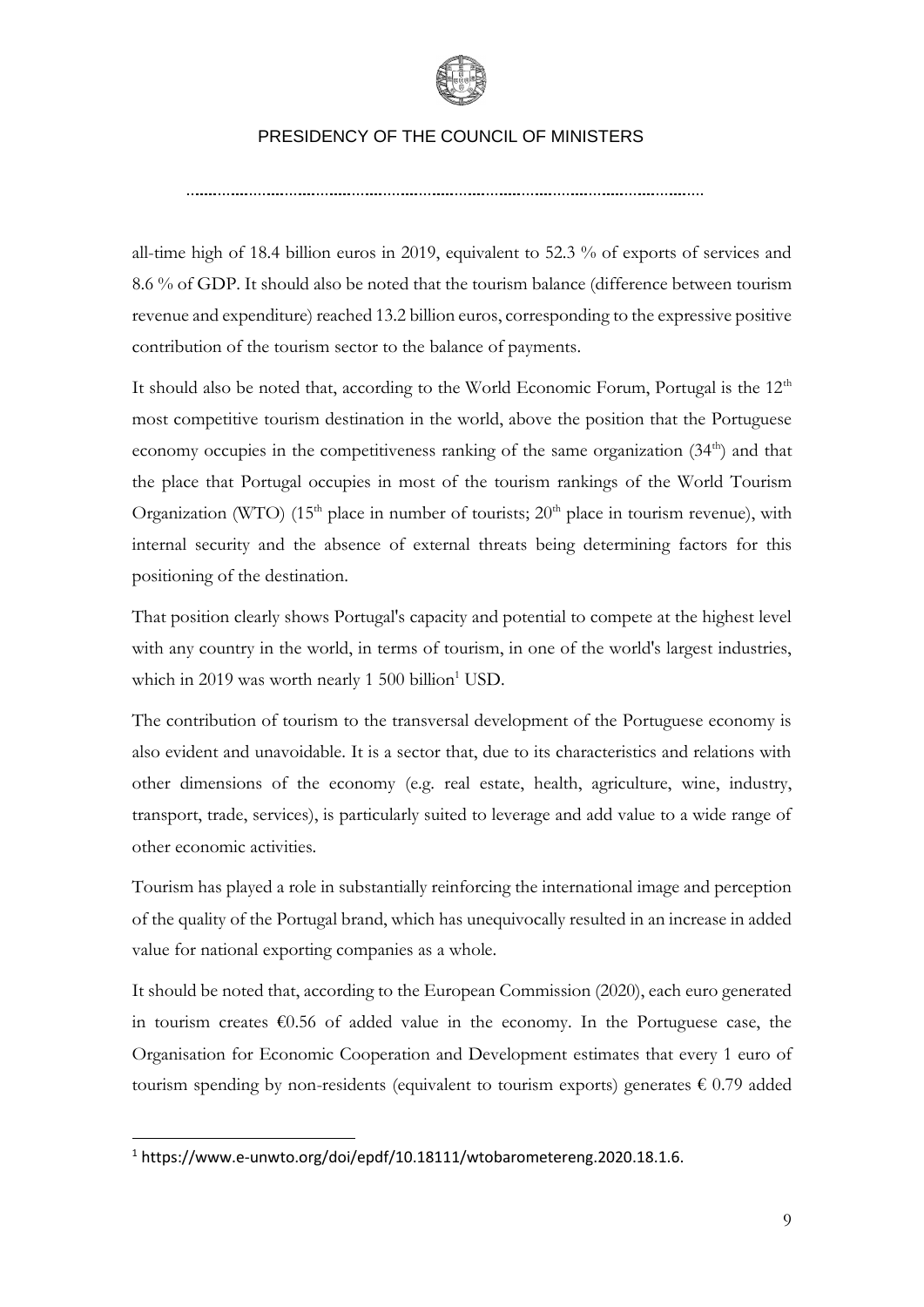

value in the Portuguese economy, above the  $\epsilon$  0.59 generated by exports in global terms.

Furthermore, tourism has been asserting itself as an activity especially suited to the revitalisation of the economic activity in inland regions, enhancing endogenous resources, creating poles of attraction and settlement for the population and building new business opportunities and, consequently, regional development.

The levels of tourism consumption recorded in 2020 in some inland regions, according to SIBS, above the national average for the same period, clearly show the potential that tourism has to boost economic activity in these territories, positioning itself as one of the sectors that will best value the resources of these regions and thus best contribute to increasing the quality of life of the respective populations.

It is clear that a more prosperous Portugal, which can achieve high levels of wealth creation, and one that is increasingly fairer, with less social inequalities and fewer regional asymmetries, will definitely not happen without the tourism sector.

## **III. THE IMPACT OF THE COVID-19 PANDEMIC ON TOURISM**

The COVID-19 pandemic had a brutal impact on global tourism, affecting most countries worldwide. According to the WTO, international tourism demand is estimated to have fallen by 74%, corresponding to the worst-case scenario forecasted by the United Nations agency. Portugal was strongly affected by the pandemic, in line with the trend in southern European countries.

According to data published by INE, I. P. the overnight stays in tourist accommodation fell by 63%, particularly striking with regard to the foreign market, where the decline amounted to 74.9% (in line with the overall results of the sector).

This trend also had significant repercussions in terms of non-resident spending, which fell 57.6%, corresponding to an overall loss of over 10.5 billion euros, significantly reducing tourism's contribution to the balance of payments equilibrium of the Portuguese economy in 2020.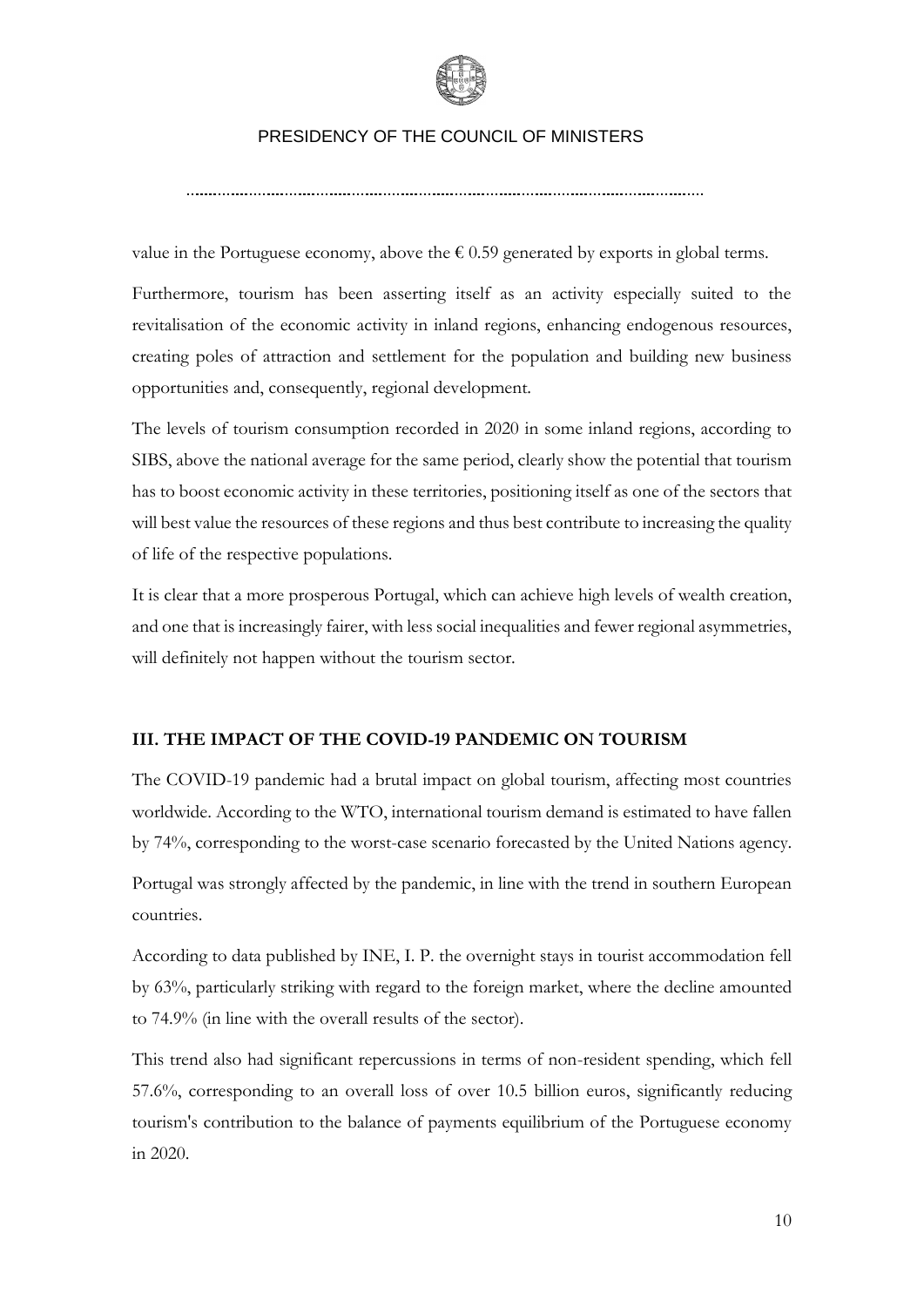

The recovery of pre-COVID-19 demand volumes will depend essentially on two factors: the ability to control the pandemic through the mass administration of vaccines, ensuring the minimisation of risk and the recovery of consumer confidence; and, on the other hand, the transformation and anticipation capacity of the tourism sector in the face of changes in international tourism demand and the growing competition it faces in this field.

In this regard, it is important to remember that global tourism demand recovered very quickly following the economic and financial crisis of 2008/2009 (a fall of 4.0%) and since then has been growing at an annual rate of around 5-6% per year, in line with the long-term forecasts that international tourist arrivals will exceed 1.8 billion in 2030 (1.4 billion in 2019).

This means that, once the pandemic issues and restrictions on international travel have been resolved, tourism demand should recover quickly, particularly for intracontinental travel. In this regard, it should be noted that Europe is the biggest source region of tourists worldwide and that 78.7% of overnight stays in Portugal originate in Europe.

It is therefore important to ensure that Portugal has all the conditions in place to be at the forefront of the process of recovery of international tourism.

## **IV. THE CONTRIBUTION OF TOURISM TO PORTUGAL 2030 STRATEGY AND THE RECOVERY AND RESILIENCE PLAN**

It is in this context, and bearing in mind the characterisation of the sector already carried out in this document, that it is important to reflect on the specific contribution that tourism may have and, as occurred in the 2008/2009 crisis, that it can assume a central role in the recovery of the Portuguese economy and its future growth.

However, for the national economy to be able to take advantage of every unit of added value that tourism generates and can generate, it is important to recognise the imperative need, on the one hand, to speed up changes in the sector itself so that it can continue to compete internationally at the highest level and, on the other, to intensify interconnection and intersection with the other sectors of economic activity throughout the territory.

These initiatives correspond to a significant financial effort, which is why the PRR and the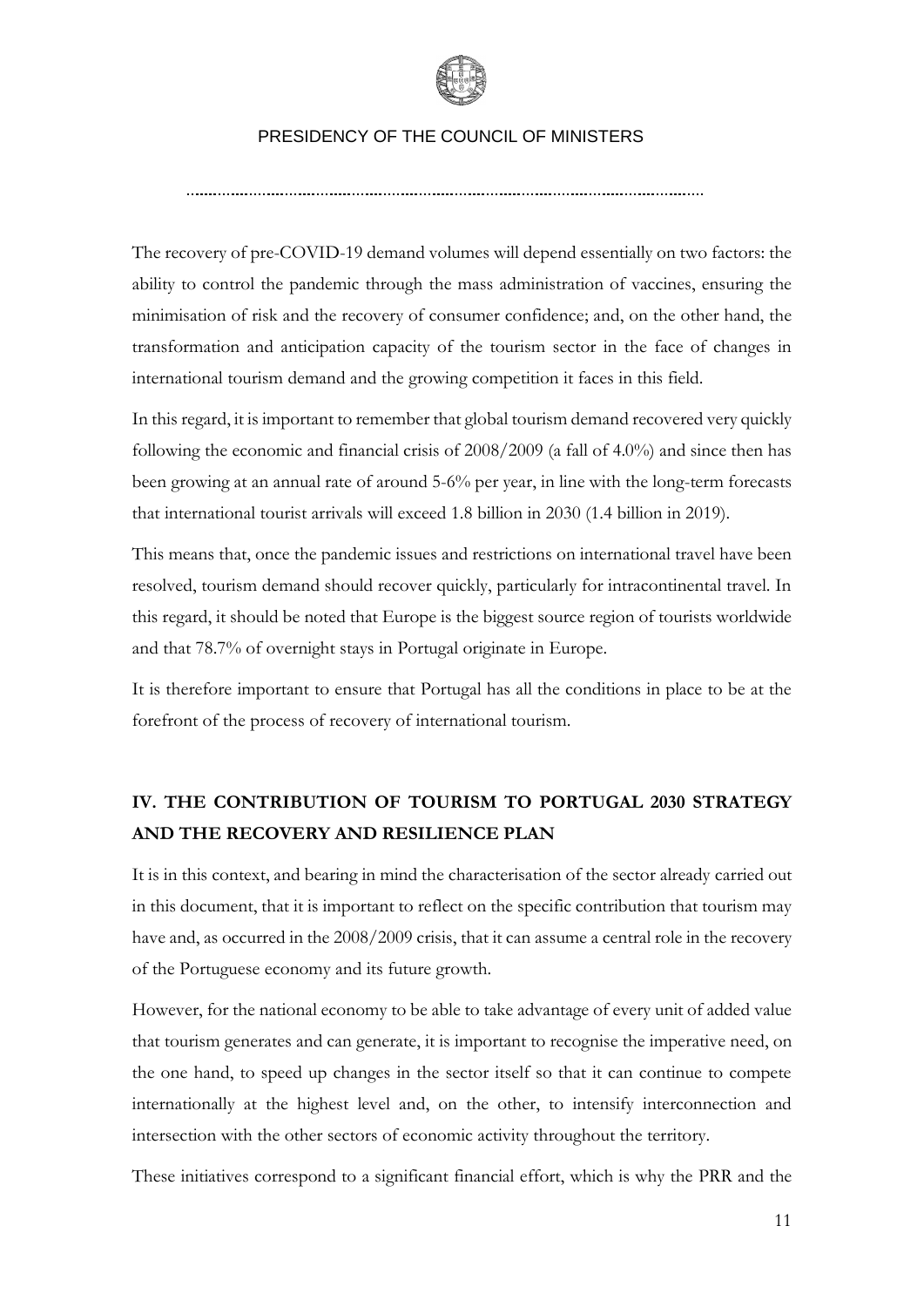

future Community Support Framework for the period 2021-2027, among others, represent unrepeatable opportunities to take tourism to another level of development. But they are, above all, unrepeatable opportunities to generate multiplying effects on the economy and to make it grow in a sustainable way and towards the levels of wealth and social justice that Portugal and the Portuguese people aspire to and deserve.

The tourism recovery agenda should be aligned with and contribute to the major national goals for the decade.

The Portugal 2030 Strategy is structured around four thematic agendas central to the development of the economy, society and territory of Portugal by 2030.



#### **AGENDAS DA ESTRATÉGIA PORTUGAL 2030**

In turn, the PRR, as an instrument for operationalising the Strategy, includes nine roadmaps in three priority dimensions of action: Resilience, Climate Transition and Digital Transition (Figure 2).

Figure 2 - Roadmaps for the Recovery and Resilience Plan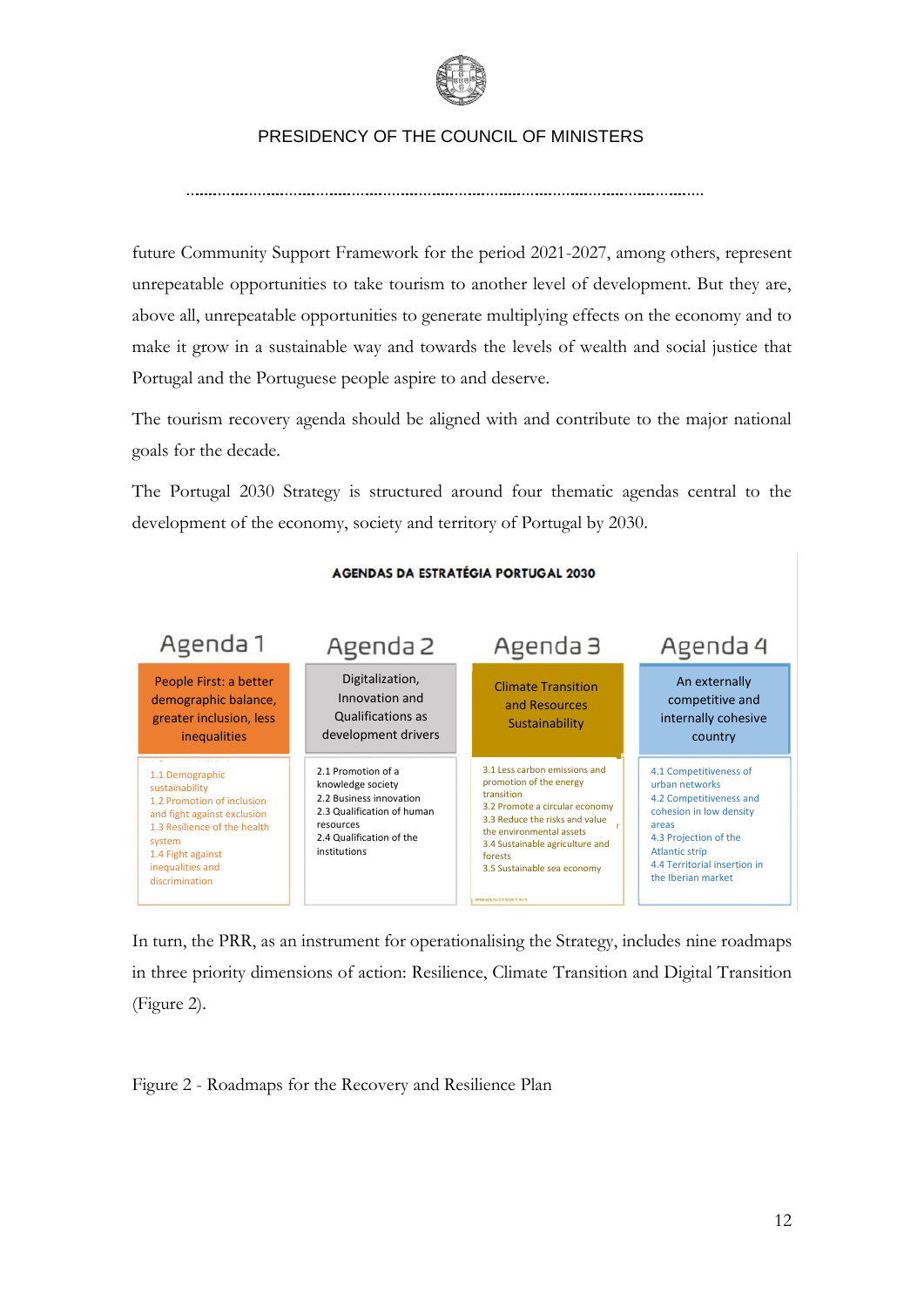



*Nine roadmaps for the recovery of the sustainable and inclusive growth*

Source: Recovery and Resilience Plan. The preliminary version of the PRR was submitted to the European Commission on October  $15<sup>th</sup>$  2020, and the document has since been deepened and consolidated, culminating in an updated version on February  $15<sup>th</sup> 2021$ , which was under public consultation until March 1<sup>st</sup> 2021 and which constitutes the working basis for this document.

The ET27 defines the strategy for the future of Tourism. Based on five strategic axes (enhancing the territory and communities, boosting the economy, enhancing knowledge, generating networks and connectivity and projecting Portugal) with People at the heart of the Strategy: Tourists (who should be provided with the best experience), Residents (so that they recognise Tourism as a "force for good" that generates wealth and well-being for the population) and Employees (ensuring that the workforce dedicated to the sector - 10% of the national workforce - has the qualifications that allow them to progress in their careers). Figure 1.1 Social value additional Mosket constant and the condition of the substantial second in the condition of the substantial of the substantine of the substantine of the substantine of the substantine of the substan

Tourism played a key role in the recovery of the Portuguese economy in the aftermath of the 2008/2009 economic and financial crisis and following external intervention, consecutively reinforcing its weight in national employment. According to the Tourism Satellite Account, employment in the sector amounted to 444,117 people, rising from 8.6 % of the total workforce to 9.4 % in 2018.

Traditionally seen as an activity with low qualifications, ET27 has chosen as a strategic objective, to raise these qualifications. There has been a reduction in the number of people employed with only basic education. In 2019, the figure has fallen to 53 %, whereas in 2013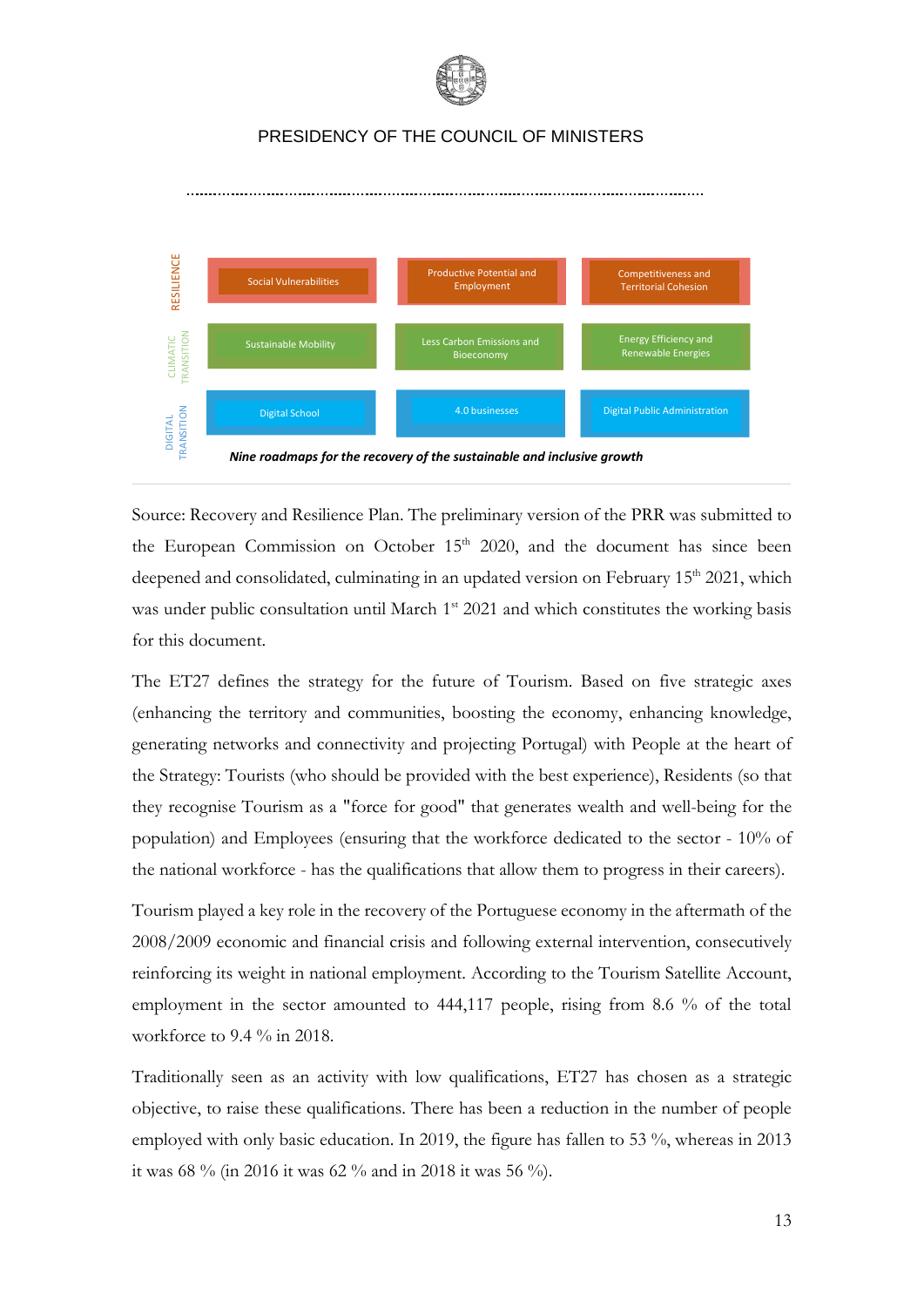

According to INE, I. P., jobs with higher education grew by 19 % between 2017 and 2019, well above the average employment growth in the sector, confirming a trend towards a change in the employment pattern in tourism. Even in 2020, with a significant impact of the pandemic in the sector, the population employed in tourism decreased by only 9%, and is still 4.6% above the existing employment in 2016, demonstrating the resilience of the sector and its potential for job creation.

This trend, combined with the strong investment in generating demand throughout the year and in regions with less development, and which has resulted in a stable reduction in the seasonality rate of demand, has the potential to strengthen the importance of the sector in terms of generating quality employment and settling younger populations in the inland territory, contributing to the territorial development model that is intended to be more balanced and inclusive. The potential for the creation of small businesses in the inland territories has been widely demonstrated in recent years. For example, the number of tourist entertainment companies based in the NUTS II North, Centre and Alentejo almost doubled between 2016 and 2020 and tourism activity in these regions has shown enormous resilience even in a pandemic context, with several municipalities recording tourist spending above the average of previous years.

Also noteworthy is the weight of youth employment (under 24 years of age) in the sector (15%) when compared to the national average  $(6\%)$  as well as the degree of entrepreneurship where 22% of people are self-employed when the national average is 17%.

Still in the area of inclusion, it should be noted that six out of every 10 employees in the sector are female (9% more than the national average), even if they are concentrated in nonmanagerial positions and consequently have lower salaries. It should be noted that tourism has also invested significantly in the integration of immigrants, developing a training offer that allows the integration of immigrants in the workforce, contributing to make Portugal an even more inclusive country.

From the above, it can be seen that tourism is a sector that is not only aligned but is a priority for the country's development strategy. This sector proved vital to the country's recovery and growth in the past decade and can make a unique contribution not only to recovery but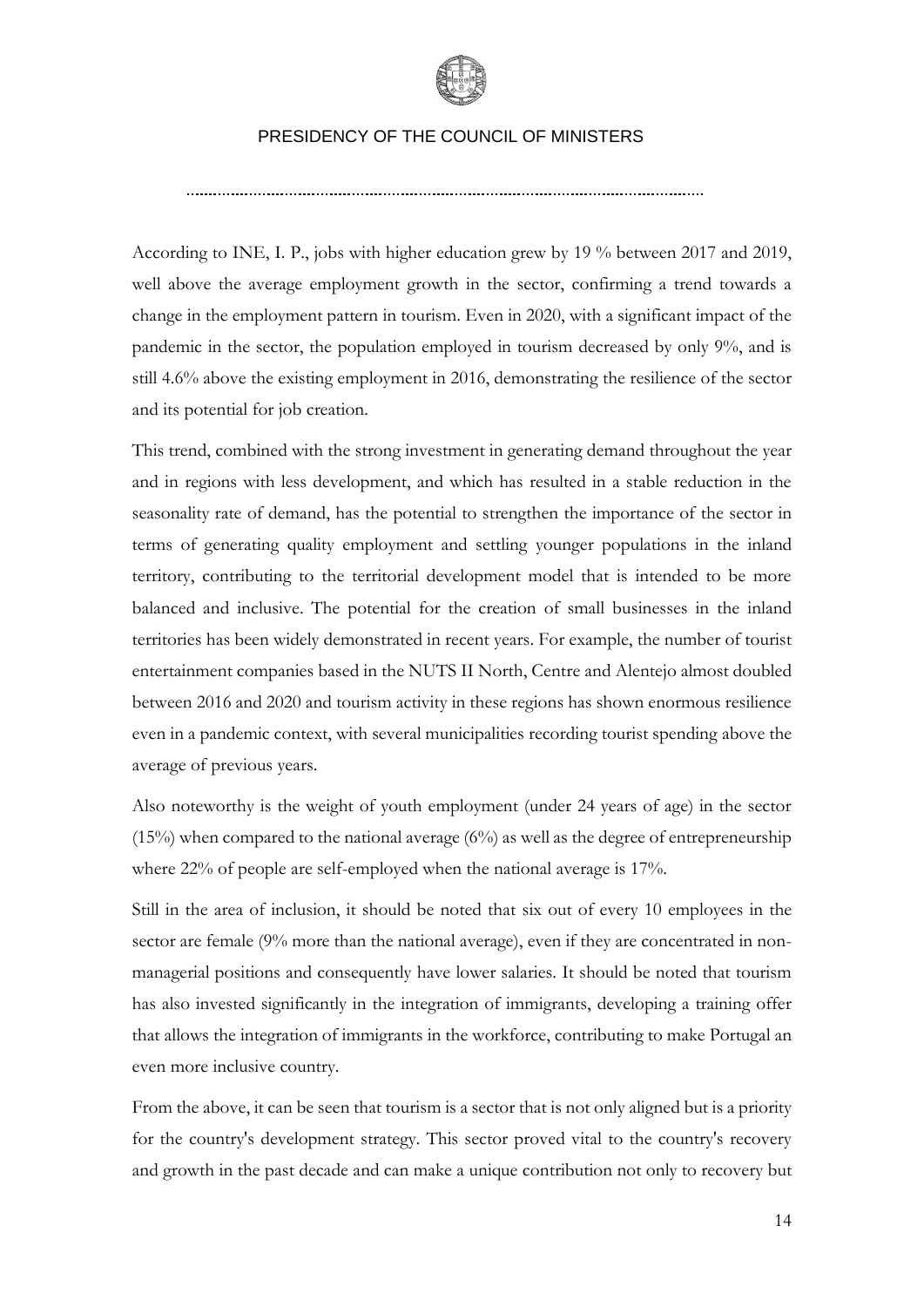

also to modernisation and to meet the goals set for the country for this decade, strengthening its international competitiveness in the medium and long term. This sector was also the one that suffered the greatest impact from the pandemic.

Therefore, the preparation and approval of a plan that can put the sector back on the path towards growth is justified, simultaneously endowing it with mechanisms to make it more sustainable, more responsible, more competitive and even more resilient, and that will enable it to overcome the objectives and targets set out in the ET27, accelerating its transformation, preparing it for the future.

Indeed, the devastating impact of the pandemic on the financial structure of companies makes it imperative to ensure financial mechanisms that promote the capitalisation of companies with a view to their financial sustainability that facilitate the entry of new investors (namely through the capital market) and that encourage company concentration processes, allowing for gains of scale and greater resilience. Instruments are also needed to support investment and internationalisation processes, extending the scope and expansion markets of our tourism companies.

Generating business in a scenario of strong international competition requires a strengthened position and leadership in the communication of the destination, including the recognition of a safe destination. It is also imperative to address the recognised weaknesses in terms of infrastructure, especially those related to airline connectivity and internal connectivity/mobility, namely railways, which are fundamental factors in generating business.

At the same time, it is essential to address some existing vulnerabilities and strengthen supply, promoting innovation, efficiency and productivity, taking it to higher levels of wealth creation. To this end, it is vital to adopt a particularly strong and active policy that promotes digital transformation and the transition to a more sustainable sector. The development of the sector can also be boosted by a clustering agenda, which allows thinking in a global way, but acting in a focused and integrated way in products with greater potential for innovation and growth and with a greater knock-on effect (spas, health, sport, are just a few examples). The international strengthening of the sector will ensure a more favourable international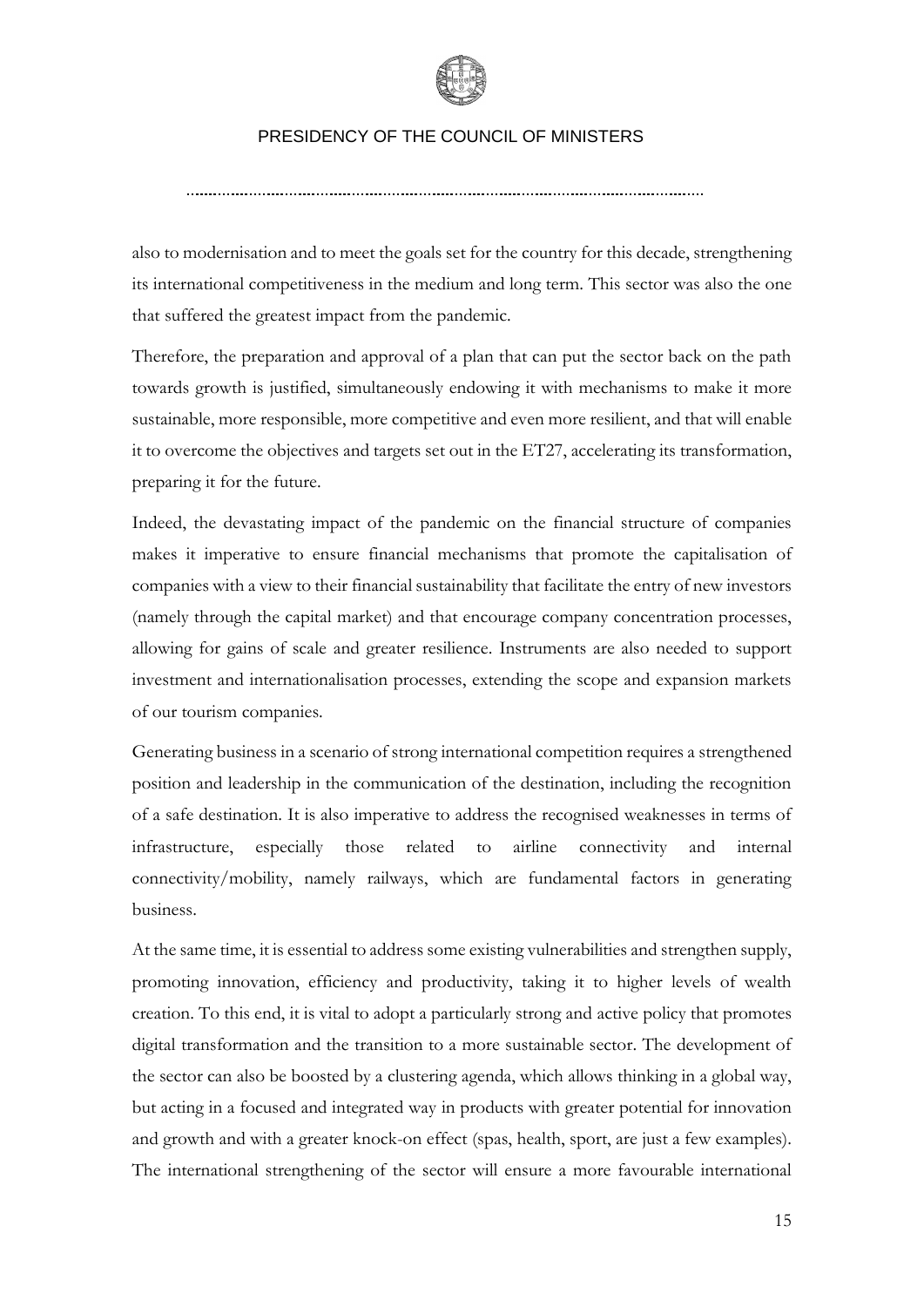

business environment for national exporting companies.

It is also essential to develop the skills and strengthen the qualifications of human resources in the sector, to promote the attraction of talent and to reinvigorate the management skills of companies, making them more competitive and more resilient to manage crisis situations such as the current one.

These transformations imply an efficient public administration that promotes networking and the participation of all in the process of building the tourism of the future.

Having said this, responding to short and long term needs, integrating them with the objectives of the PRR and the Portugal 2030 Strategy, an Action Plan for the public and private tourism sector is essential as a guideline for the post-COVID-19 re-launch of tourism.

A Plan to stimulate the economy and tourism activity, and which allows the objectives and goals of economic, environmental and social sustainability defined in the ET 2027 to be surpassed.

A Plan that keeps people - professionals, tourists and residents - at the heart of the Strategy and Action.

## **V. ACTION PLAN**

The plan now established focuses on four pillars of action - support companies, foster safety, generate business and build the future - and consists of specific actions that, in the short, medium and long term, will allow the sector to be transformed and positioned at a higher level of value creation, contributing significantly to GDP growth and to a fairer distribution of wealth.

This plan will enable tourism revenues to exceed 27 billion euros by 2027 in a sustainable manner, generating wealth and well-being throughout the territory, all year round and focusing on the diversification of markets and segments.

#### **PILLAR 1: SUPPORT COMPANIES**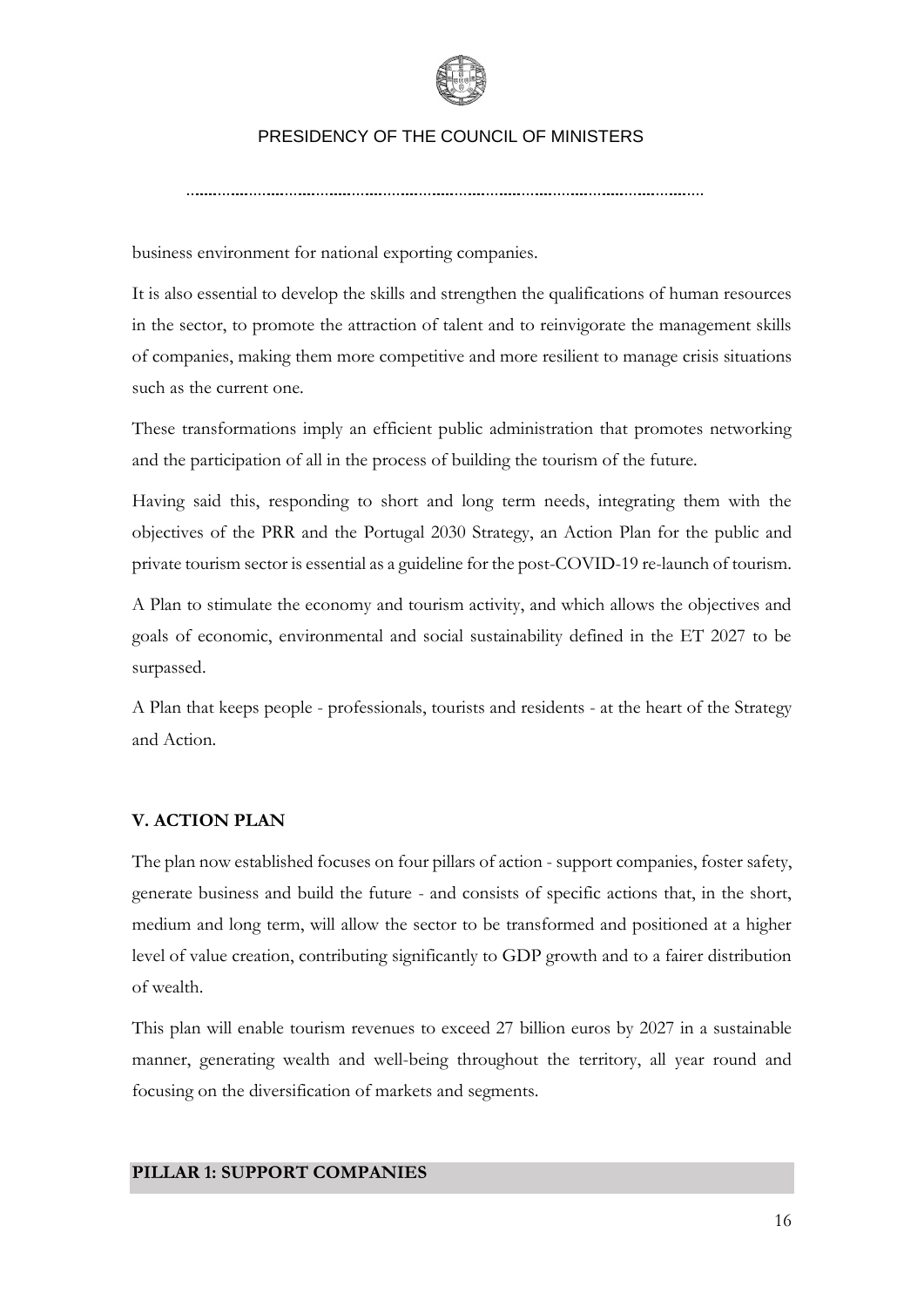

The first priority of the "Reactivate Tourism | Build the Future" Plan is to immediately support companies through measures that preserve their productive potential and employment in the sector, also supporting them in the process of consolidating their operational strategy.

## **P1.1. PRESERVATION OF PRODUCTIVE POTENTIAL AND EMPLOYMENT**

The first relevant intervention is therefore related to the creation of instruments to support the capitalisation of companies, as a necessary condition to strengthen the competitive capacity of companies in the sector.

Although the last few years have been characterised by a constant reduction in the level of debt of companies in the sector and, at the same time, by a strengthening of the level of equity, the truth is that it is expected that the new debt generated directly by the COVID-19 pandemic could reach 1.5 billion euros by the end of the first half of the year, which represents a growth of around 17%, in a single year, compared to the size of the debt of tourism companies recorded in 2019.

This value is added to the of the pre-existing debt to 2019, which is now subject to the moratorium regime, but which repayment will become due in the future.

In addition, it is important to take into account the losses in value of tourism companies, generated by the negative net results of 2020 and which will generate a reduction in their equity.

The solution to be created must be articulated with the specific rules that will be developed for the set of sectors most affected by the COVID-19 pandemic, namely as regards the end of the bank moratoria in September of this year - of which the tourism sector is a major beneficiary - and as regards how to support the capitalisation of companies, either by mobilising funds from the PRR aimed for the capitalisation of companies under the management of *Banco Português de Fomento* (Portuguese Development Bank), or even by the possibility of granting quasi-capital solutions that may contribute to the reduction of debt contracted after March 2020 with a public guarantee (the COVID-19 debt).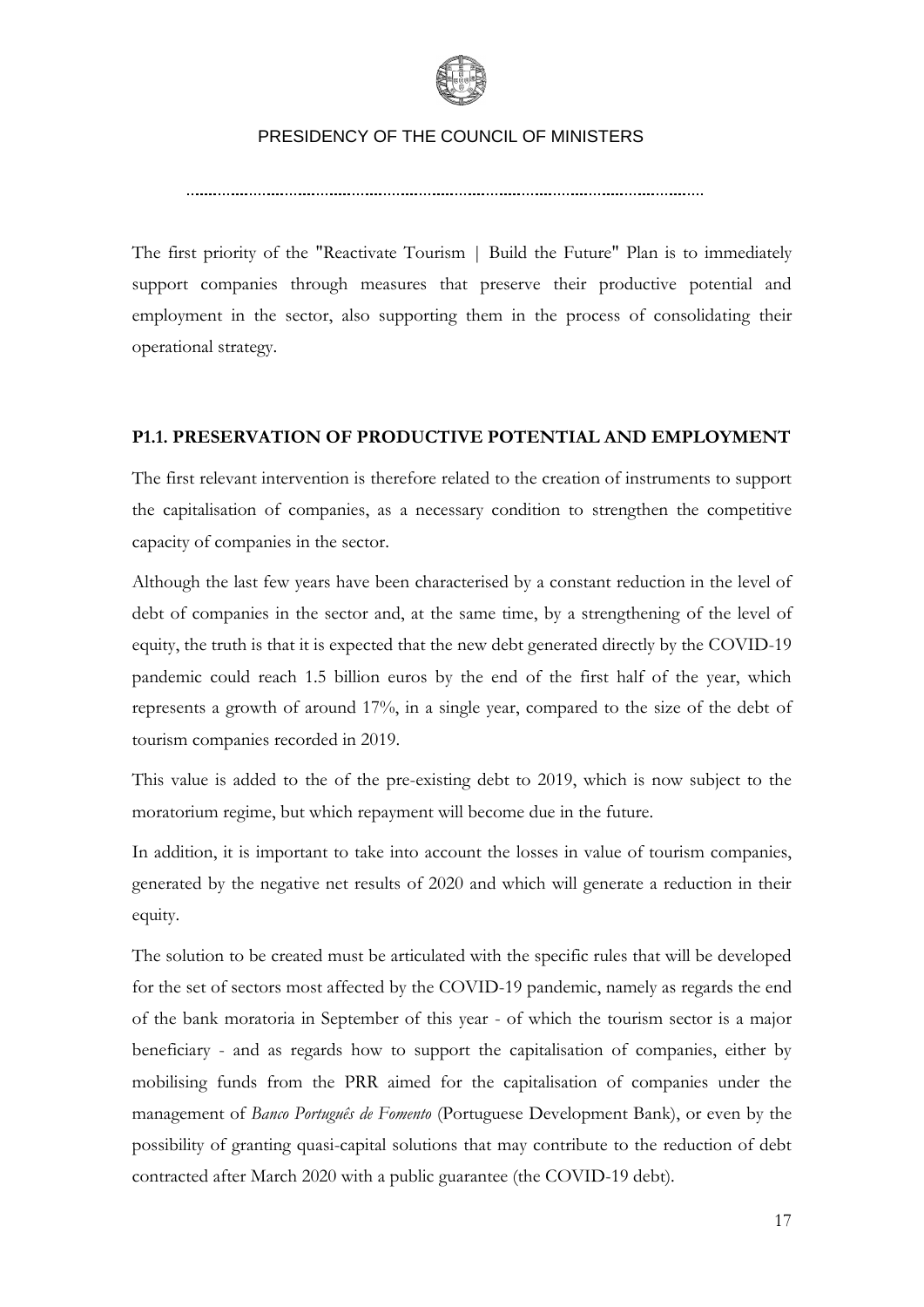

**P1.1.1 Solutions for the capitalisation of companies**

For these reasons, the creation of solutions for the capitalisation of companies is recommended to ensure, in particular, mechanisms for capital and quasi-capital which will allow on the one hand, reduced impact of losses generated in companies since March 2020 and, on the other hand, allow COVID-19 debt to be managed in a manner that is affordable and sustainable for companies and that does not conflict with their investment and growth needs.

## **P1.1.2 Public guarantee for refinancing/rescheduling pre-COVID-19 debt**

In the context of debt management contracted before the outbreak of the COVID-19 pandemic, the creation of refinancing/rescheduling mechanisms that allow longer debt maturities (including grace periods) is recommended to enable feasible debt management by companies. These solutions will have a particular incidence in the tourism sector, as it is proportionally one of the sectors with the largest share of pre-COVID-19 debt under moratorium and could include the provision of a public guarantee for part of the pre-COVID-19 debt that shall be rescheduled.

## **P1.1.3 Credit line with guarantee for financing treasury needs**

In this more pressing area of preserving productive capacity and employment, the creation of a new credit line with guarantee applicable to the tourism sector is also recommended, to meet the treasury needs that still exist.

#### **P1.2. OPERATIONAL STRATEGY**

In order to support companies in this particularly difficult context, where the need to manage the impact of the COVID-19 pandemic combines with the need to resume their activity in a context of strong international competition, it is important to create support mechanisms for the development and consolidation of the companies' operational strategy.

## **P1.2.1 Integrated Entrepreneur Support Network**

This plan therefore recommends the creation of an integrated entrepreneur support network, which digitally connects Turismo de Portugal, I. P., the regional tourism authorities, the regional secretariats responsible for tourism, the sector's business associations and the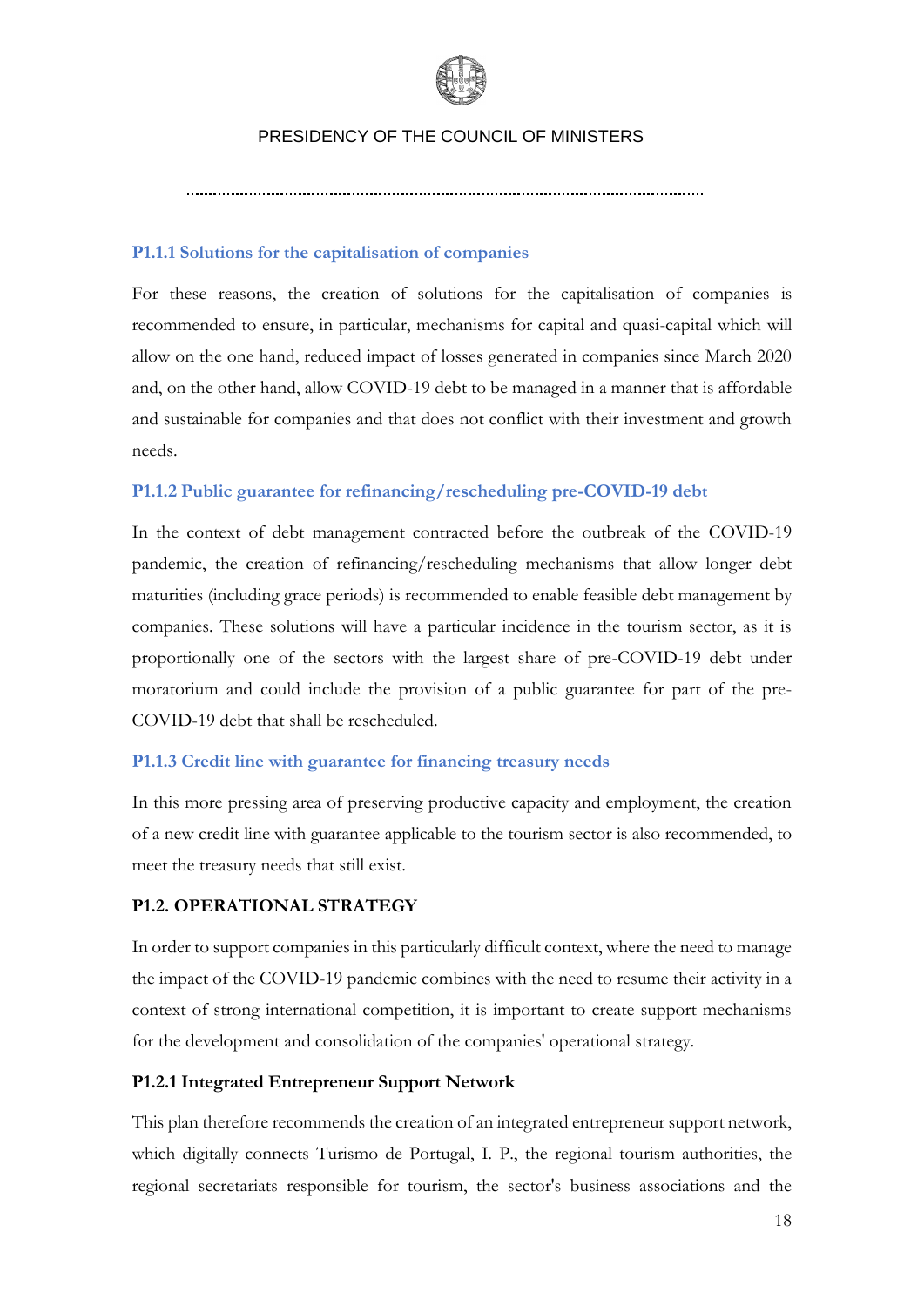

tourism teams abroad, based on a common platform.

In order to provide better information to companies, as well as reaching the largest number of companies, this network will promote the training of its partners, the more efficient dissemination of knowledge and the creation of a collaborative network among them.

In parallel, in this dimension of support to companies, it is also recommended the development of interactive digital tools to support company decision-making and the development of specialised areas of knowledge that are more relevant for companies in the sector.

#### **P1.2.2 Mentoring Programme**

In this context, the creation of the Mentoring Programme is recommended, which, with the use of Turismo de Portugal, I.P.'s own resources and involving the partners of the Integrated Entrepreneur Support Network, aims to provide companies with a mechanism for curating this specific area.

#### **PILLAR 2: FOSTER SAFETY**

The second priority of the "Reactivate Tourism | Build the Future" Plan is to create conditions to boost confidence in tourism among companies, tourists and residents, as well as in the capacity of this activity to contribute significantly to the well-being and improvement of their quality of life.

#### **P2.1 TOURIST ACTIVITY**

The pandemic has created new needs on the demand side, very focused on health issues and response to personal safety at the destination. It is therefore essential to take into account these (new) needs of tourists and prepare companies for them, transfer knowledge and stimulate communication in order to increase safety on the part of companies, both in the activity and in the behaviour of those working in the sector.

## **P2.1.1 Clean & Safe Seal 2.0**

The *Clean* & *Safe* seal was created in April 2020 by Turismo de Portugal, I. P., with the aim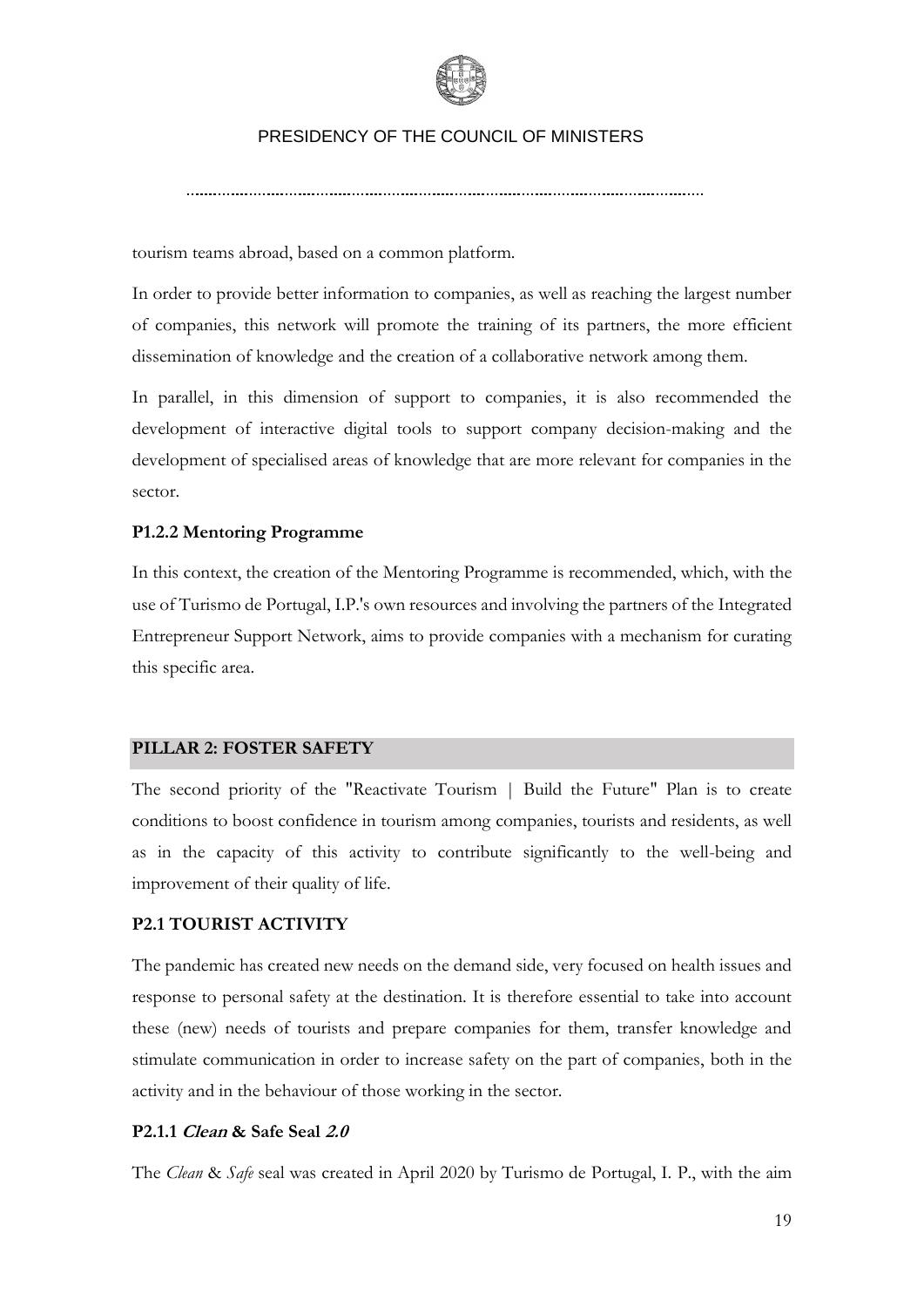

of supporting companies in identifying the measures to be adopted to contain the COVID-19 pandemic and reinforce confidence in Portugal as a tourism destination, whether by tourists - national and foreign -, company employees, or the general population.

Over 22,000 companies have joined, from areas and activities ranging from tourist resorts and local accommodation, to tourist entertainment companies, restaurants, travel and tourism agencies, event organisers, spas, rent-a-car, as well as tourist offices, golf courses, museums, palaces, monuments and archaeological sites, libraries, *Ciência Viva* centres, geoparks, entertainment venues, casinos and bingo halls, motorhome service areas and airports.

One year after its creation, in a partnership with the Directorate-General for Health (DGS) and NOVA Medical School, the requirements for adhering to the *Clean* & Safe seal were updated while the seal remains optional and free but is now simpler and more agile, with reinforced informative contents.

Valid for one year, until April 2022, the updated seal is the result of the natural evolution of knowledge acquired in recent months, adapting to current requirements in the field of public health, with the aim of continuing to promote safety and confidence in Portugal as a tourism destination, especially when activity resumes. This project, which has proved to be very successful, will be continued.

## **P2.1.2 Seamless Travel Programme**

The COVID-19 pandemic has posed new challenges in the relationship with the tourist/consumer that favours informality and fluidity, to the benefit of greater safety that is guaranteed through more agile, more sustainable and dematerialised forms of contact. It reflects a commitment to digital transformation and is composed of various initiatives with the aim of making the experience of those who visit us even more fluid in terms of movement, payments, information and knowledge.

## **P2.1.3 ADAPTAR 2.0 (ADAPT)**

The ADAPTAR PROGRAMME (ADAPT PROGRAMME) will evolve to meet the new specific needs of companies in the tourism sector at the present time, focused on maintaining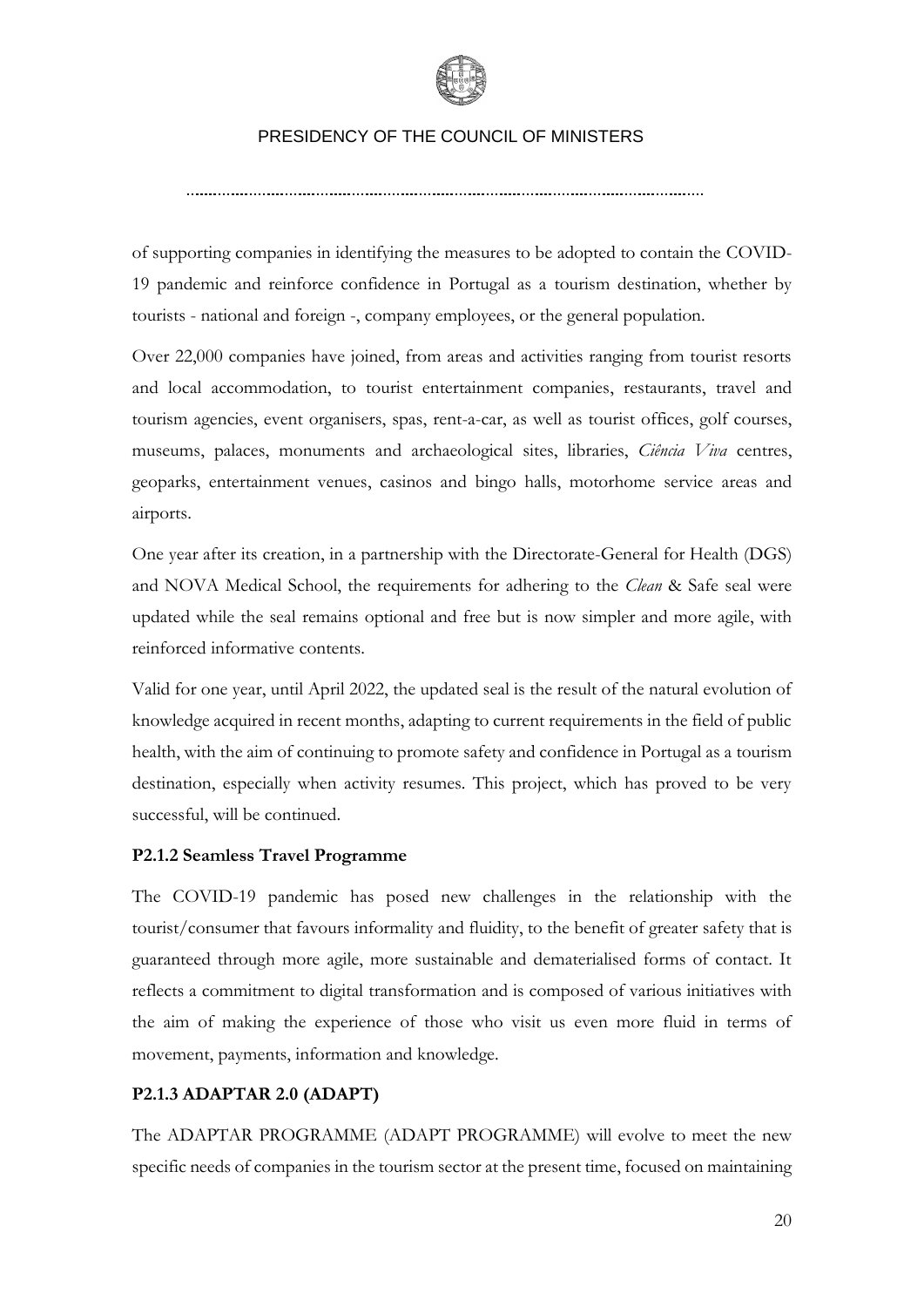

the business and enabling them to be sustainable while recovering.

ADAPTAR 2.0 (ADAPT 2.0) will provide a financial response to the needs for improvement/alteration and re-dimensioning of spaces, prioritising the safety and well-being of the consumer/tourist, such as infrastructures for new open-air spaces.

## **P2.2 CONSUMER BEHAVIOUR**

The behaviour of those who visit us or use our facilities is increasingly part of the solution in controlling this pandemic, as well as in crisis management resulting from this and other situations. It is therefore important to appeal to the tourists' responsibilities in complying with the rules defined by the national authorities.

## **P2.2.1 Campaign to encourage the adoption of a safe behaviour**

Promoting safe behaviour from a health point of view, reinforcing the need to comply with the DGS guidelines in the fight against the COVID-19 pandemic by tourists, company employees and the resident population, through a campaign to be launched that will take into account the several tourism activities.

#### **P2.2.2 Health Passport 2.0**

Aimed at ensuring safe movement, Health Passport 2.0 involves the development of a tool that identifies vaccination cases, certified COVID-19 tests and recent positive cases, ensuring a low risk of contamination of and by the passenger.

#### **PILLAR 3: GENERATE BUSINESS**

The third priority of the "Reactivate Tourism | Build the Future" Plan is to generate business for companies, globally, in a scenario of strong international competition, in the context of which Portugal can and must take a leading role.

## **P3.1 COMPETITIVENESS OF THE DESTINATION**

In recent years Portugal has established itself as one of the strongest brands in terms of tourism, recognised as the best tourism destination in the world and bringing notoriety to the country and its products.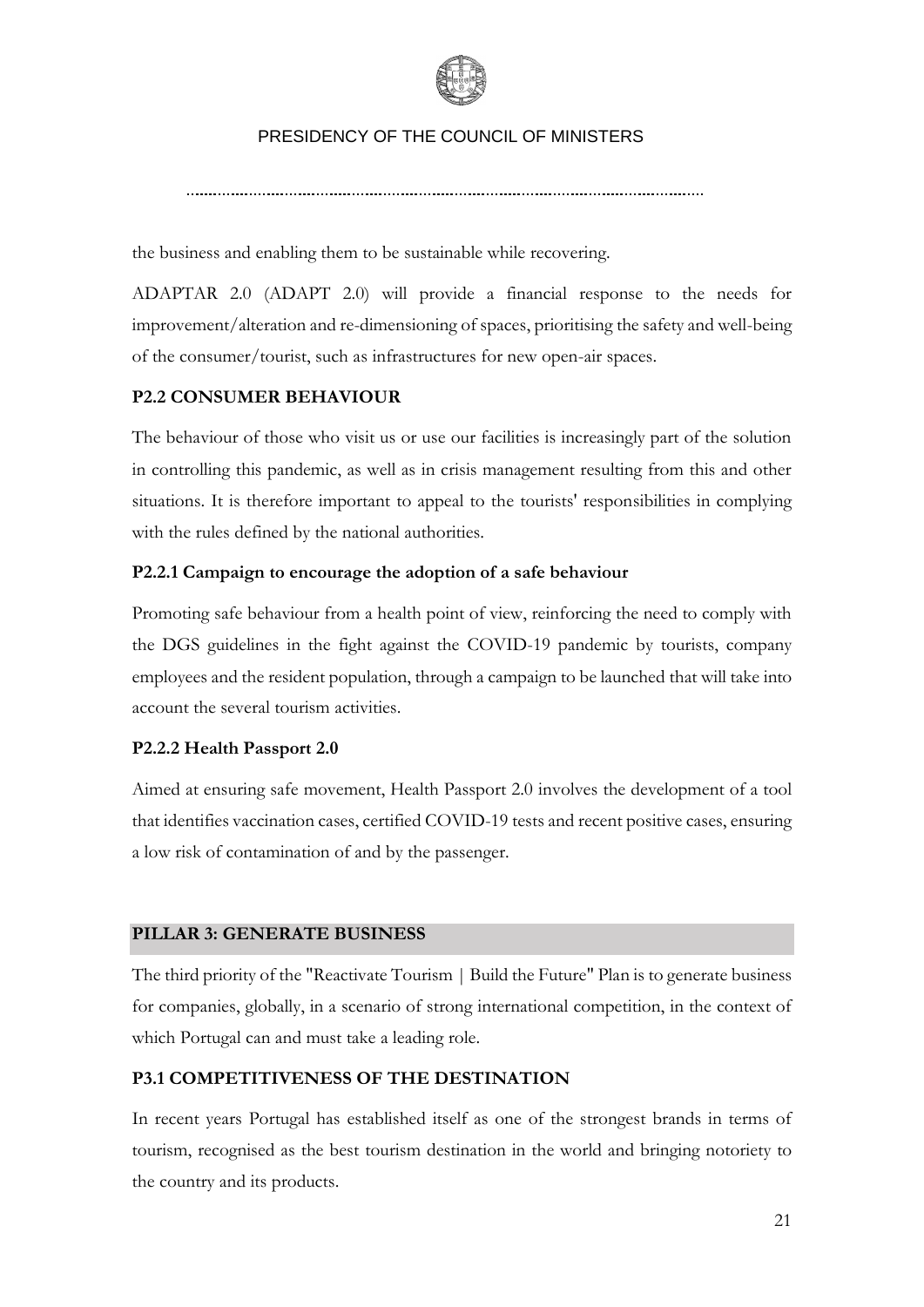

The COVID-19 pandemic, with its impact in terms of changing the potential of consumer preferences and the sector's distribution channels, requires a significant investment in strengthening the international recognition and positioning of Portugal's image. It is also important to keep in mind the very strong competition that the country and the companies will face at the moment of recovery from countries operating in the same markets.

Support for promotion the country, in order to stimulate and restore Portugal's image, and support for redoubled efforts at international sales by companies in the sector, enabling them to consolidate more traditional markets (without which the recovery will not happen), to invest in diversified segments and to expand into new markets of greater added value, is thus unavoidable.

## **P3.1.1 Internationalising Tourism Programme**

This is a programme aimed at supporting the international promotion effort of tourism companies.

In this context, it is essential to ensure an information and knowledge base to guide national companies on their path to internationalisation.

The presence in events that boost the image of Portugal as a tourism destination, the participation in distribution or international recognition/classification networks of greater added value, the attraction of international business or the internationalisation of sector brands, in the various areas of activity, are also included in the scope of this programme.

## **P3.1.2 International trade capacity building programme**

Publicizing the new offer throughout the national territory, the collaborative networks scattered throughout the country, as well as the different priority themes for the valorisation of the destination, are the basis of a more efficient and flexible information and training system for the international trade*.* 

In this sense, stimulated by the tourism teams located in the external markets, this programme will allow for an increase in this capacity, directing it towards segments of interest for the country.

In order to provide these delegations with greater flexibility, agility and autonomy, they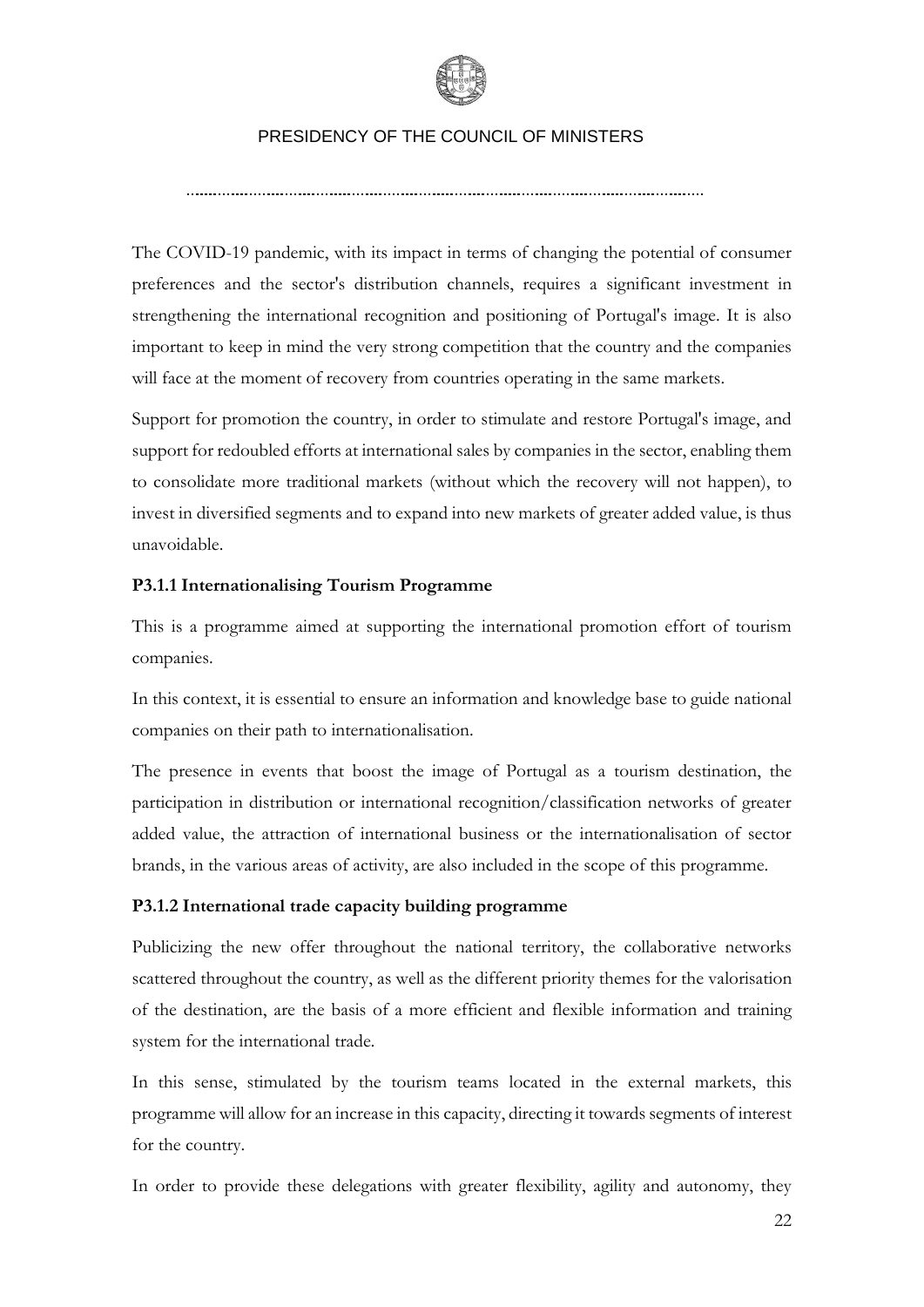

should be converted into decentralised services of Turismo de Portugal, I. P., abroad and integrated into the respective diplomatic representations.

## **P3.1.3 Portugal Events**

Attracting international events to Portugal has made it possible to improve the country's visibility and that of many of its cities as a recognised destination for holding this type of events (see the inclusion in the TOP 10 event-organising countries by the International Congress and Convention Association).

Also, to pursue this mission of attracting events that may be decisive for Portugal's international image, it is important to reinforce the focus on attracting such events with a programme that identifies and proactively can bring them to our country.

## **P3.1.4 Strengthening Partnerships - Contracting External Promotion**

The external promotion contracting model, signed between Turismo de Portugal, I.P., Regional Tourism Promotion Agencies and Regional Tourism Secretariats, with the participation of the Portuguese Confederation of Tourism and private entities, has been one of the best and most concrete examples of public-private partnerships in the sector.

Considering the opportunity to sign a new contract for the three-year period 2022-24 and also the positive experience of the contracting of external promotion with the regional external promotion agencies, the goal will be to strengthen this same public-private partnership, involving the competent regional public actors within the scope of their respective competences, consolidating it over the next few years and reinforcing it with funds from the community support framework.

## **P3.2 MOBILITY**

Given the fact that the vast majority of international tourists arrive in Portugal by air, it is important to continue the policy of strengthening international air accessibility at our airports with an international dimension, promoting greater diversification of issuing markets and partners.

## **P3.2.1 Restore air capacity and increase territorial continuity - VIP Programme**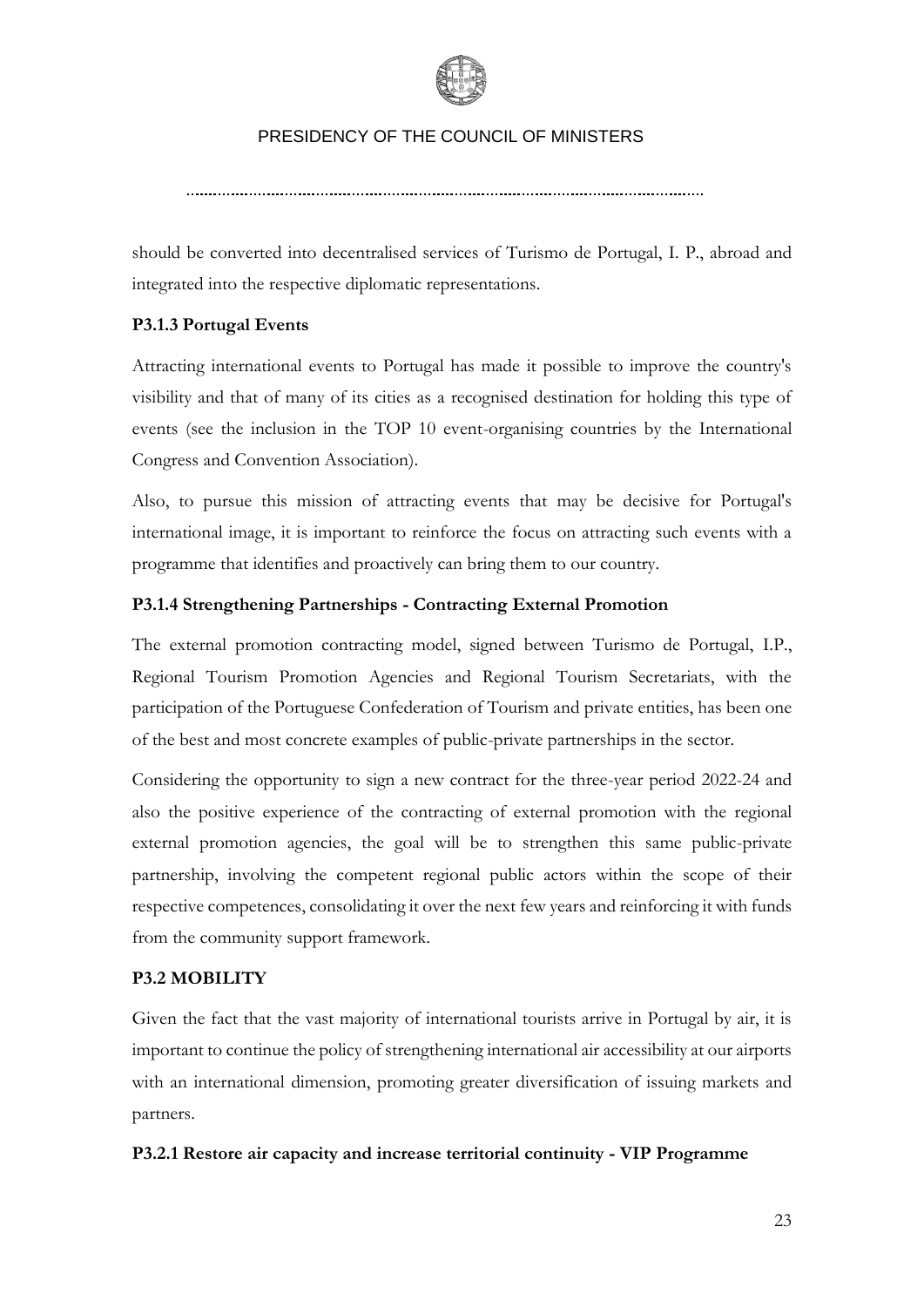

The VIP Programme has been essential in mitigating the dependence of some regional destinations on a small number of issuing markets and in diversifying air transport partners.

It is important to continue this process of market diversification which has been reflected in the growing increase in passengers disembarking at the five international airports located on the national territory. Likewise, territorial continuity and synergies between national airports must be strengthened.

## **P3.2.2 Promote and encourage the adoption of sustainable mobility**

Stimulating sustainable mobility is not only an opportunity to contribute to the goals defined in ET27 but it will also allow attracting segments and markets with greater focus on environmental issues. It is therefore relevant to strengthen the competitiveness and attractiveness of our country as a destination that invests and promotes greener means of transport (rail, road and sea), stimulates sustainable urban mobility as well as provides visitation solutions, in partnership with national private partners, in order to deconcentrate tourist flows, increase the average stay and generate more revenue for the destination.

## **P3.3 STIMULATING DEMAND**

Likewise, it is important to ensure the reinforcement of efforts in terms of international promotion of the Portugal brand as a tourism destination, which will guarantee the repositioning of tourist flows to the country, the recovery of the sector and, consequently, of the national economy, given the exposure of tourism to international markets.

In this area, the aim is to strengthen the competitiveness of the national tourist industry  $(12<sup>th</sup>$ most competitive tourist industry according to the World Economic Forum), in local and medium distance markets, without neglecting the relevance of long distance markets, also contributing to increasing the competitiveness of Europe and the Visit Europe brand, strategic objectives defined by the European Commission.

## **P3.3.1 International campaign to promote Destination Portugal**

It is undeniable that the continuous international promotion of Portugal as a destination is one of the central axes in attracting tourist flows. In this sense, the international campaign is particularly important, considering the goal of increasing the awareness of the destination,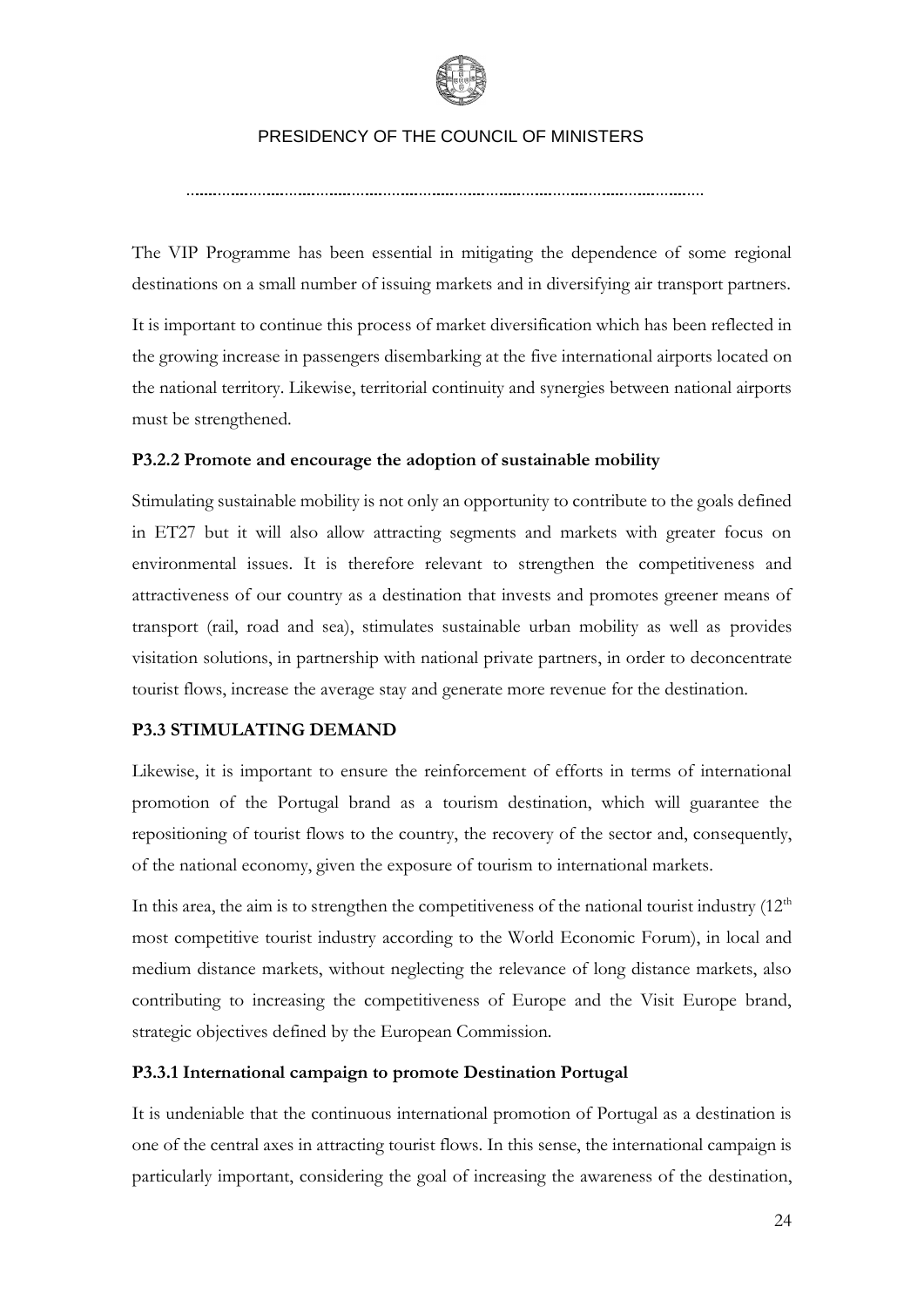

but also as a tool for acquiring tourists.

The campaign will focus on online media, which allows a high and transversal reach to all issuing markets and the implementation of a dynamic strategy to select varied targets. In this way, it is possible to reach more demanding tourists, boosting the growth in value and dynamism of the sector throughout the territory and contributing to territorial cohesion. The context and behaviour of the markets will be permanently monitored, which will determine at each moment the markets to target. The aim is to run the campaign initially in 14 markets, although there is potential for expansion to more than 100, through organic efforts and the 'viralisation' of the messages disseminated.

Planned within the "Projecting Portugal" axis of ET27, its main lines of action are to reinforce the internationalisation of Portugal as a tourism destination to visit, invest, live and study and to position tourism as a factor of competitiveness and economic leverage of the country and of the companies.

#### **P3.3.2 Domestic Tourism Campaign**

Domestic tourism represents about 30% of tourism overnight stays in Portugal, and there is undeniable room for growth, which is reinforced in the current context of pandemic and opening of the tourism industry after the confinement. In fact, it is expected that proximity tourism will be the first to recover, especially domestic tourism. To this extent, attention to this segment of demand will be one of the measures to be pursued in this plan with a campaign targeted to domestic travellers as one of the basic instruments. The aim is to encourage the Portuguese to take holidays and small breaks in Portugal, using the tourism facilities available in the various regional destinations and tourism services, namely accommodation, travel agencies, restaurants and tourism entertainment companies. In the short and medium term, mobilising the Portuguese to enjoy the diversity of the national tourism supply will have the capacity to revive regional economies and impact the whole tourism value chain.

**P3.3.3 New Visitportugal portal - reinforcing the digital ecosystem to promote the destination**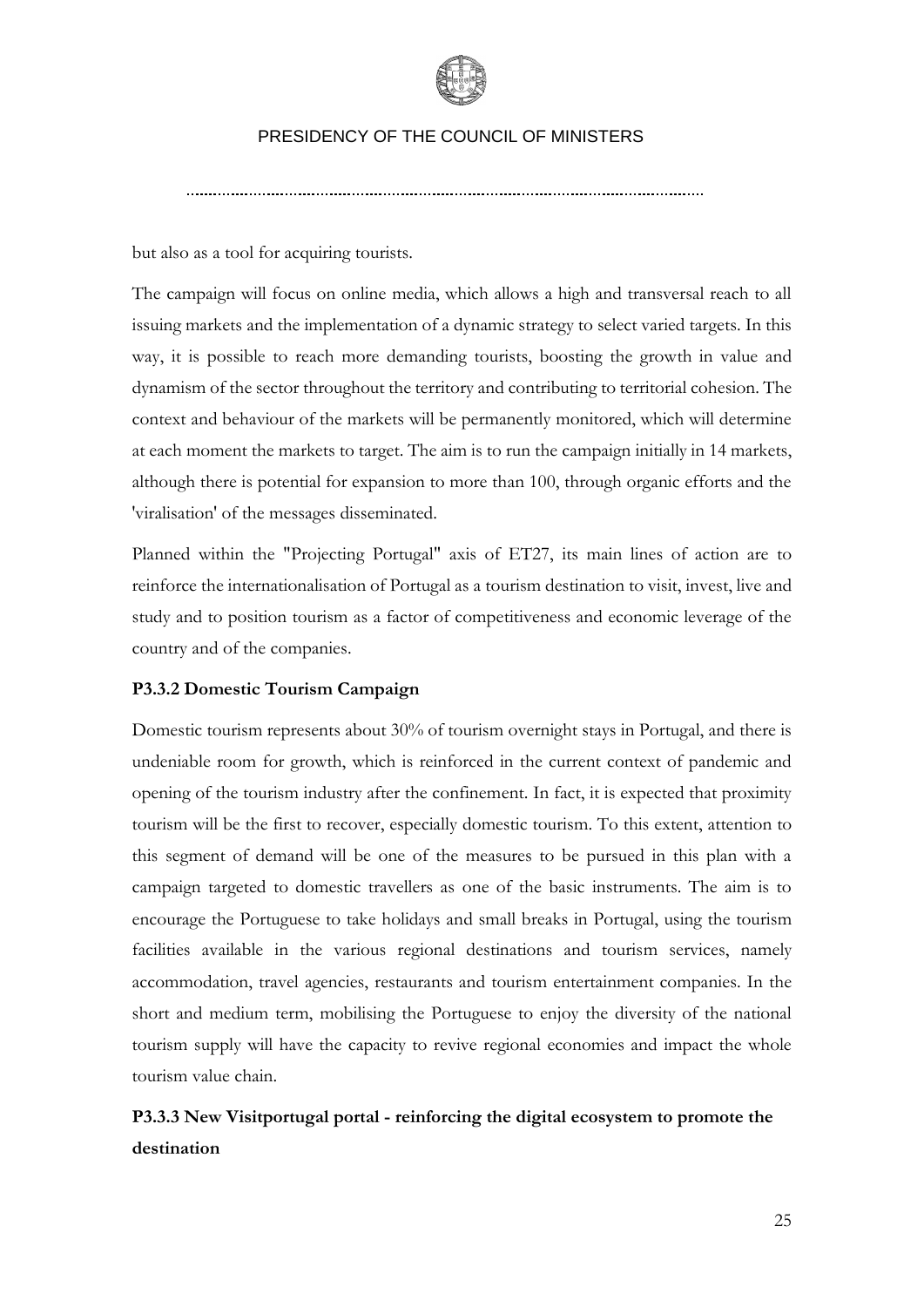

In terms of digital marketing, the update and reinforcement of the international impact of the Visitportugal ecosystem stands out. This will involve the integration and development of new features, content and approaches. The Visitportugal ecosystem is the hub of information, communication and interaction with tourists, which includes a website available in 11 languages and pages on the main social media networks at a global level. To this extent, it is important to be equipped with technology that facilitates access to the national tourism supply, which presented in context allows great visibility within relevant content, thus increasing the business potential for Portuguese companies and the ability to respond to the needs of different tourist segments. Penetration in external markets will also be broadened, namely by increasing the number of languages to 15.

## **P3.3.4 Conversational AI Tools**

The implementation of a conversation program that uses artificial intelligence has as main goals the improvement and dynamic optimization of the content provided to the tourist and the quick access to information about the experiences and tourism supply of Destination Portugal.

The introduction of these tools will make it possible to clarify doubts, interact with potential tourists, suggesting offers according to their needs and improving the accessibility of the contents, working on the vector of inclusion (all for all). It will also allow a 24h/7days a week tourist service, through more automated processes, with less time spent per operation and closer to the needs of each customer.

The optimization of tourist interactions will result in a higher value trip, working on reducing seasonality and increasing the consumption of tourism products. These conversational tools positively impact the tourist experience of the destination before, during and after the visit, adding value and boosting loyalty.

## **P3.3.5 Foster the commercial supply of differentiated products**

A line of action that aims to create a portfolio of commercial supply of unique products, which allows new motivations to visit, adding value to the travel industry, regional destinations and companies.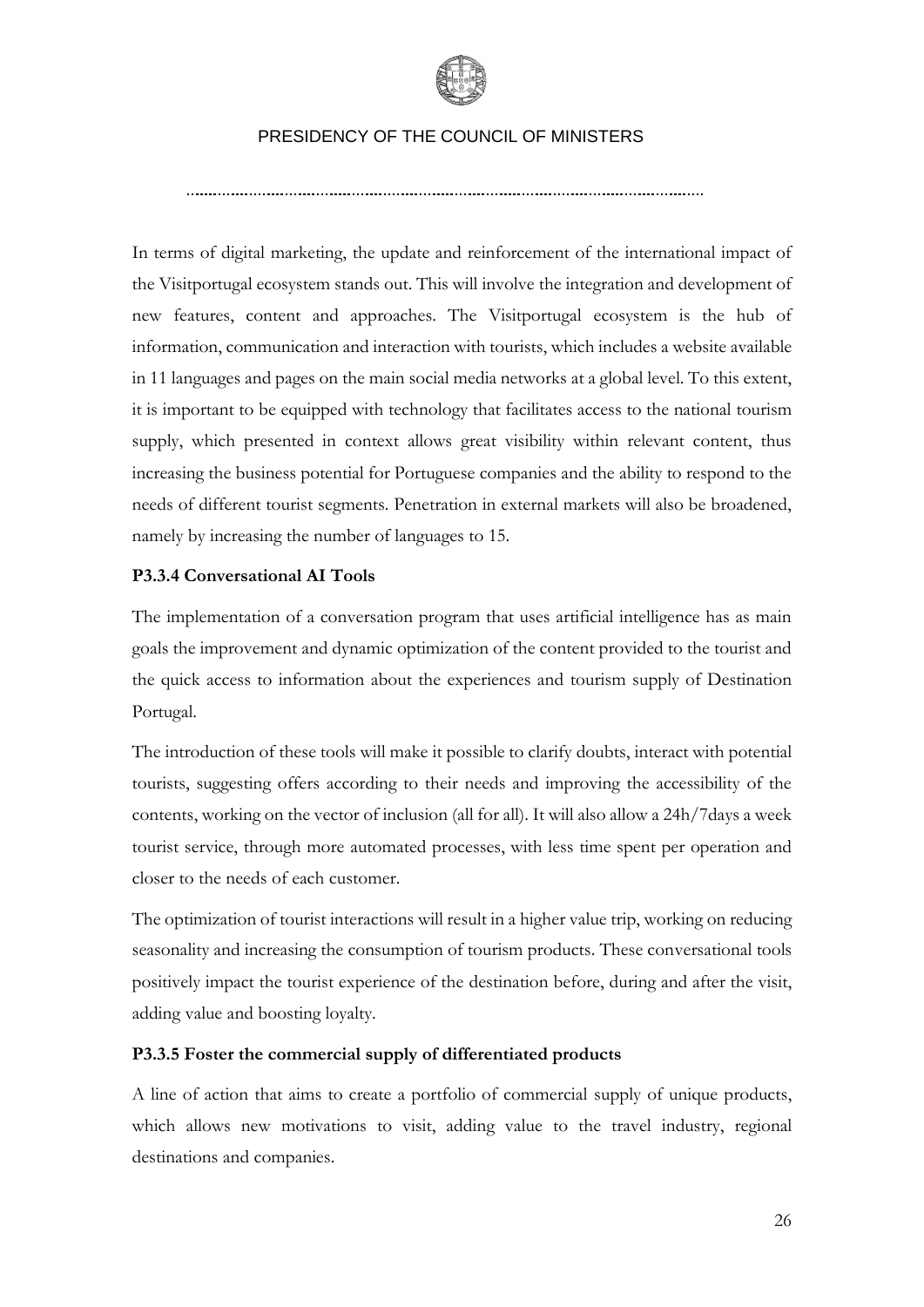

The commercialisation of a new, sustainable, responsible and distinctive products and companies that in recent years has appeared throughout the territory, particularly in inland areas, through collaborative networks as well as companies associated with new investments and approaches such as wine tourism, literary tourism, sports and industrial tourism, among others.

## **P3.3.6 Development of new business platforms and strengthening of media positioning**

A qualified presence in the media, tourism operations and the rest of the trade are of great importance in creating notoriety and recommendation for Destination Portugal and converting this visibility into business.

In this sense, it is important to create new platforms that feed this presence, namely a website where the trade can obtain all the necessary information for programming the Destination and make use of e-learning programmes that allow the continuous training of operators on the growing and increasingly qualified offer of Destination Portugal.

It is also important to create moments of interaction between national companies and the trade through digital business platforms that allow the maximisation of qualified contacts with the national business fabric and to maintain the continuous dynamization of business which will be done through Portugal Trade Talks - webinars developed to promote the national supply.

## **P3.3.7 IVAucher (VAT Vaucher)**

The aim is to stimulate, especially among national consumers, the use of national tourism products. In this sense, the *IVAucher* programme aims to allow the value of VAT on invoices from restaurants, accommodation facilities and cultural venues to be discounted, during the following quarter, on consumption in these same sectors.

## **PILLAR 4: BUILD THE FUTURE**

The fourth priority of the "Reactivate Tourism | Build the Future" Plan consists of developing measures and initiatives that will create conditions for promoting a real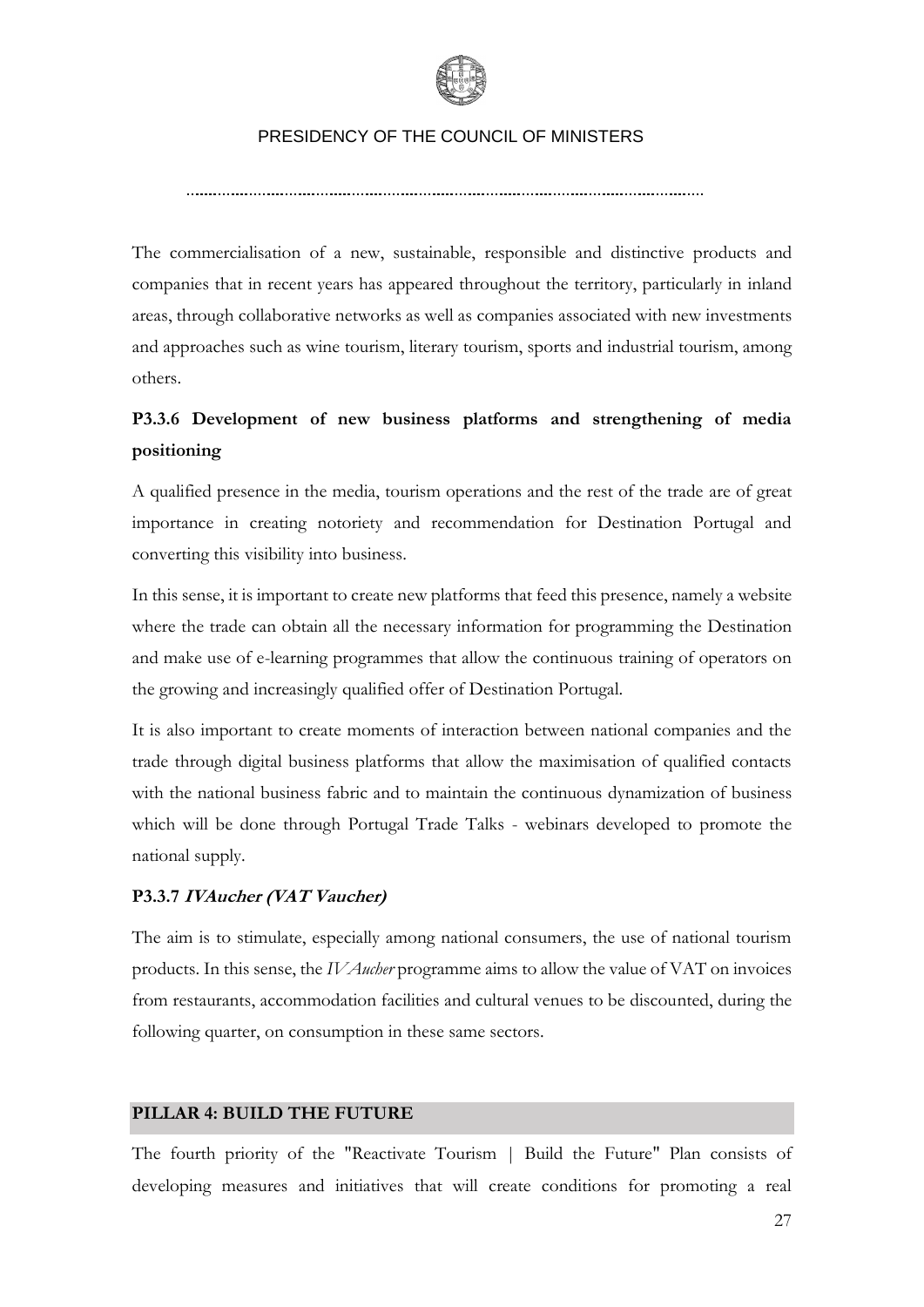

transformation of the sector in the medium and long term, positioning it at a higher level of development that is more sustainable, more responsible and capable of generating added value.

## **P4.1 FINANCING OF COMPANIES**

In parallel with the measures of a financial nature recommended in Pillar 1 of this Plan, it is important to ensure the development of new financing mechanisms for companies that, on the one hand, enable the broadening of the range of investors in the sector and, on the other, guarantee access to financing under sustainable conditions and, finally, ensure the necessary conditions for the growth of smart investment in the sector.

## **P4.1.1 Strengthening the Special Real Estate Fund to Support Companies**

It is considered important to ensure a mechanism that allows the assets of companies in the sector to become net, through sale & leaseback operations, provided by real estate investment funds managed by Turismo Fundos - SGOIC, S. A. the management company that is part of the Banco Português de Fomento group.

With these operations, conditions are created for the financing of companies with high liquidity levels. Cumulatively, it is intended that these funds may themselves attract investment from investors, mainly institutional, ensuring substantial liquidity levels and, for this purpose, combining the mutual guarantee mechanism and the leverage capacity that characterises it.

## **P4.1.2 Tourism Bonds**

In the field of business financing, new forms of financing and new investors must be sought. This is the case for SME financing on the capital market.

The need to create conditions for the completion of the project to launch tourism bonds, using the mutual guarantee mechanism, which was interrupted in March 2020 due to the impact of the COVID-19 pandemic on the level of business risk, is advocated here.

## **P4.1.3 Programme for SME's access to capital markets**

Still on the subject of new forms of financing, this Plan advocates the regulatory creation of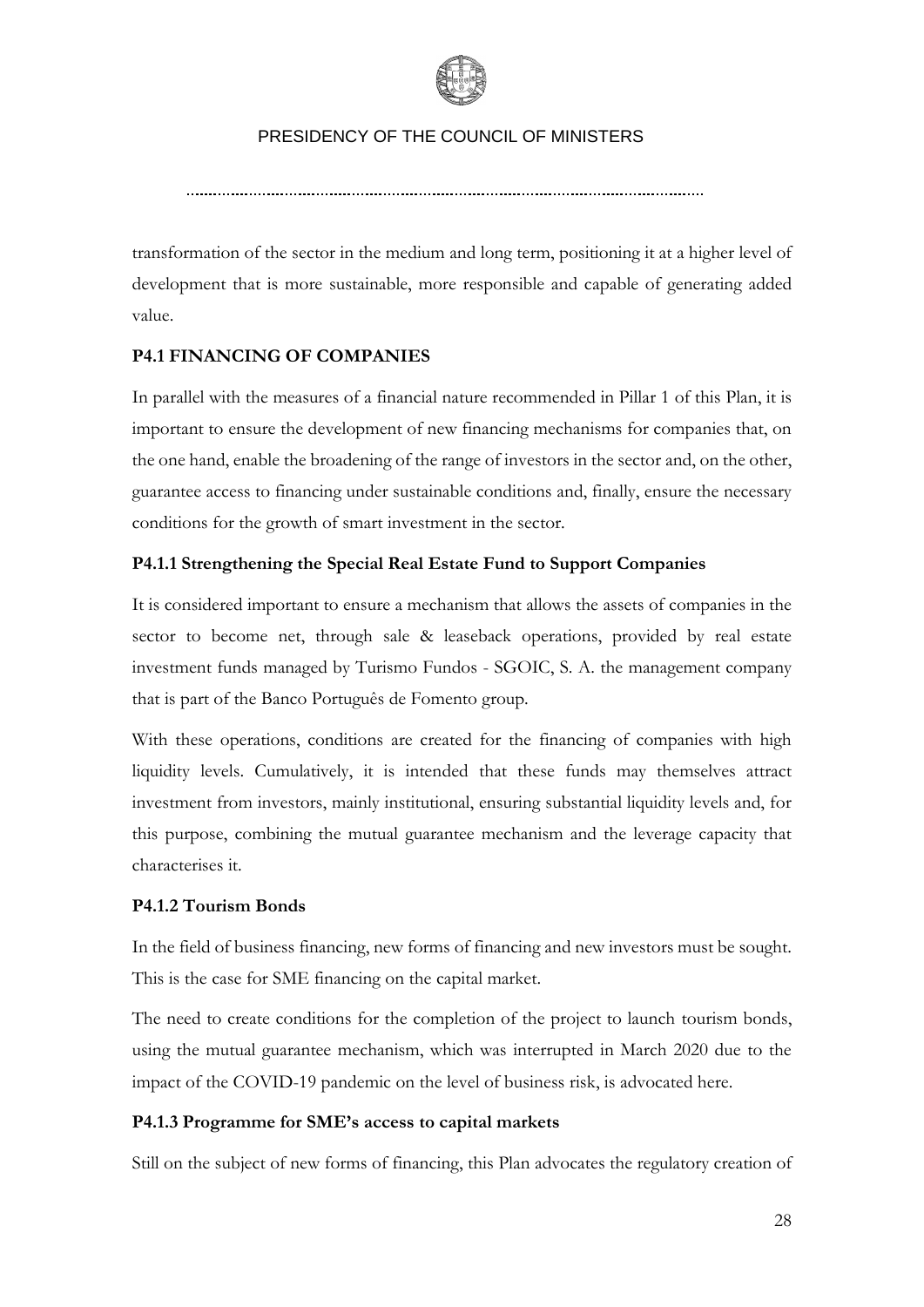

a vehicle for intermediation between SMEs, particularly those in the tourism sector, and the capital market.

This vehicle allows for a more efficient management of the context costs of this type of operation, shifting them away from SMEs, and presupposes the involvement of the mutual guarantee mechanism, ensuring bond risk levels compatible with both the investors' investment expectations and the payment capacity of the SMEs themselves.

## **P4.1.4 Fund for business merger**

The current pandemic situation has further highlighted the excessive atomisation of the sector's business fabric, with effects on its critical mass and on the companies' level of resilience.

It is therefore important to set up a business concentration fund to encourage mergers and business cooperation.

## **P4.1.5 Fund for the internationalisation of tourism enterprises**

At the current stage of development of the tourism sector, it is critical to ensure conditions to expand the areas and markets where tourism companies operate, through processes of internationalisation.

This dimension is important for the gain in scale of companies in the sector, but it is also particularly important for the internationalisation of the national economy itself, as it will allow to increase the notoriety of the Portugal brand, as well as to use these productive units abroad (as is the case of hotels and restaurants) as new distribution channels for a wide range of other activity sectors.

## **P4.2 KNOWLEDGE AND QUALIFICATIONS**

The field of qualifications is recognised as one of the priority areas for investment in the sector.

As mentioned before, for many years the tourism activity was based on a model of low qualifications and, consequently, low salaries; the structural transformations of the sector in recent years and those expected for the coming years require a profound change in the levels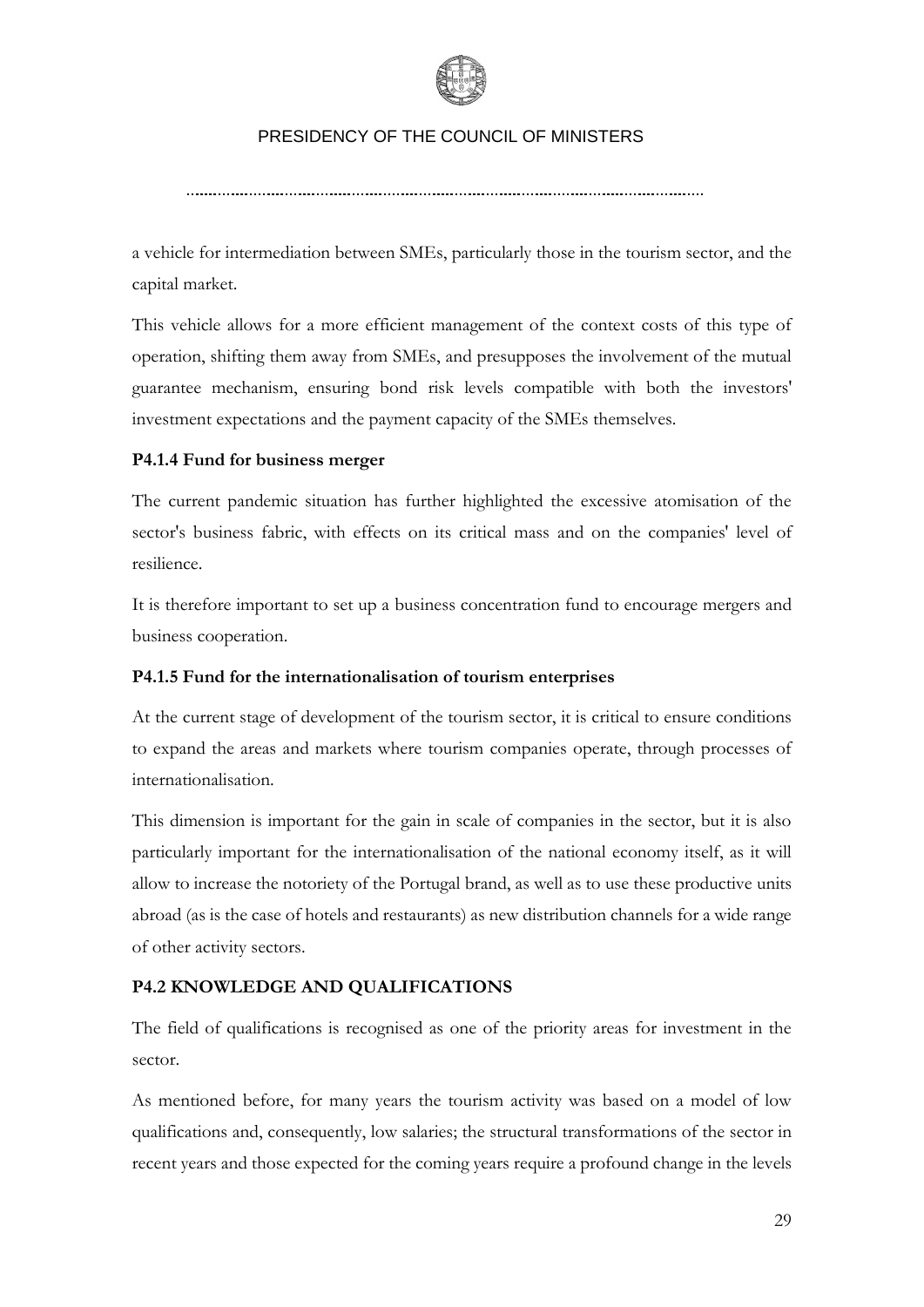

of qualifications in the sector.

It was with this aim that raising the skills of employees in the sector was inscribed as a strategic priority in ET27, approved in 2017.

## **P4.2.1 Knowledge Centres and Formative Specialisation Programme**

To this end, it is essential to invest in innovative equipment and infrastructures that enable Tourism education in Portugal to be positioned at a higher level and adapt training to the new needs and demands of consumers.

This focus on the development and centres of training specialisation is an essential element, and we list some projects that will be emblematic in terms of training and in different parts of the country, namely the Centre of Excellence in Tourism and the Technology-based Incubation Centre in Estoril, the Gastronomy Centre in Lamego, the Pastry Centre in Óbidos, the Hotel of the Future in Setúbal, the implementation of the TIA Project in Estoril, in articulation with the Estoril Higher School of Hospitality and Tourism, or the Centre for Didactic and Digital Resources in the Algarve.

## **P4.2.2 Market Intelligence Programme for Destination Portugal**

In a context of great uncertainty in market recovery, it is essential and critical to invest in a market intelligence programme to support the recovery of the sector, continuously monitoring the sentiment of potential tourists to Portugal and their tourism consumption preferences, thus enabling companies and public entities to take the best decisions.

## **P4.2.3 Training Programme for Migrants and People in Severe Financial Difficulties**

The situation experienced in our country in recent years has dramatically affected the stability of human resources in the sector, especially in a population of migrants who have seen their base disappear in a short period of time.

It is in this sense that a specific training programme is justified, aimed at the unemployed as well as migrants, which can put them back into the labour market or supply consistent and more sustainable alternatives for the future.

## **P4.2.4 Talent Attraction Programme**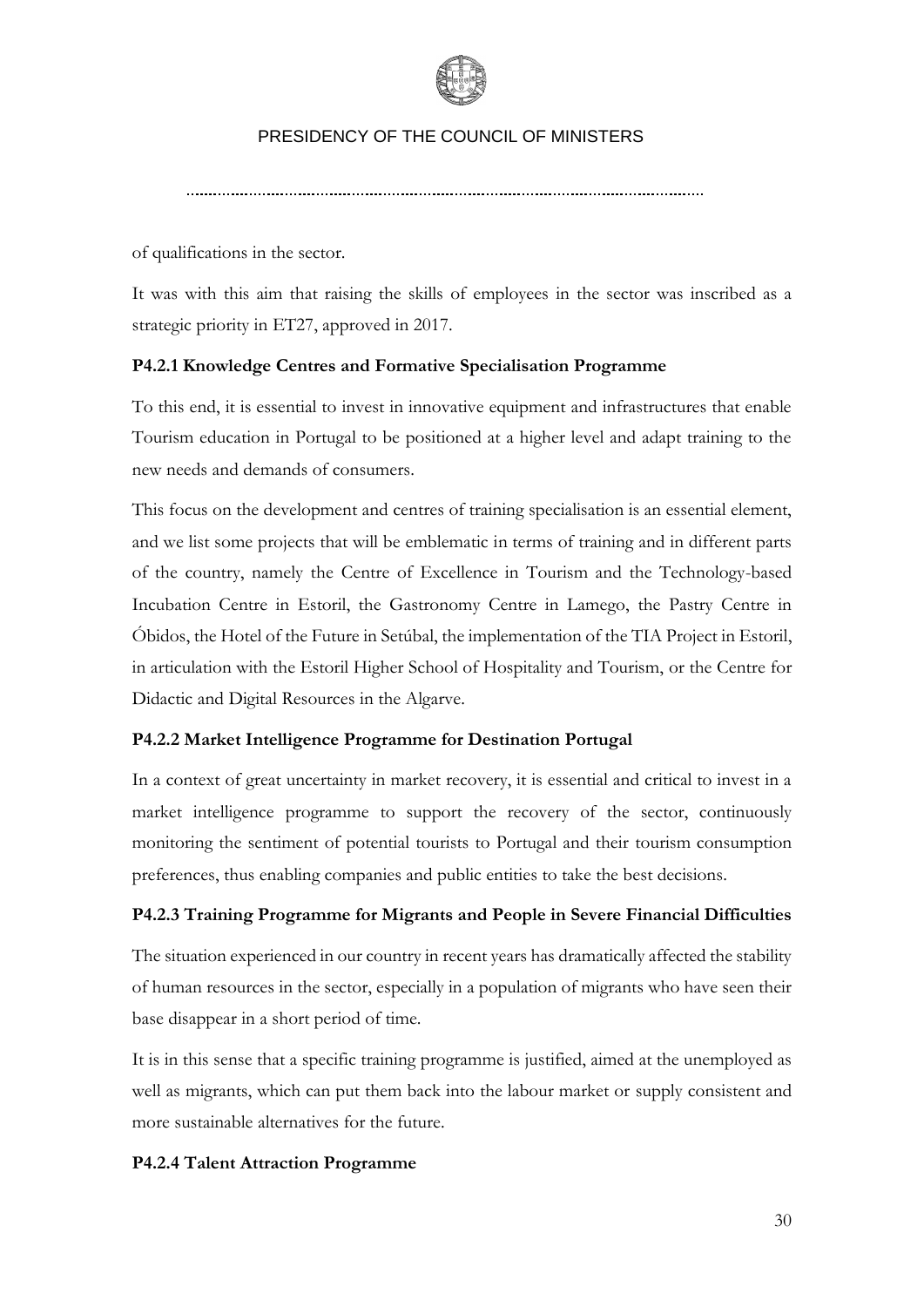

The COVID-19 pandemic has accelerated the urgent need to transform the training paradigm, requiring a decisive focus on the qualification of human resources in the sector and on attracting talent to the sector, as necessary conditions to increase the quality of the service provided and the capacity to face the challenges of digitalisation and sustainability.

This programme is based on the need to enhance the sector's professions by providing companies with the necessary knowledge and tools.

The possibility of attracting human resources with training in other areas of knowledge, such as History, Biology, Architecture, Literature, among others, should also be considered, which may add value in terms of the experience of the visiting tourist.

## **P4.2.5 Training of tourism employees (75,000 employees) – Closer Training**

This programme aims to massively train the sector's employees, in a closer way and according to the methodologies used over the last year: digital and face-to-face training, with content adapted to the sector's future needs, throughout the national territory and adapted to the diversity of tourism companies.

## **P4.2.6 Training of managers for management (30,000 companies) - BEST 2.0**

This bet also requires an effort to qualify the management positions of companies in the sector in general terms, capable of supporting the digital transformation of companies, the inevitability of management supported by data and agility and innovation as essential elements of management.

## **P4.3 INNOVATION IN COMPANIES AND DESTINATIONS**

Innovation and digitalisation are critical factors in strengthening the sector's competitiveness and, consequently, in the growth process of companies and the sector for tourism capable of generating more added value.

In terms of digitalisation specifically, it is important to bear in mind that this is an area where there are strong gaps in the sector, whether in terms of the adoption of digital tools by companies, the effective use of the data generated by these tools, or the ability to use them to create value or develop new businesses.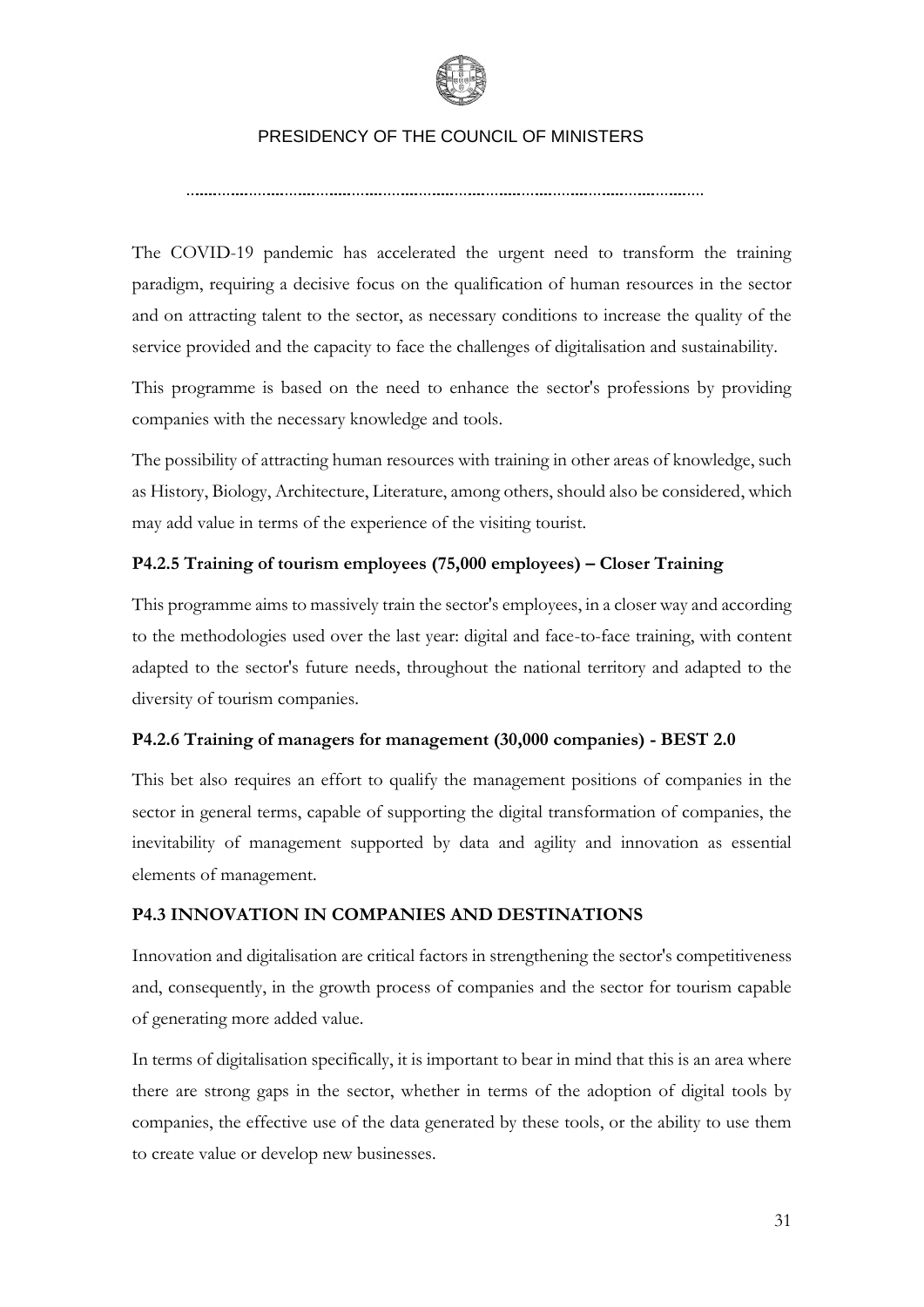

In fact, according to INE, I. P., in 2020, only 46.9 % of companies in the accommodation and catering sector in Portugal had a website and the use of data by companies in the sector is below the national average.

On the other hand, the tourism sector was already one of the sectors most exposed to digitalisation, a situation that was accelerated by the COVID-19 pandemic, which forced the rapid adoption of new digital tools, especially in the relationship with consumers, which will remain for the future.

## **P4.3.1 More Digital Tourism Programme (Digital Businesses and Digital Territories)**

In this context, it is important to implement a programme dedicated to strongly support the digital transformation of companies in the sector, as well as of tourism destinations, inducing the use of technology and stimulating the use of data in decision-making processes. It is essential to encourage companies in the sector to adapt their hardware and software, modernising their production structure, processes, communication and content.

## **P4.3.2 Upgrade Tomorrow Programme - Enhancing digital skills**

The digital transformation of the sector also requires an effort to support companies, especially smaller ones, to acquire skills and tools that allow them to prepare for the future, to structure their businesses with new value propositions, capable of responding to the future demands of the sector.

The new Upgrade training programme has digital skills as one of its priority areas, justifying a reinforcement of investment in this measure, so as to accelerate the levels of human resource capacity building in terms of digital skills.

## **P4.3.3 Tourism supply Requalification and Repositioning Programme**

In terms of innovation, Portugal's competitive capacity as a tourism destination has also been based on the sector's ability to modernise its supply, to introduce new product proposals and to reach new segments of tourism demand.

This dynamic was essential in the aftermath of the 2008/2009 financial crisis and allowed tourism to consecutively gain competitiveness in international rankings, going from  $20<sup>th</sup>$  to  $12<sup>th</sup>$  in the Travel & Tourism Competitiveness Index.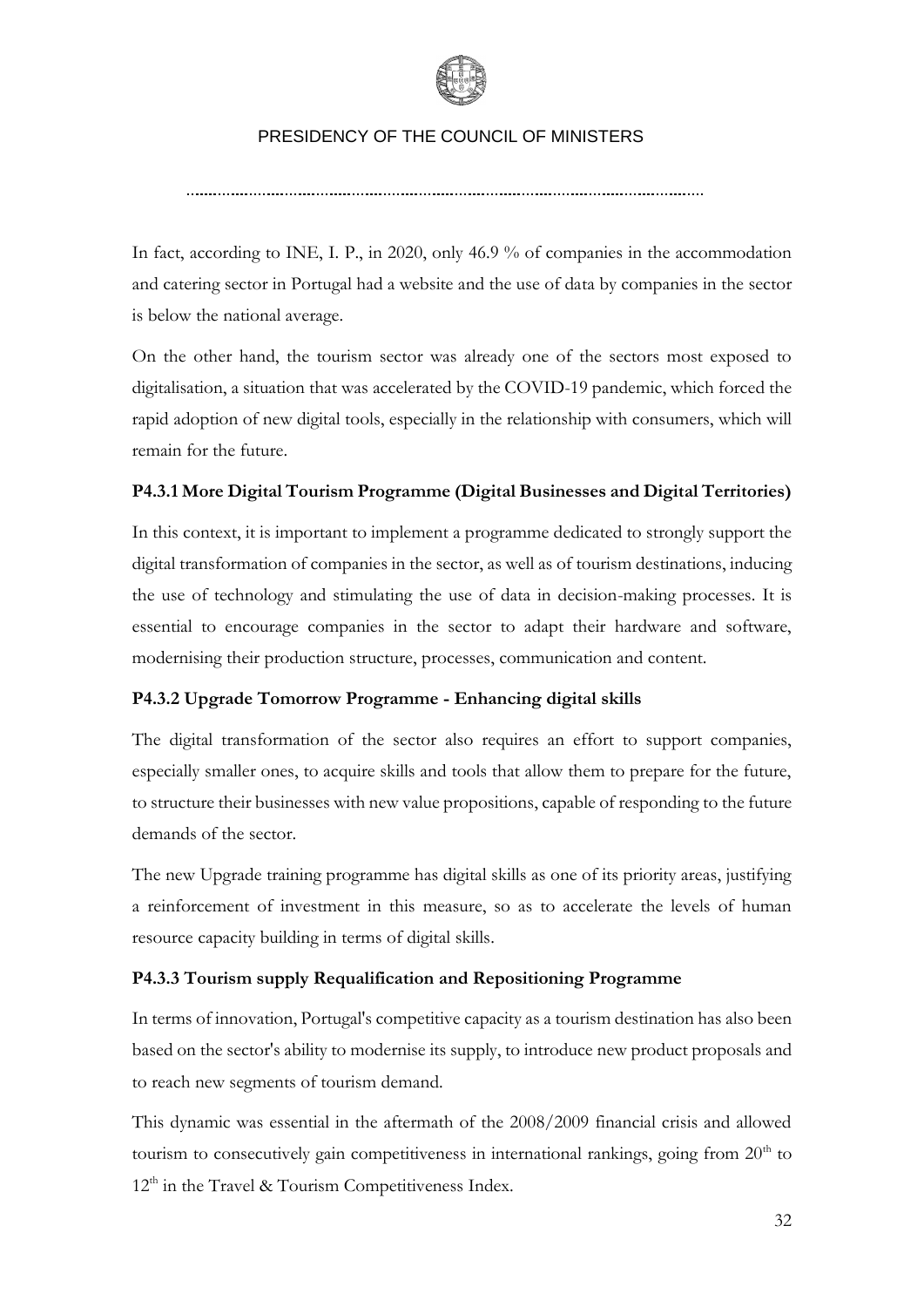

At a time when the sector is subject to a test of the magnitude of the COVID-19 pandemic, the sector's ability to adapt to new demand trends and a future scenario of greater uncertainty is thus absolutely decisive to maintain and strengthen this competitiveness in international terms.

It is important to recognise that, despite the efforts that have been made in this area, the national tourist supply, especially in terms of accommodation, still presents very significant quality asymmetries in relation to its average level, preventing a vast set of assets that already exist from being able to generate the added value that they could generate if these same assets today had higher quality levels.

The dimension of potential value to be generated for the country as a result of a process of requalification and global repositioning of this tourism supply, which only meets the current demands of tourists, would be absolutely grand, given the investment cost required.

Thus, the creation of a global programme of requalification and repositioning of the national tourism supply is advocated, projecting the supply into the future, modernising infrastructures and introducing new processes and business models, capable of responding to the great transformations in demand, strong international competition, as well as the global trends.

## **P4.3.4 Programme to attract foreign direct investment and international brands**

The aim of this programme is to create the conditions to attract direct foreign investment in tourism in Portugal, increasing investment in the sector, broadening its agents, especially those operating in market segments that bring more added value to the destination.

At the same time, better conditions are created to attract international tourism brands to Portugal, precisely those operating in that type of market segment, thus contributing to the growth in value of the Portugal brand and, consequently, to the reinforcement of the competitiveness of the sector as a whole, with advantages for all companies.

## **P4.3.5 Transformation of the Tourism Cluster into a vehicle for Collective Efficiency Strategies in Tourism**

It is also important to strengthen and deepen the sector's "clustering" approach, which allows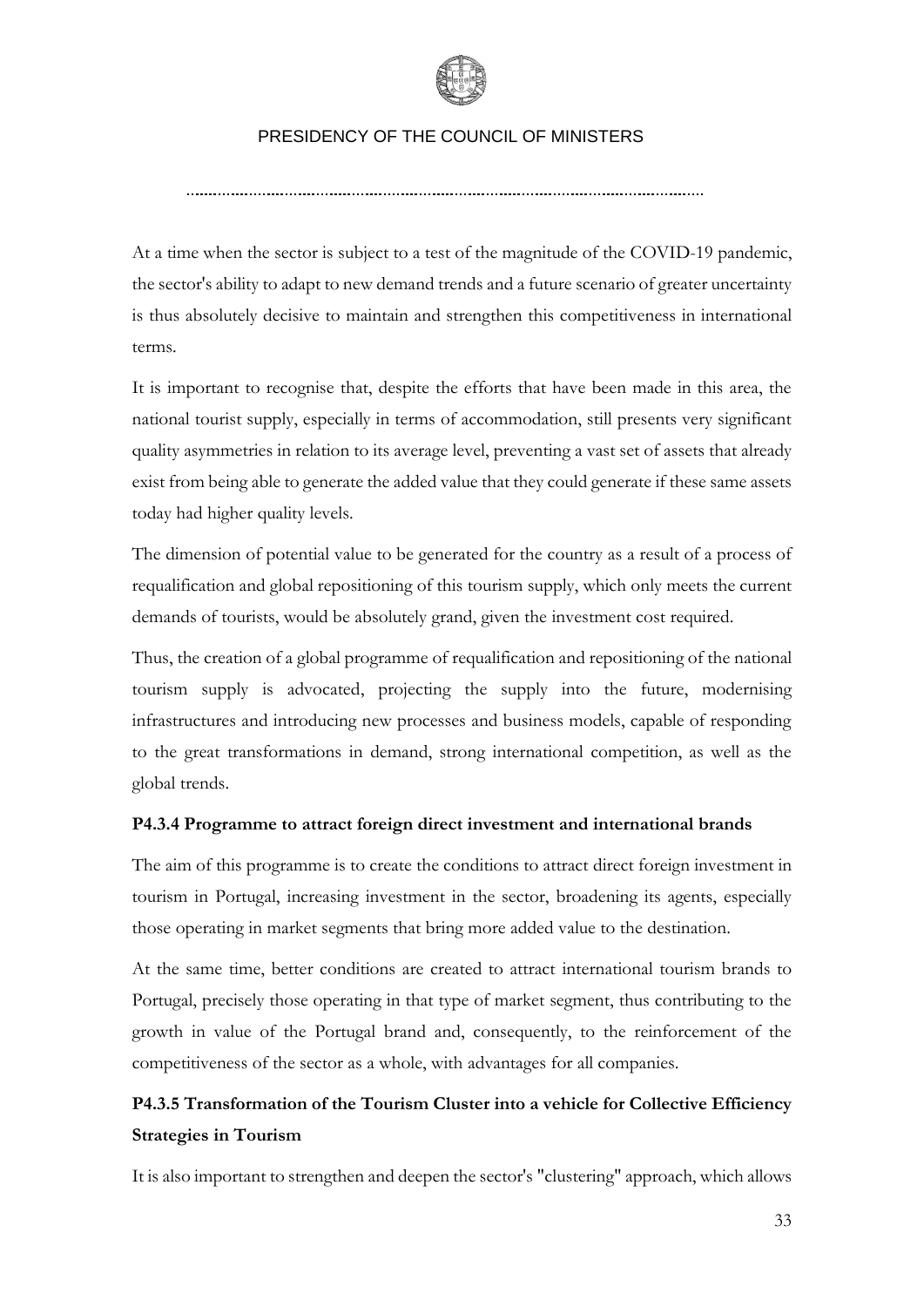

and determines an integrated and networked action, overcoming the limitations of underdimensioning, around dimensions that, due to their characteristics, may translate into areas of strong growth and high added value, of which health, spas or sports are some examples.

Furthermore, it is important to further deepen the interconnection and intersection of the tourism cluster, in all its dimensions, with the other national clusters that operate in sectors that can and should interact with tourism (agriculture, wine, support services, mobility, creative industries, information and communication technologies, housing, spas, textiles, health, sports, among others).

The focus on an upgrade of the Tourism Cluster, focused on segments with high potential for generating added value, thus has the potential to position Portugal in these areas, boosting the attraction of investment in the sector and throughout the territory, while it also aims to contribute to the internationalisation of the tourism sector's production chain, both for companies in the sector (hotel management, franchising, catering, service provision) and for upstream economic activities (goods, services, equipment, etc.).

## **P4.3.6 Programme to encourage the creation of new tourism businesses**

It is important to ensure continuous innovation in the sector, also creating the right conditions for the emergence of new businesses, which densify and better structure the tourism product. The aim is to ensure the expansion of the sector's productive capacity, an expansion that is intended to be intelligent, inclusive and promote cohesion, preferably based on dimensions capable of asserting our difference, such as heritage, nature, culture or creative industries.

#### **P4.3.7 Fostering Innovation in Tourism 2.0 Programme**

It is important to reinforce action in generating innovation, promoting appropriate programmes for the birth of new business ideas, and in transforming companies in the sector, through the adoption of new incremental or disruptive solutions that enable their productivity to be increased and the added value generated to be raised.

This programme will continue to be developed in close partnership with the network of incubators and accelerators spread across the country with programmes that promote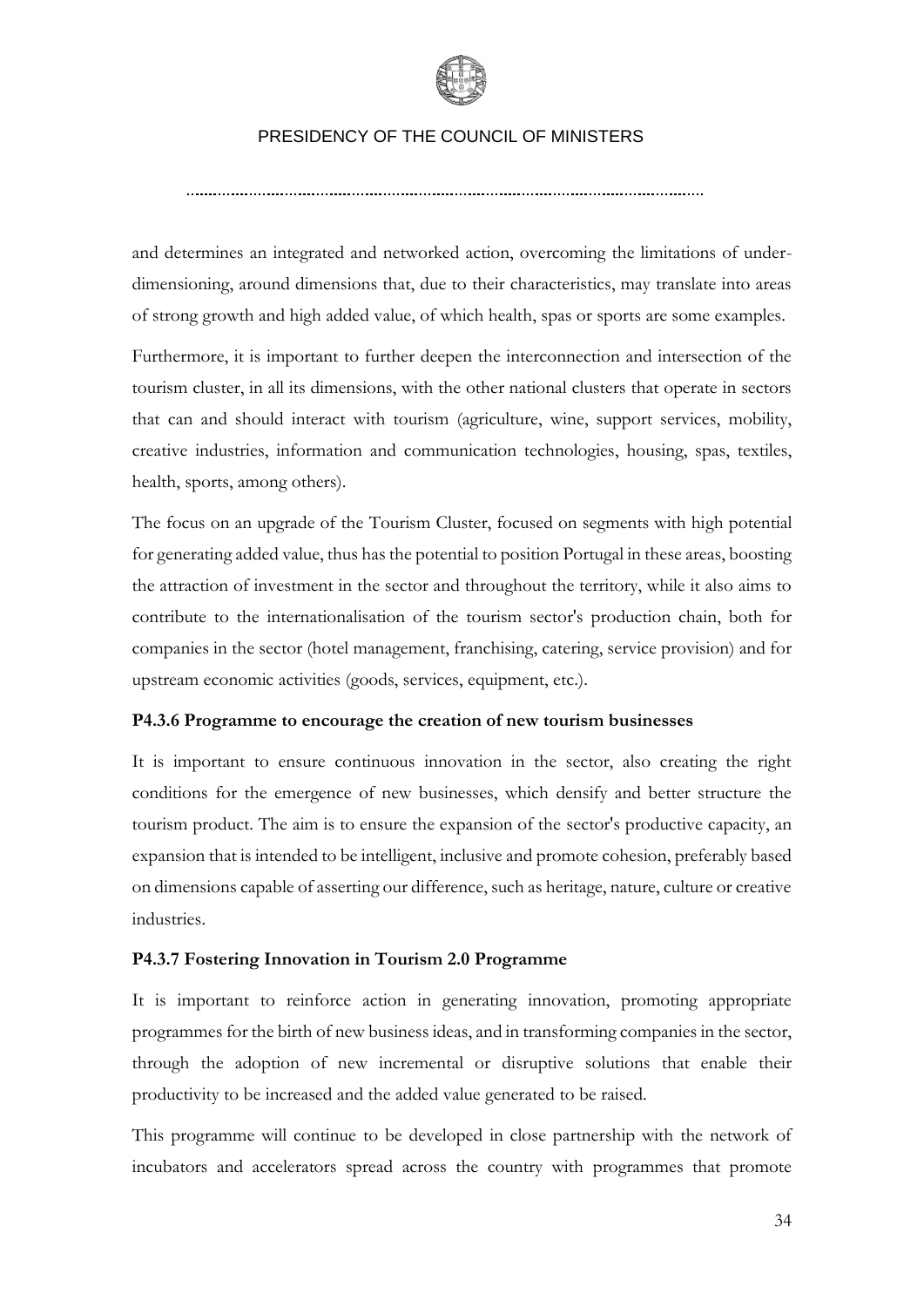

innovation in the sector, but also Portugal's role in leading innovation in tourism, enhancing internationalisation.

## **P4.3.8 NEST - Hub for digital in tourism and a vehicle for innovation in the sector**

The role of NEST, as a true hub of digital in tourism, is absolutely critical to the creation and dissemination of the innovation component in its sustainable, fluid experience and use of big data in decision making.

The work developed by NEST since its creation by Turismo de Portugal, I. P., in partnership with NOS, Google, Microsoft, Banco BPI, Banco Millennium BCP, Brisa-Via Verde and ANA Airports, justifies the bet on this innovation vehicle, providing it with the necessary means for that mission.

## **P4.3.9 Capacity Building Programme for start-ups "Rising Stars"**

Also in the context of fostering entrepreneurship in tourism, it is fundamental to guarantee the consolidation of the innovation ecosystem in tourism, supporting start-ups in their birth and growth process, namely those participating in the Fostering Innovation in Tourism programme, making them capable of winning in the market, influencing market dynamics and creating new business models.

To this end, the creation of a training programme and specific curatorship for start-ups that develop or intend to develop their activity in tourism or with tourism is recommended, through the start-up programme "Rising Stars".

## **P4.4 SUSTAINABILITY IN COMPANIES AND DESTINATIONS**

Climate transition is another major challenge identified in ET27 and which the COVID-19 pandemic has accelerated the need to address.

Indeed, the ambition to have 90% of the companies in the sector with efficient management of energy, water and waste were ambitious goals of ET27, whose implementation must now be accelerated.

The tourism sector is positioned as an area of economic activity in which this climate transition process can be more easily implemented, considering that the sector has already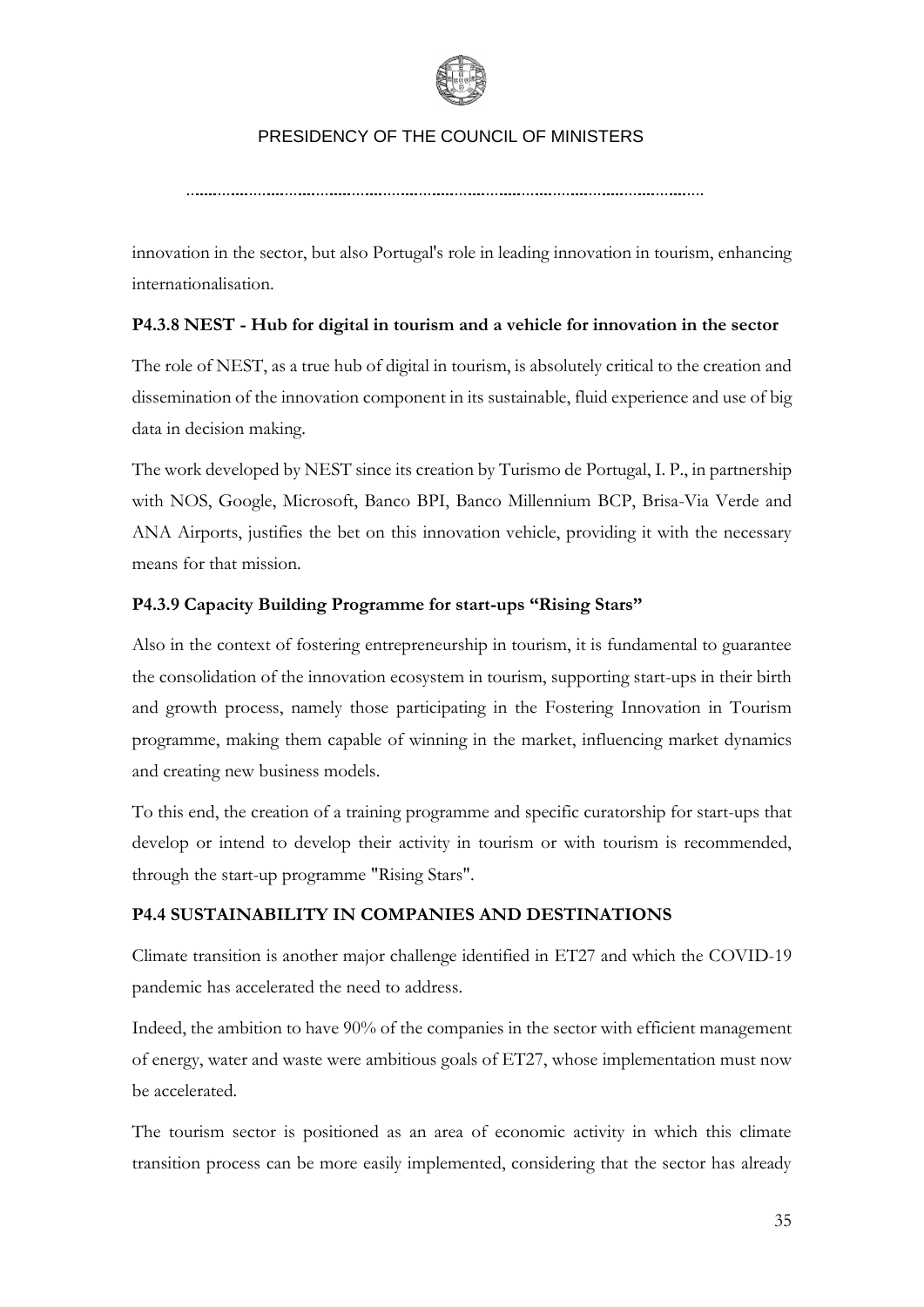

collectively assumed this goal in 2017, but also because the adoption rate has remained constant. In addition to business associations' initiatives towards this transition, the political objective has now been intensified with the launch of the + Sustainable Tourism Plan by Turismo de Portugal, I. P., which aims to accelerate this process.

Finally, Portugal has asserted itself internationally on this matter, being an international reference, both in terms of international good practices in this domain, but also in terms of monitoring, having three regional sustainability observatories recognised by the WTO and intending to install one in each NUTS II region by the end of the year.

Since the launch of ET27, there has been progress in the adoption of good environmental practices, especially in the area of efficient use of energy and water. In fact, according to the Tourist Resorts Environmental Performance Survey, conducted by Turismo de Portugal, I. P., in 2019, 66 % of the companies demonstrated use of good practices in the area of energy and 70 % in the area of efficient water management, representing progress compared to the baseline (60 % in 2015). There was also a strong adherence to international certifications in the area of environmental management, with 47 % of companies reporting international certifications in 2019 (31 % in 2017).

On the other hand, without prejudice to the growth in tourism demand recorded in recent years, energy consumption and  $CO<sub>2</sub>$  emissions grew at an annual average of 2 % between 2017 and 2019, about half the average annual growth in the number of overnight stays.

#### **P4.4.1 More Sustainable Tourism Programme**

Turismo de Portugal, I. P., launched the discussion on the "+Sustainable Tourism Plan 20- 23", a project that includes actions such as re-educating for a circular and sustainable catering industry, developing practices for a circular economy, carbon neutrality in tourist resorts, sustainable construction in tourist resorts, water efficiency in golf courses in Portugal and the reduction of plastic in hotels.

It also includes the purpose of developing the network of regional observatories in the area of sustainability.

Aligned with the objectives of ET27 and the post COVID-19 sector recovery policy, the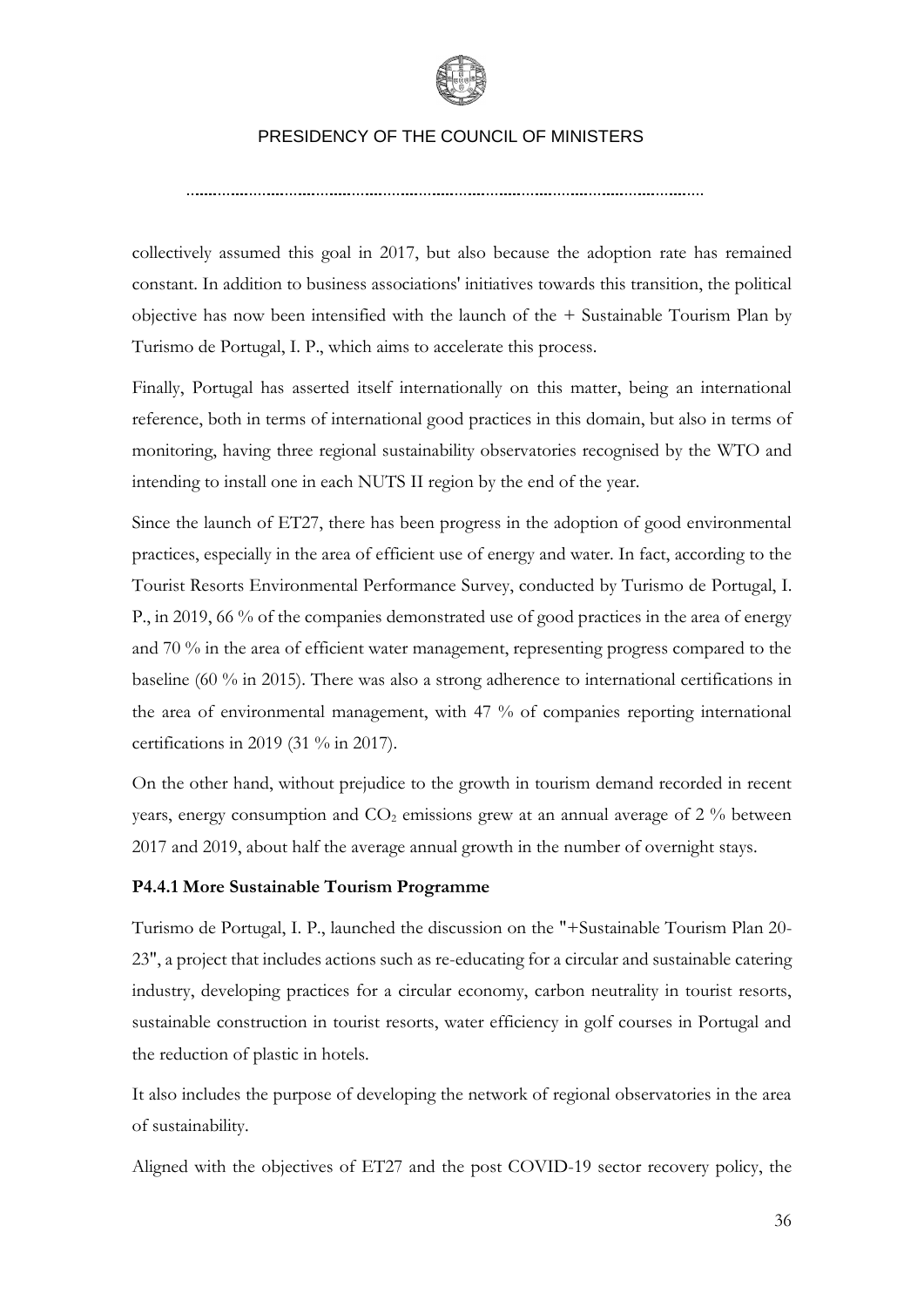

programme is mindful of the importance for Portugal to strengthen its positioning and competitiveness as a sustainable and safe tourism destination, while also being able to accommodate the demands of new national and EU guidelines and orientations that will occur in the short and medium term, within the scope of the circular economy and environmental sustainability.

## **P4.4.2 Portugal Upgrade Tomorrow - Strengthening competences in sustainability**

This transformation requires reinforced support to companies, including, as mentioned above, capacity building, in this case focused on the challenges and future potential of sustainability.

This new training programme of Turismo de Portugal, I. P., has as its themes the digital, mentioned above, and also sustainability. The current context shows that both are essential for the tourism of the future, so their development adds value to people and the territories where they are integrated. Both contribute to the relevance of the tourism sector in the dynamics of local and national economy as well as for the preservation and regeneration of resources and also for the creation of fairer and more inclusive working models.

## **P4.4.3 Integrated monitoring programme of resource consumption**

In order to monitor this evolution, an integrated resources monitoring program will be created to evaluate the evolution of companies in terms of environmental sustainability goals, as well as to promote the development of adequate actions to improve their performance in this scope, and to ensure a close and real time monitoring of the impact of these actions.

## **P4.4.4 Programme to Encourage Electric Mobility**

Considering the evolution of energy sources in automobile mobility and the need to accelerate their adoption, the tourism supply must be adapted to meet this type of need and demand.

On the other hand, the incentive to move around the territory and enjoy the great diversity of supply existing in the country also implies the adoption of measures that encourage and promote sustainable mobility.

Therefore, the creation of an incentive programme for electric mobility is recommended,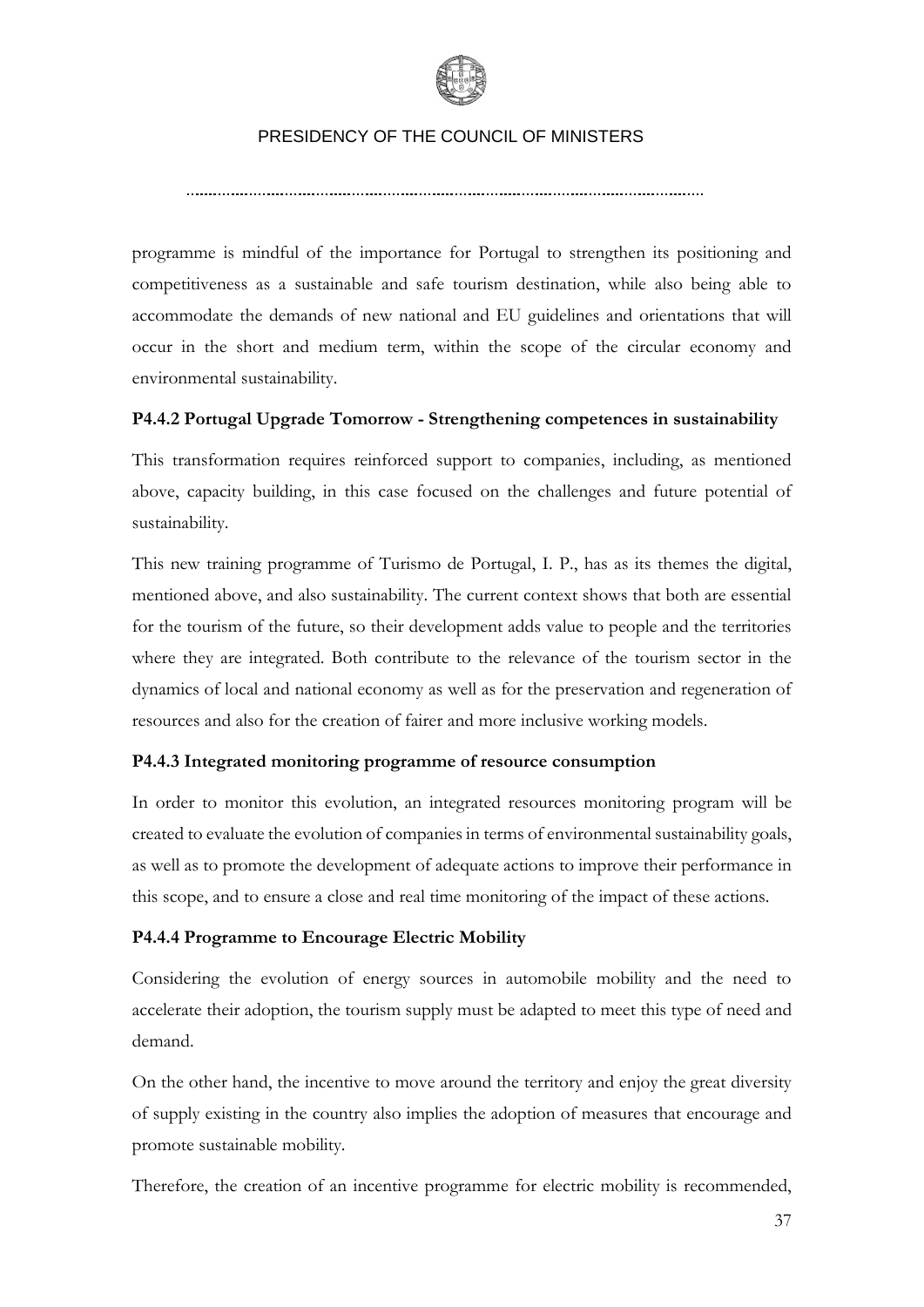

which will mainly involve the dissemination of electric chargers in tourist facilities and infrastructures throughout the territory.

## **P4.4.5 Programme to encourage responsible mobility - rail, maritime**

Also considering the investment in the railways, under the scope of various instruments, promotional campaigns will also be developed to motivate tourists to travel in Portugal through the promotion of mobility based on the railways. This commitment must be complemented by ensuring an adequate supply of public transport close to the main tourist attractions, which must be duly promoted and its use encouraged.

In terms of river navigation and given the growing demand for the use of boats on our rivers and reservoirs, it will be a priority to promote the improvement of river quays, as well as the creation of docking platforms for recreational boats and other infrastructures and services to support tourism on the country's rivers and inland waters.

Action in the field of mobility will be reinforced with initiatives that promote intermodality and interoperability between different transport services, thus providing a range of diversified options in terms of mobility and greater competitiveness of the tourism destination.

The development of projects that promote sustainable mobility in tourism destinations, namely soft mobility, will also be stimulated.

## **P4.4.6 Support Programme for Cross-Border and Integrated Regional Projects**

The Portugal 2030 Strategy has a relevant competitiveness and territorial cohesion dimension and constitutes agenda number 4 of this strategy. It is considered that tourism, as a transversal economic activity that feeds into and enhances a very broad value chain in regional terms, has enormous potential to act as a hub for economic, social and environmental development of the territories.

This was, in fact, the basic aim of the ET27 and justified a clear investment in the development of the tourism supply in less developed regions of the territory, with the purpose of decentralising tourist demand to less sought after areas and extending the tourist practice throughout the year.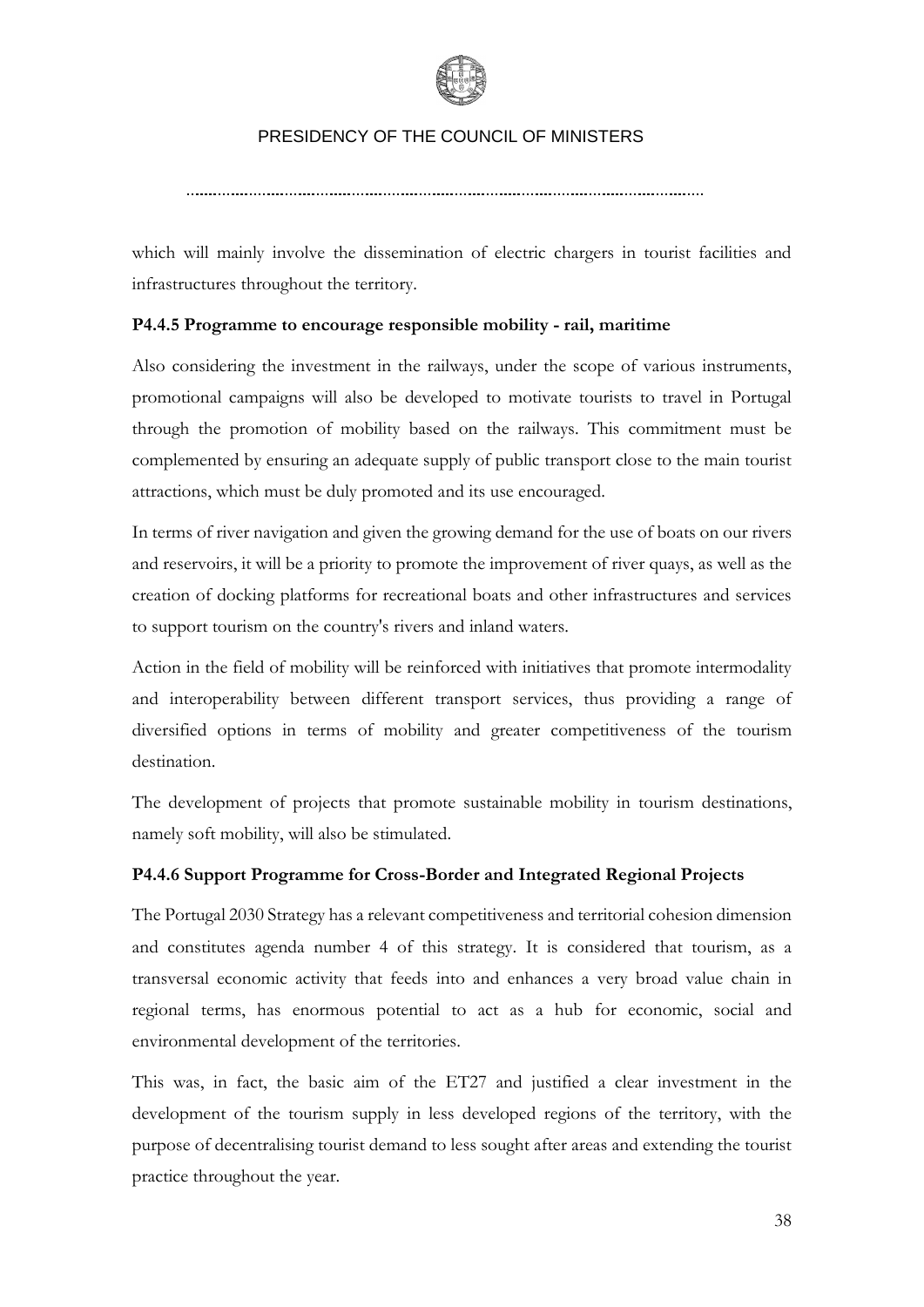

The COVID-19 pandemic added value to this investment in the inland territory, as an important fringe of tourists began to seek less massified destinations and activities of active enjoyment of nature, indicating that this will become a trend for the future. The significant demand that occurred in 2020 demonstrated the potential that inland regions have in this area, justifying an intensification of this investment.

On the other hand, still in the inland region, there are unquestionable market opportunities generated by cross-border projects, as recommended in the Common Strategy for Cross-Border Development, which make possible to value existing resources and introduce the interior regions to international demand circuits, particularly from Spain, which will probably be the issuing market with the greatest growth potential in the next few years.

There is also a dimension of investment in the domestic market so that, in similarity to what occured in 2020, it continues to favour travel in Portugal and throughout the year, helping to reduce seasonality, maintain, increase and value jobs in the inland region, and promote the consumption of national products. It is important to develop specific mechanisms to support the promotion of cross-border projects and integrated projects (in a logic of tourism/other sectors of activity).

In addition to the measures defined in relation to competitiveness and territorial cohesion, it is important to underline that positive discrimination of the inland territory is planned in all the instruments to be launched under this Plan.

## **P4.4.7 Valorizar 2.0 (Value) Programme**

The Valorizar 2.0 (Value) Programme, which is an evolution from the Valorizar Programme, created in 2016, aims to qualify the territory and thus allow its tourist attraction potential to be valued in a sustainable manner.

The intention is to strengthen support for projects, especially integrated and supra-municipal ones, that make it possible to structure tourism products in the regions and that support the growth process of products such as cycling & walking, caravanning, the paths of faith, literary tourism or wine tourism.

#### **P4.4.8 + Algarve (More Algarve) Programme**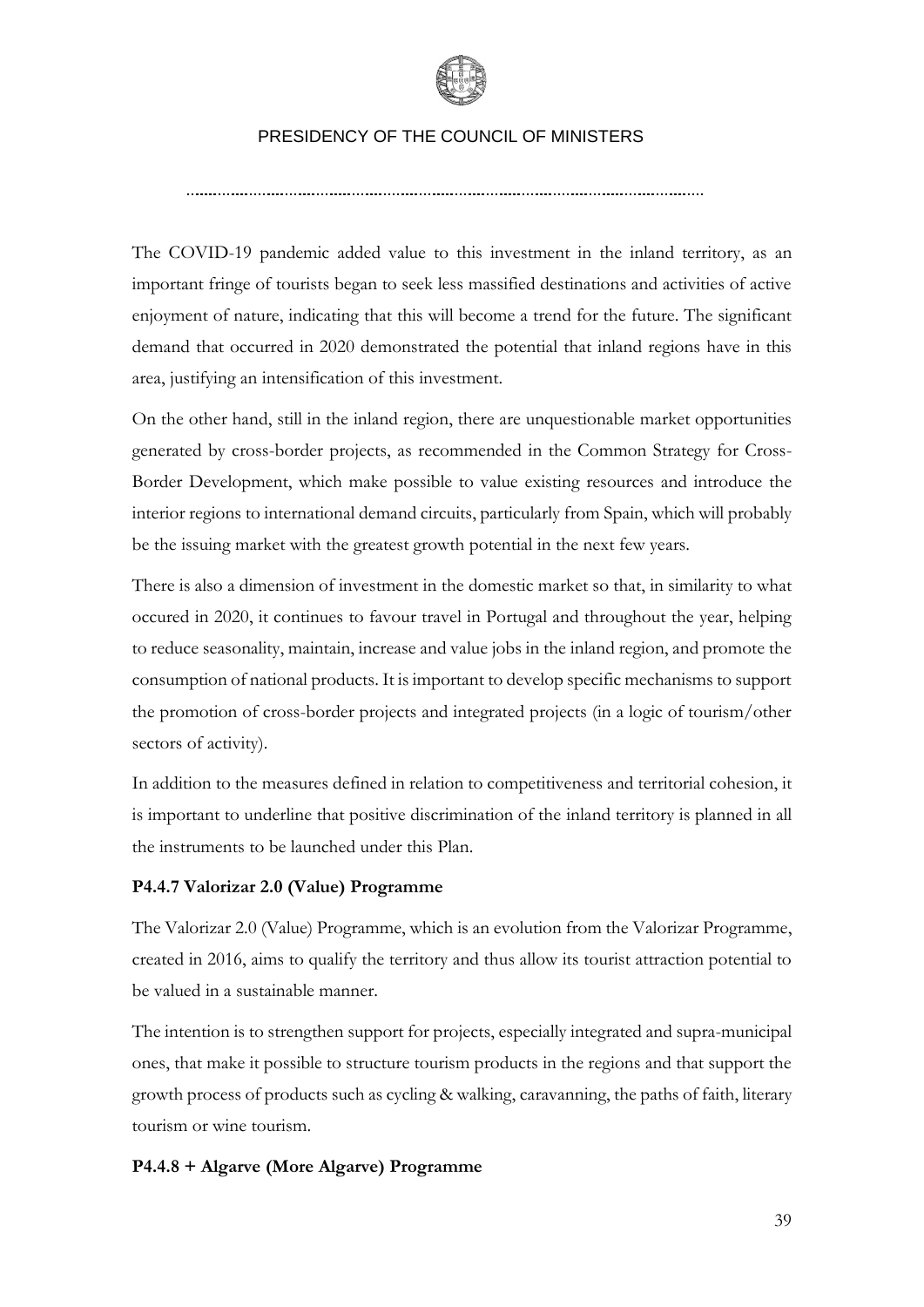

The country's largest tourism region should be an example and leader of the tourism transformation of the future.

This programme aims to strengthen the Algarve's position as a quality destination, which can be visited all year round and throughout the region, enhancing its natural and cultural aspects. In addition to positioning itself as the country's main sun and beach destination, the Algarve has unique characteristics for health and well-being tourism, active ageing, sports and sustainable nautical tourism, the enhancement of natural areas and an increased focus on cycling & walking.

Among other actions it is important to stimulate the adaptation and upgrade of currently existing equipment focused on the projection of the region, the urban regeneration of the territory, the upgrad of sea fronts and riverfronts, older tourist developments, strengthening of the ecological network / Regional Strategy for Environmental Protection and Valuation, with an intermunicipal programme to increase green spaces and cycle paths, capacity building and training of agents, development of collaborative strategies with the other activity sectors, allowing companies in this region and the region itself, as a whole, to strengthen their competitiveness.

## **P4.4.9 Companies Tourism 360º Programme**

Alongside this process of transformation of the sector it is important to develop a vision of the responsibility of companies in the sector as agents for the creation of value, not only for their shareholders, but also for their employees, their suppliers, the community, the territory and the environment.

A smarter sector, creating more value, that is sustainable and more responsible, naturally depends on companies that are more focused on smart growth, based on innovation and qualification, more responsible towards society and more sustainable.

The tourism company is at the centre of the sector's transformation process, and must be seen as a member of the community, in a 360º vision.

This involves a work of cultural transformation, in a close public-private partnership, of curation, capacity building, and ultimately in the consecration of a form of public recognition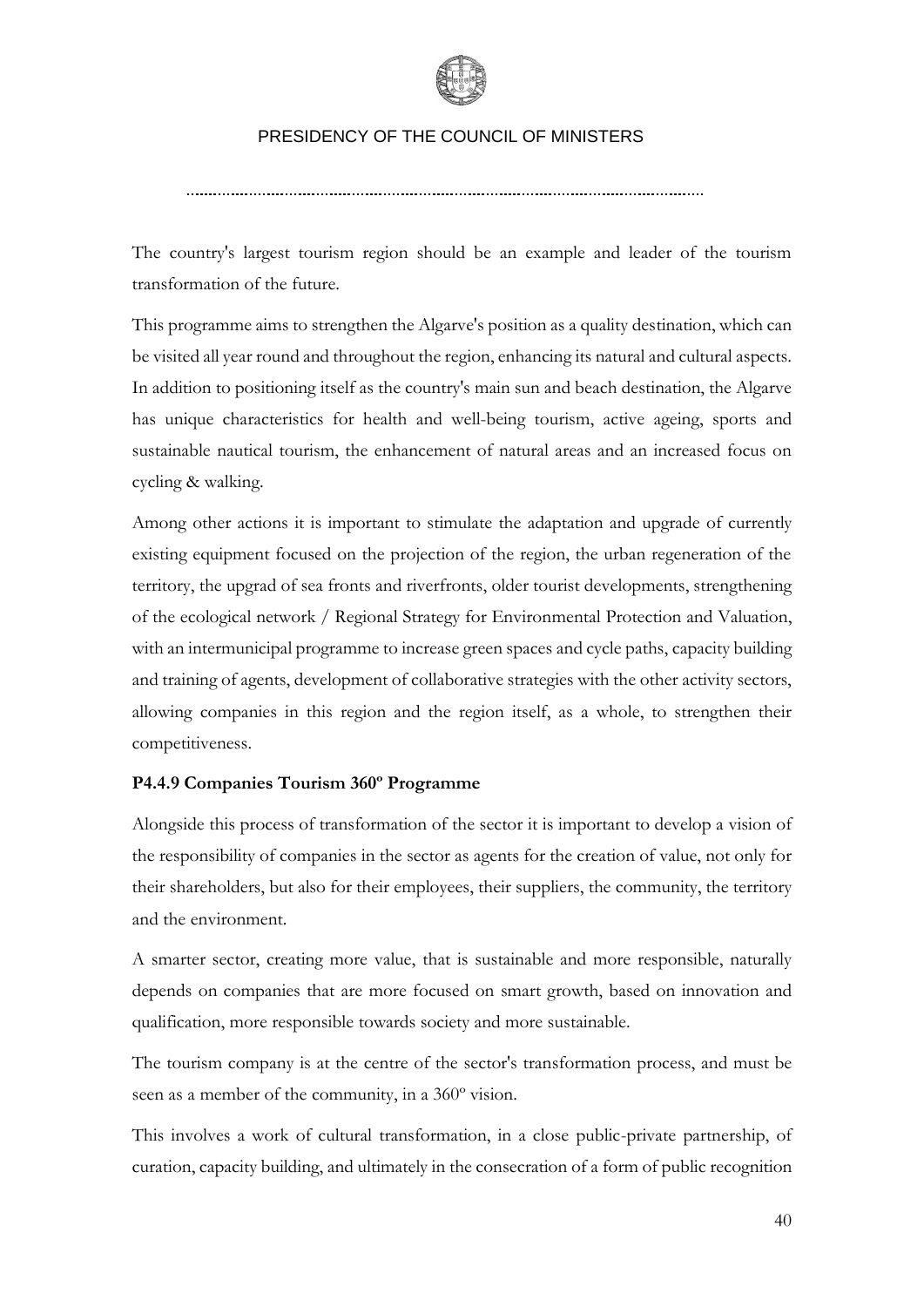

of companies, based on economic, social and environmental dimensions.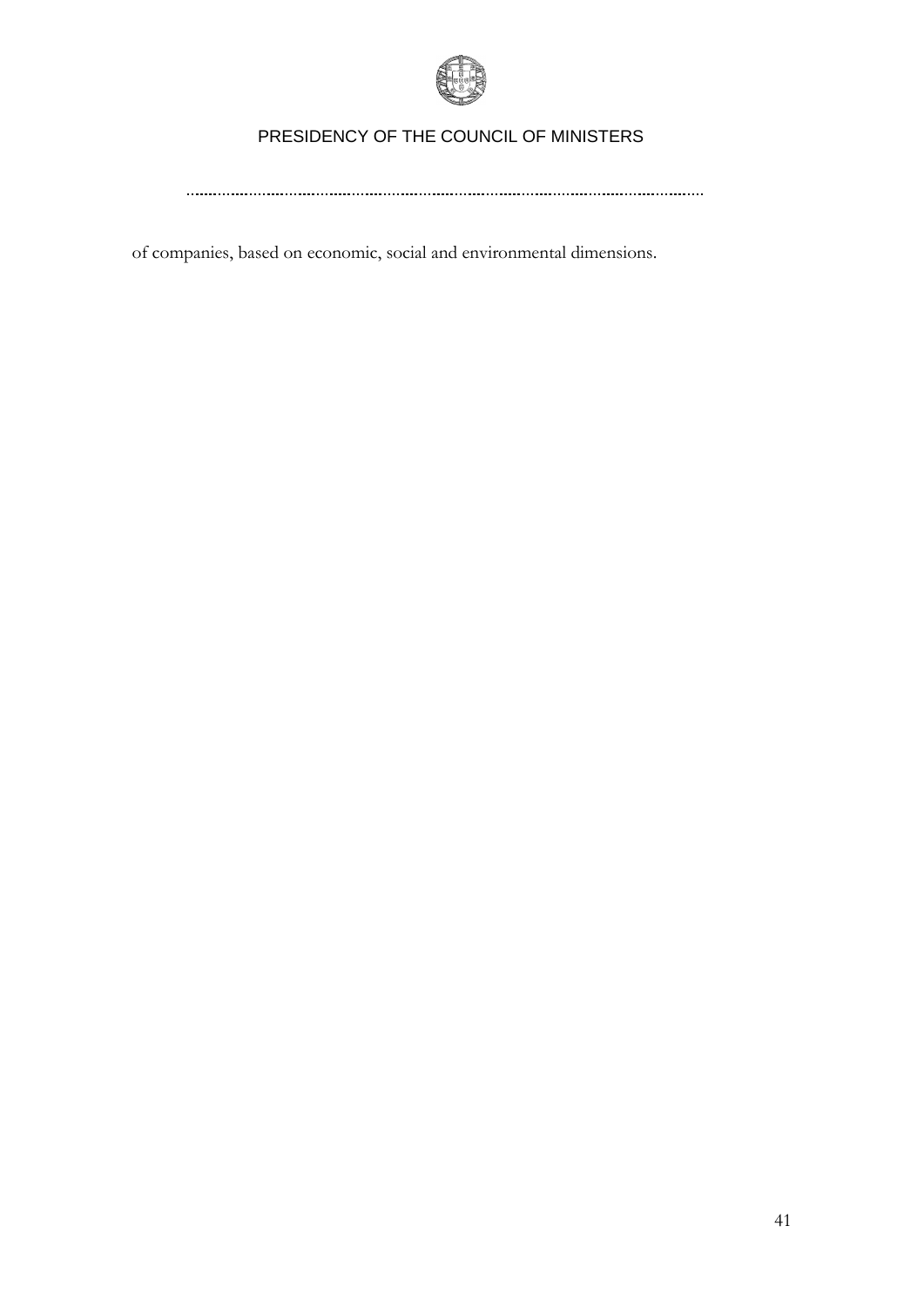

## ANNEX II

## **(Referred to in paragraph 5)**

|                                       |                                              | <b>REACTIVATE TOURISM   BUILD THE FUTURE</b>                                                                  |                        |            |         |            |         |                 |         |         |  |
|---------------------------------------|----------------------------------------------|---------------------------------------------------------------------------------------------------------------|------------------------|------------|---------|------------|---------|-----------------|---------|---------|--|
| <b>PILLAR</b>                         | <b>AXIS</b>                                  | <b>PROGRAMME MEASURES</b>                                                                                     | <b>INVESTMENT (M€)</b> | <b>TDP</b> | OE      | <b>BPF</b> | PT 2020 | PT 2030 POT POR |         | IF      |  |
|                                       | <b>Preservation of</b>                       | Solutions for companies' capitalisation (*)                                                                   |                        |            |         |            |         |                 |         |         |  |
|                                       | the productive<br>potential and              | Public guarantee for refinancing/rescheduling pre-covid debt (*)                                              | 3000.000               |            |         | 3000,000   |         |                 |         |         |  |
| <b>Support Companies</b>              | employment                                   | Credit line with guarantee for financing treasury needs (*)                                                   |                        |            |         |            |         |                 |         |         |  |
|                                       | <b>Operational</b>                           | Integrated Entrepreneur Support Network                                                                       | 0.300                  | 0.300      |         |            |         |                 |         |         |  |
|                                       | <b>Strategy</b>                              | Mentoring Programme                                                                                           |                        |            |         |            |         |                 |         |         |  |
|                                       |                                              | Clean & Safe Seal 2.0                                                                                         |                        |            |         |            |         |                 |         |         |  |
|                                       | <b>Tourism activity</b>                      | Seamless Travel Programme                                                                                     | 10,240                 | 0.240      |         |            |         |                 | 10,000  |         |  |
| <b>Foster Safety</b>                  |                                              | Adaptar 2.0 (Adapt)                                                                                           |                        |            |         |            |         |                 |         |         |  |
|                                       | <b>Consumers</b>                             | Campaign to encourage the adoption of safe behaviours by tourists                                             | 0.150                  | 0.150      |         |            |         |                 |         |         |  |
|                                       | <b>Behaviour</b>                             | lealth Passport 2.0                                                                                           |                        |            |         |            |         |                 |         |         |  |
|                                       |                                              | Internacionalize Tourism Programme                                                                            |                        |            |         |            |         |                 |         |         |  |
|                                       | <b>Competitiveness</b><br>of the Destination | International Trade Capacity Building Programme                                                               | 250,400                | 115,400    |         |            |         |                 | 135,000 |         |  |
|                                       |                                              | Portugal events                                                                                               |                        |            |         |            |         |                 |         |         |  |
|                                       |                                              | Strengthening partnerships - Contracting External Promotion                                                   |                        |            |         |            |         |                 |         |         |  |
|                                       | <b>Mobility</b>                              | Restore air capacity and increase territorial continuity - VIP Programme                                      | 27,500                 | 27.500     |         |            |         |                 |         |         |  |
|                                       |                                              | Promote and stimulate the adoption of Sustainable Mobility                                                    |                        |            |         |            |         |                 |         |         |  |
| <b>Generate Businesses</b>            |                                              | International Promotion Campaign of Destination Portugal                                                      |                        |            |         |            |         |                 |         |         |  |
|                                       |                                              | Domestic Tourism Campaign<br>New VisitPortugal portal - reinforcement of the digital ecosystem to promote the |                        |            |         |            | 2.000   | 49.280          | 1.500   |         |  |
| <b>Stimulate the</b><br><b>Demand</b> |                                              |                                                                                                               | 292.450                |            |         |            |         |                 |         |         |  |
|                                       |                                              | Conversational AI Tools                                                                                       |                        | 39.670     | 200,000 |            |         |                 |         |         |  |
|                                       |                                              | Encourage the commercial supply of differentiated products                                                    |                        |            |         |            |         |                 |         |         |  |
|                                       |                                              | Development of new business platforms and reinforcement of media positioning                                  |                        |            |         |            |         |                 |         |         |  |
|                                       |                                              | VAucher                                                                                                       |                        |            |         |            |         |                 |         |         |  |
|                                       |                                              | Strengthening of FIEAE                                                                                        | 1075.000               |            |         |            |         |                 |         |         |  |
|                                       | <b>Financing of</b><br><b>Companies</b>      | <b>Tourism Bonds</b>                                                                                          |                        |            |         |            |         |                 |         |         |  |
|                                       |                                              | Programme for SME Access to the Capital Market                                                                |                        |            |         | 1075,000   |         |                 |         |         |  |
|                                       |                                              | Fund for Business Merger                                                                                      |                        |            |         |            |         |                 |         |         |  |
|                                       |                                              | Fund for the internationalisation of tourism enterprises                                                      |                        |            |         |            |         |                 |         |         |  |
|                                       |                                              | Knowledge Centres and Training Specialisation Programme                                                       |                        |            |         |            |         |                 |         |         |  |
|                                       |                                              | Market Intelligence Programme for Destination Portugal                                                        |                        |            |         |            |         |                 |         |         |  |
|                                       | <b>Knowledge and</b>                         | Training Programme for Migrants and People in Severe Financial Difficulties                                   | 25,100                 | 4,850      |         |            | 2.000   | 13.250          | 5,000   |         |  |
|                                       | <b>Qualifications</b>                        | <b>Talent Attraction Programme</b>                                                                            |                        |            |         |            |         |                 |         |         |  |
|                                       |                                              | Training for Tourism Employees (75,000 employees) - Closer Training                                           |                        |            |         |            |         |                 |         |         |  |
|                                       |                                              | Training of managers for management (30,000 companies) - BEST 2.0                                             |                        |            |         |            |         |                 |         |         |  |
|                                       |                                              | More Digital Tourism Programme (Digital Enterprises and Digital Territories)                                  |                        |            |         |            |         |                 |         |         |  |
|                                       |                                              | Upgrade Tomorrow Programme - Reinforcing digital skills                                                       |                        |            |         |            |         |                 |         |         |  |
|                                       |                                              | Programme for the Requalification and Repositioning of the Tourist Supply                                     |                        |            |         |            |         |                 |         |         |  |
| <b>Build The Future</b>               | <b>Innovation</b> in the                     | Programme for Attracting FDI and International Brands                                                         |                        |            |         |            |         |                 |         |         |  |
|                                       | companies and in                             | Transformation of the Tourism Cluster into a vehicle for EEC in Tourism                                       | 790,000                | 113,000    |         |            |         | 129,000         | 248,000 | 300,000 |  |
|                                       | the destinations                             | Programme to encourage the creation of new tourism businesses                                                 |                        |            |         |            |         |                 |         |         |  |
|                                       |                                              | ostering Innovation in Tourism 2.0 Programme                                                                  |                        |            |         |            |         |                 |         |         |  |
|                                       |                                              | NEST - digital hub in tourism and a vehicle for innovation in the sector                                      |                        |            |         |            |         |                 |         |         |  |
|                                       |                                              | Capacity Building Programme for Start-ups "Rising Stars"                                                      |                        |            |         |            |         |                 |         |         |  |
|                                       |                                              | More Sustainable Tourism Programme                                                                            |                        |            |         |            |         |                 |         |         |  |
|                                       |                                              | Portugal Upgrade Tomorrow - Strengthening competencies in Sustainability                                      |                        |            |         |            |         |                 |         |         |  |
|                                       |                                              | ntegrated Monitoring of Consumption of Resources Programme                                                    |                        |            |         |            |         |                 |         |         |  |
|                                       | <b>Sustainability of</b>                     | Incentive Programme for Electric Mobility                                                                     |                        |            |         |            |         |                 |         |         |  |
|                                       | the companies and<br>the destinations        | Incentive Programme for Responsible Mobility - Rail and Maritime                                              | 641,100                | 122,600    |         |            |         | 18,500          | 440,000 | 60,000  |  |
|                                       |                                              | Programme to Support Cross-Border Projects and Integrated Projects on a<br>Regional Basi                      |                        |            |         |            |         |                 |         |         |  |
|                                       |                                              | Valorizar 2.0 Programme (Value)                                                                               |                        |            |         |            |         |                 |         |         |  |
|                                       |                                              | Algarve Programme                                                                                             |                        |            |         |            |         |                 |         |         |  |
|                                       |                                              | Tourism Companies 360° Programme                                                                              |                        |            |         |            |         |                 |         |         |  |
|                                       |                                              |                                                                                                               | 6112.240               | 423.710    | 200,000 | 4075.000   | 4.000   | 210.030         | 839,500 | 360,000 |  |

TDP - Turismo de Portugal, I.P.<br>OE – State Budget<br>BPF - Banco Português de Fomento<br>POT – Thematic Operational Programme<br>POR – Regional Operational Programme<br>IF – Financial Institutions

t Indicative value. The final figure should be determined in the framework of the specific rules<br>that to be developed for all sectors most affected by the COVID 19 pandemic, namely in regards<br>to the end of bank moratoria a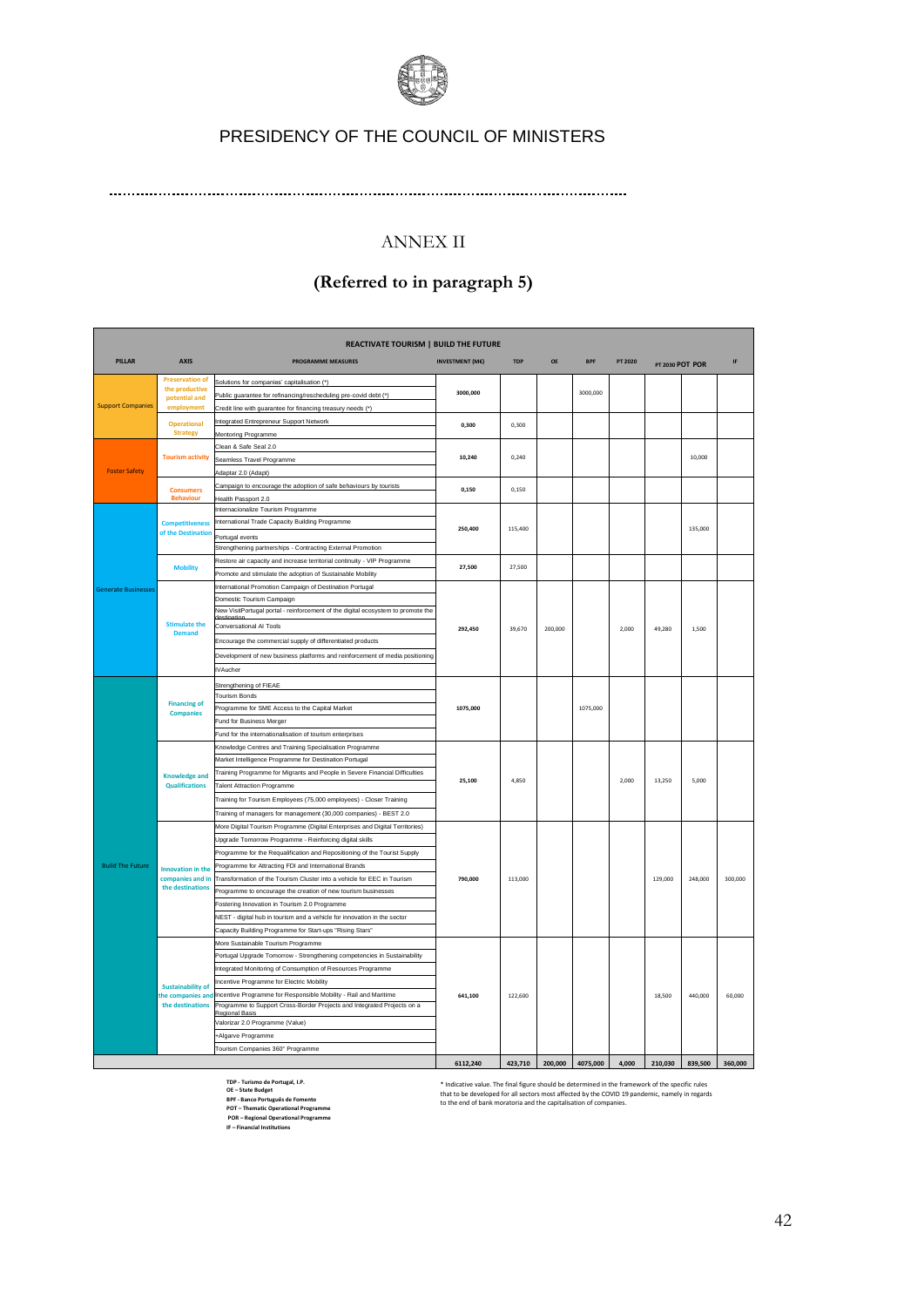**RESERVED** 



GABINETE DO SECRETÁRIO DE ESTADO DA PRESIDÊNCIA DO CONSELHO DE MINISTROS

#### **[Portuguese Republic – Office of the Secretary of State of the Presidency of the Council of Ministers]**

#### Project for movement and scheduling

Form of the act:

Resolution of the Council of Ministers

Responsible Office:

MINISTRY OF ECONOMY AND DIGITAL TRANSITION

*a)* Summary to be published in the *Official Journal*:

Approves the "Reactivate Tourism | Build the Future" Plan.

*b)* Need for the proposed project form:

Development of a general plan to stimulate the economy and tourism activity.

- *c)* Reference to the need for the participation or hearing of entities, indicating the rule that requires it and its content:
	- 1. Preliminary opinions:

[fill in " $X$ " in the applicable box(es)]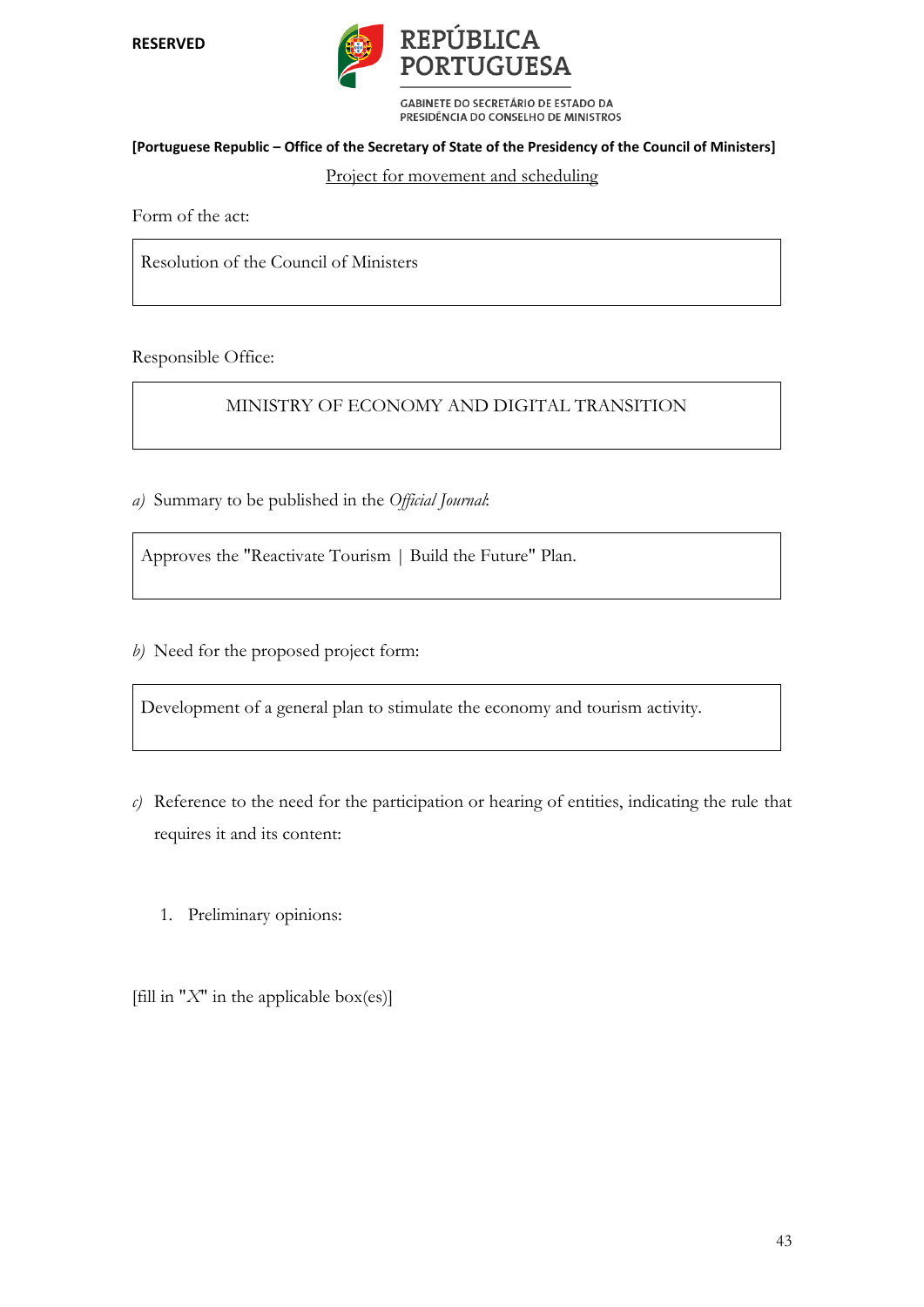

| [Portuguese Republic - Office of the Secretary of State of the Presidency of the Council of Ministers] |     |          |             |         |                           |
|--------------------------------------------------------------------------------------------------------|-----|----------|-------------|---------|---------------------------|
|                                                                                                        |     |          | Date of     | Date of | <b>Not</b>                |
| Entities                                                                                               | Yes | $\rm No$ | application | issue   | applicable                |
| Minister of                                                                                            |     |          |             |         |                           |
| State and                                                                                              |     |          |             |         | X                         |
| Foreign                                                                                                |     |          |             |         |                           |
| Affairs                                                                                                |     |          |             |         |                           |
| Minister of                                                                                            |     |          |             |         |                           |
| State and the                                                                                          |     |          |             |         | X                         |
| Presidency                                                                                             |     |          |             |         |                           |
| Minister of                                                                                            |     |          |             |         |                           |
| State and                                                                                              |     |          |             |         | X                         |
| Finance                                                                                                |     |          |             |         |                           |
| Minister of                                                                                            |     |          |             |         |                           |
| State                                                                                                  |     |          |             |         | $\boldsymbol{\mathrm{X}}$ |
| Modernisation                                                                                          |     |          |             |         |                           |
| and Public                                                                                             |     |          |             |         |                           |
| Administration                                                                                         |     |          |             |         |                           |
|                                                                                                        |     |          |             |         |                           |

## 2. Hearings to be held after deliberation in the RSE:

[fill in "*X*" in the applicable box(es)]

| Mandatory | Optional | Not applicable |
|-----------|----------|----------------|
|           |          |                |

If applicable, indicate which:

[add or delete lines as necessary].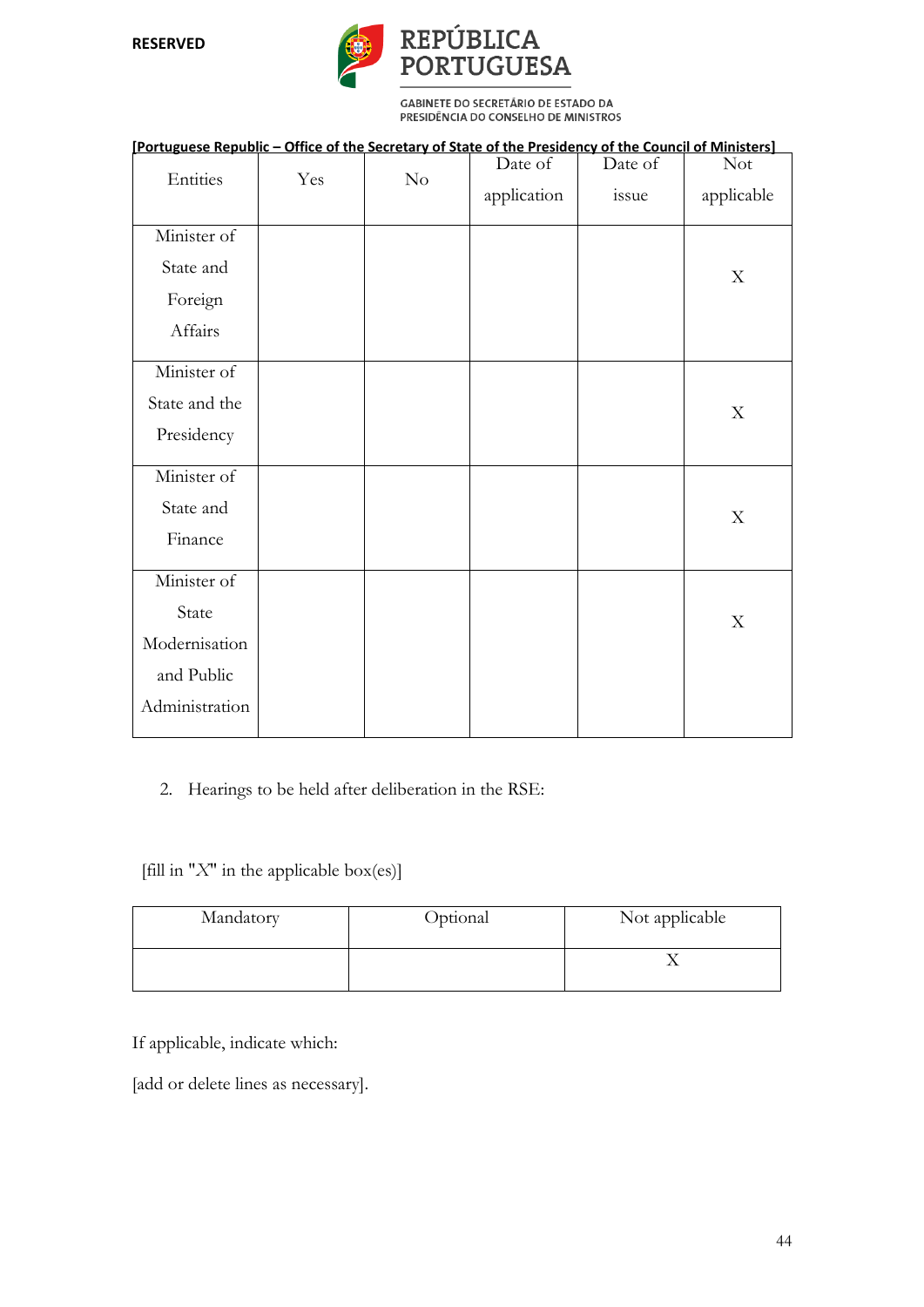

#### **[Portuguese Republic – Office of the Secretary of State of the Presidency of the Council of Ministers]**

| Entity | Rule requiring a hearing (for mandatory<br>hearings) |
|--------|------------------------------------------------------|
|        |                                                      |
|        |                                                      |

## *d)* Current legal framework and basis for change:

| Not applicable |  |
|----------------|--|
|                |  |

*e)* Express identification of the legislation to be amended or revoked:

[add or delete lines as necessary].

| Legislation to be amended,<br>with all the amendments made<br>in the meantime | Legislation to be revoked | Not applicable |
|-------------------------------------------------------------------------------|---------------------------|----------------|
|                                                                               |                           | Χ              |

*f)* Explicit identification of any complementary legislation, including regulatory instruments:

[add or delete lines as necessary].

| Supplementary<br>regulatory<br>$diploma(s)$ and<br>other lower-level<br>$m$ andatory $act(s)$ | Does it accompany<br>the project? | Elements of the<br>draft regulation(s) | Not applicable |
|-----------------------------------------------------------------------------------------------|-----------------------------------|----------------------------------------|----------------|
|-----------------------------------------------------------------------------------------------|-----------------------------------|----------------------------------------|----------------|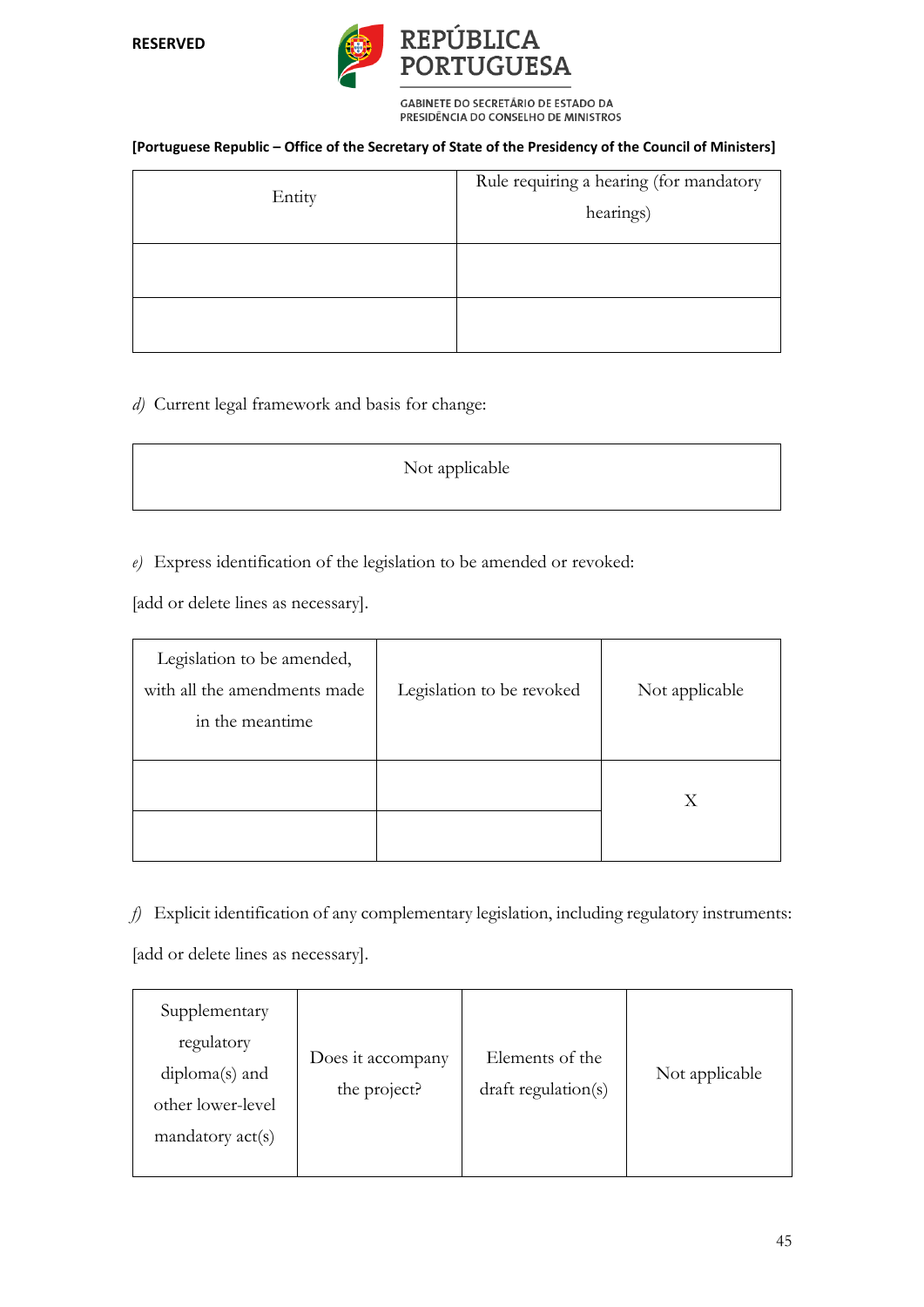# REPÚBLICA<br>PORTUGUESA

**GABINETE DO SECRETÁRIO DE ESTADO DA** PRESIDÊNCIA DO CONSELHO DE MINISTROS

#### **[Portuguese Republic – Office of the Secretary of State of the Presidency of the Council of Ministers]**

|       |       | Summary:                   |   |
|-------|-------|----------------------------|---|
| [Y/N] | [Y/N] | Competent entity:          | X |
|       |       | Form:                      |   |
|       |       | Summary:                   |   |
| [Y/N] | [Y/N] | Competent entity:<br>Form: |   |

- *g)* Summary evaluation of the financial and human resources needed by the Public Administration for implementation in the short and medium term, as well as of new administrative acts created:
- **1.** Financial means involved:

| Are they kept? | Effect on revenue     | Effect on<br>expenditure | Not applicable |
|----------------|-----------------------|--------------------------|----------------|
| [Y/N]          | How much?<br>[Amount] | How much?<br>[Amount]    | ΝA             |

## **2.** Human resources involved:

| Are they kept? | Increases                 | Decreases                | Not applicable |
|----------------|---------------------------|--------------------------|----------------|
| [Y/N]          | To what extent?<br>[Unit] | To what extent? $[Unit]$ | NΑ             |

**3.** New administrative act(s) created:

| Y es | - -<br>NO | $\sim$<br>Not applicable |
|------|-----------|--------------------------|
|------|-----------|--------------------------|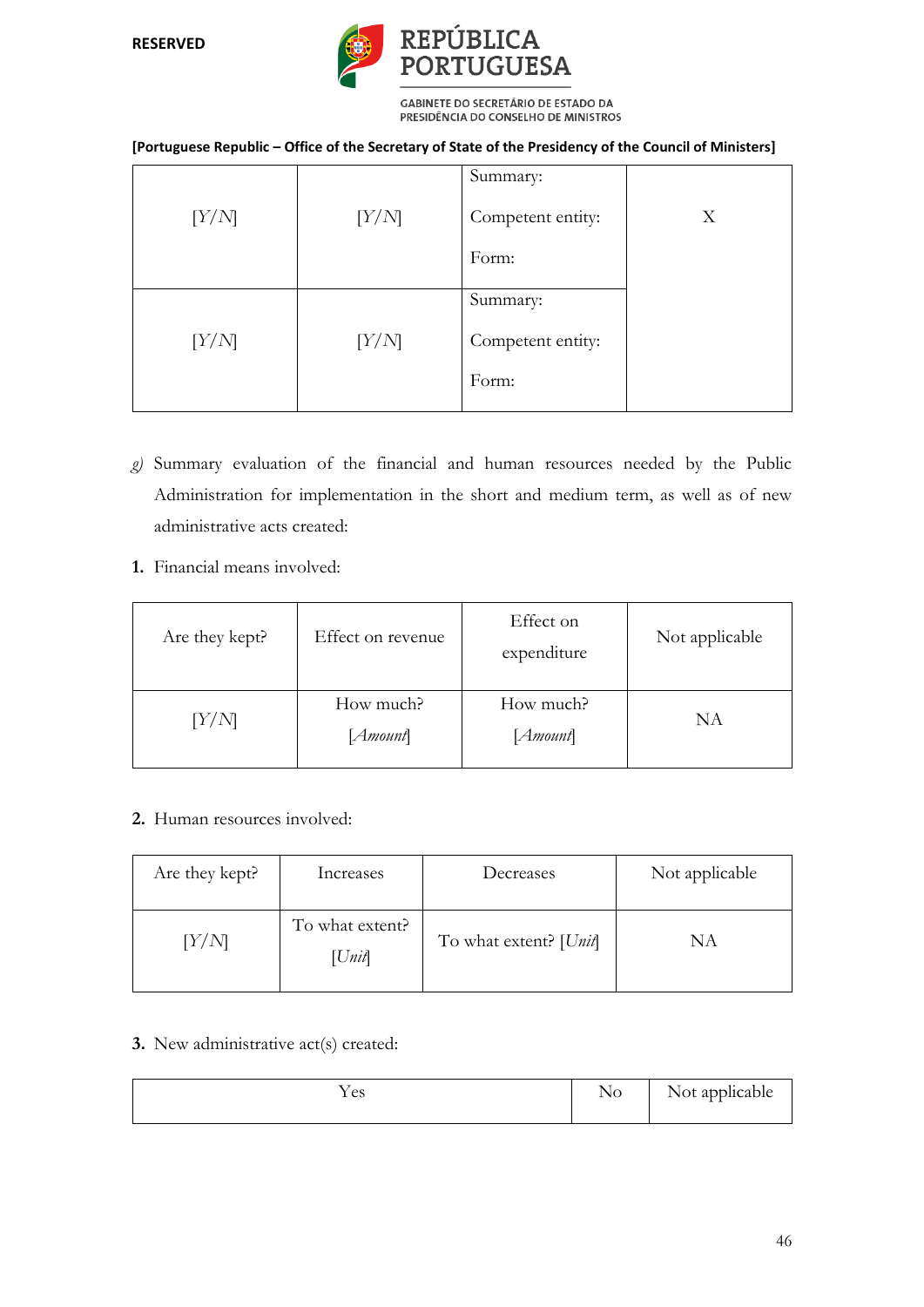

#### **[Portuguese Republic – Office of the Secretary of State of the Presidency of the Council of Ministers]**

| Which ones?                                             |   |
|---------------------------------------------------------|---|
|                                                         |   |
| It implies increased context costs or other burdens for | X |
| companies. In what way?                                 |   |
|                                                         |   |
|                                                         |   |

*h)* Pondering of the opportunity of creating an exemption regime for micro, small and medium enterprises or, failing that, a specific legal regime that takes into account the particularities of this segment of enterprises and mitigates the impact of the referred charges:

| Yes            | Why? |
|----------------|------|
|                |      |
| N <sub>o</sub> | Why? |
|                |      |
| Not applicable | X    |
|                |      |

- *i)* Evaluation of the legislative impact of the law with regard to the following matters:
	- **1.** Economic and competitive impact assessment

| Yes                                   | Why? |
|---------------------------------------|------|
| N <sub>o</sub>                        | Why? |
| $\overline{\text{Not}}$<br>applicable | X    |

**2.** Gender impact assessment

| $\mathbf{v}$<br>$\alpha$<br>100 | $W/h_{rr}$<br>TIA: |
|---------------------------------|--------------------|
|                                 |                    |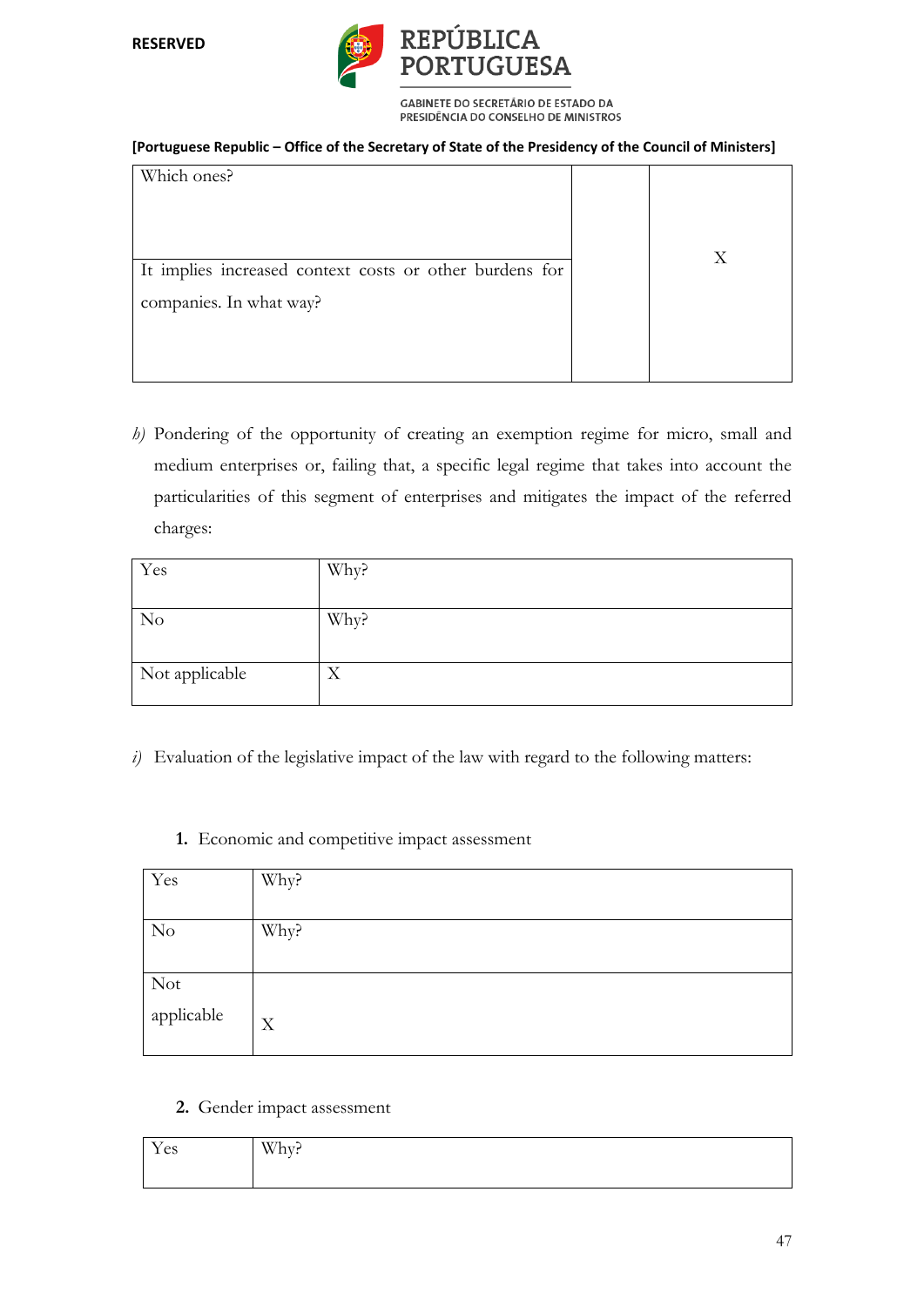

#### **[Portuguese Republic – Office of the Secretary of State of the Presidency of the Council of Ministers]**

| N <sub>o</sub> | Why? |
|----------------|------|
| <b>Not</b>     |      |
| applicable     | X    |

## **3.** Disability impact assessment

| Yes               | Why? |
|-------------------|------|
| N <sub>o</sub>    | Why? |
| Not<br>applicable | X    |

## **4.** Poverty impact assessment

| Yes            | Why? |
|----------------|------|
|                |      |
| N <sub>o</sub> | Why? |
|                |      |
| Not            | X    |
| applicable     |      |

## **5.** Assessment of the impact on the risks of fraud, corruption and related infractions

| Yes            | Why?         |
|----------------|--------------|
|                |              |
| N <sub>o</sub> | Why?         |
|                |              |
| Not applicable | $\mathbf{X}$ |
|                |              |
|                |              |

*j)* Justification of the diploma: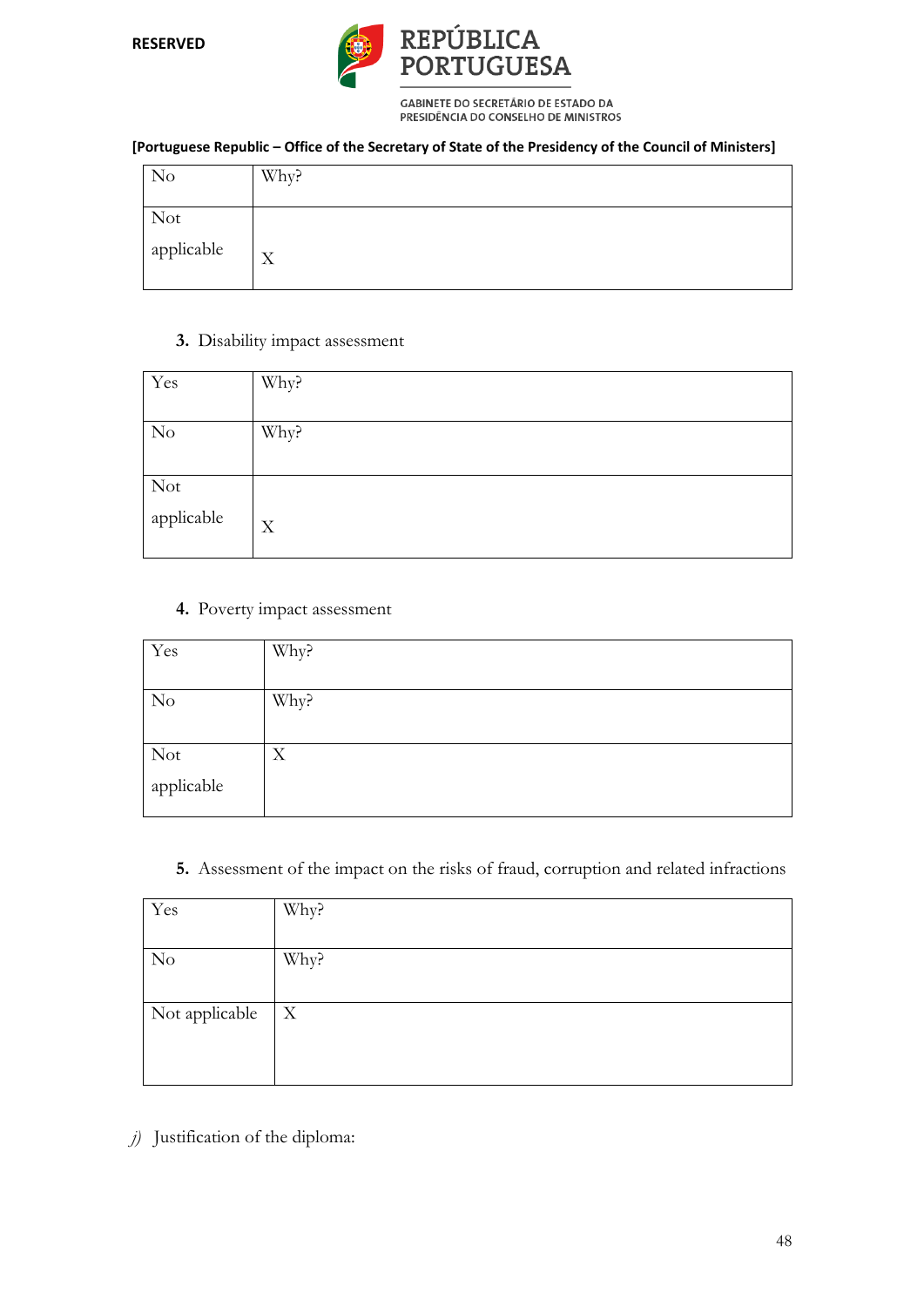

#### **[Portuguese Republic – Office of the Secretary of State of the Presidency of the Council of Ministers]**

To embody the measures that the Government intends to adopt that will allow for an immediate response to the sector's needs, ensuring the survival of the business fabric, in many cases composed of micro-companies with almost no capacity to withstand cash flow difficulties, but simultaneously allowing for support in the recovery phase that will follow, projecting the sector into the future and further enhancing the value that tourism can contribute to the national economy, supporting the implementation of the Portugal 2030 Strategy.

Develop a plan to stimulate the economy and tourism activity, which will make it possible to overcome the objectives and goals of economic, environmental and social sustainability defined in the ET27, promoting tourism throughout the year and throughout the territory, highlighting the issues of investment support, business training and qualification of human resources, promotion and sales programmes to place their products in the markets.

*k)* Relationship with the Government Programme:

| Yes | Identification of the concrete measure: |
|-----|-----------------------------------------|
|     |                                         |
| No  | Why?                                    |
|     |                                         |
|     |                                         |
| X   |                                         |
|     |                                         |

*l)* Relationship with EU policies:

| It is compatible with   Which ones? |      |
|-------------------------------------|------|
| implements<br><b>or</b>             |      |
| European obligations                |      |
| May<br>be<br>not                    | Why? |
| compatible                          |      |